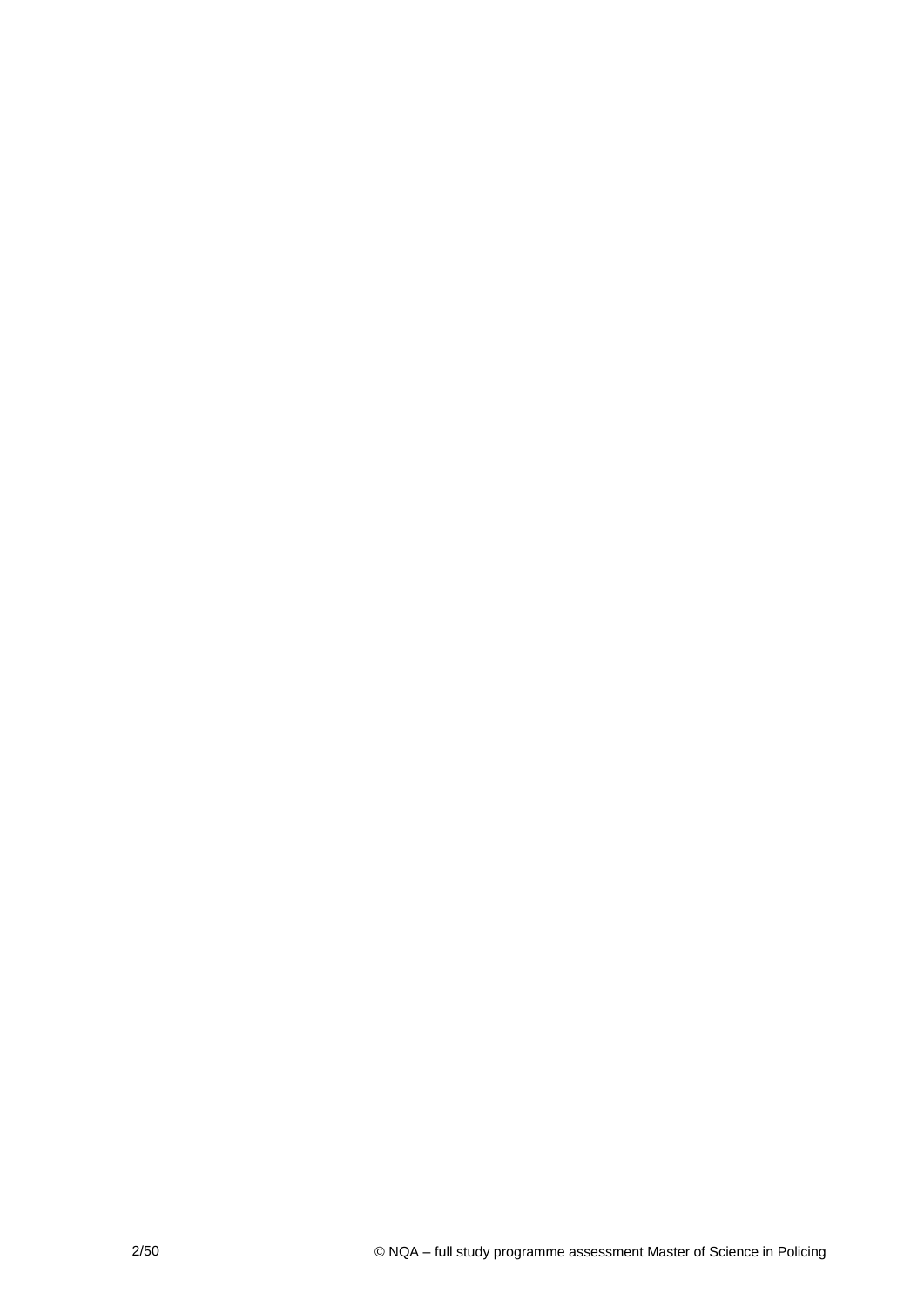## **Summary**

In January 2019 the academic programme Master of Science in Policing offered by the Politieacademie (Police Academy of The Netherlands) and Canterbury Christ Church University, was visited by an audit panel of NQA. It is a joint-degree parttime programme of 90 EC offered in Apeldoorn, The Netherlands, and in Canterbury, United Kingdom. The audit panel assesses the quality of the Programme as **satisfactory**.

#### **Standard 1: Intended Learning Outcomes**

The panel assesses standard 1 as **satisfactory**.

The MSc in Policing has e clear and comprehensive set of intended learning outcomes as laid down in its Qualification Profile. The intended learning outcomes fit the professional orientation and occupational profile of the Programme. Furthermore, they correspond to the level of an academic master, since they relate to the Dublin's  $2<sup>nd</sup>$  Cycle Descriptors and to the European Quality Framework (EQF) level 7, which in its turn aligns with the Dutch Quality Framework (NLQF) level 7 and with HE Level 7 of the Framework for Higher Education in England, Wales and Northern Ireland (FHEQ). The occupational profile of the Programme suits the developments in present policing. The focus of the profile is on specialist and academic professional roles, rather than managerial roles. This focus should be made more explicit, according to the panel. The strongly policing oriented profile of the Programme should be broadened to a wider academic perspective, according to the panel. This means far more cooperation with academic universities other than CCCU. In that way the academic level of the Programme would be further enhanced. The panel is also of the opinion that the international orientation of the Programme should be expanded. The last two recommendations, academic broadening and expanding the international orientation should then also be translated into the intended learning outcomes (competencies).

## **Standard 2: Orientation of the Curriculum**

The panel assesses standard 2 as **satisfactory**.

The curriculum guarantees the development of the relevant scientific and professional skills at an academic master's level. The integrated approach of the development of these skills and linking this to the work of the students motivate students and help them to internalize the competencies more easily. As to the research skills, the panel recommends a further intensification of the training and guidance of students in this field. In line with the panel's recommendation in relation to the previous standard to broaden the academic scope of the Programme, it recommends to expand the training of research skills to more general academic assignments.

## **Standard 3: Contents of the Curriculum**

The panel assesses standard 3 as **satisfactory**.

The curriculum of the MSc in Policing suits the intended learning outcomes. The panel is of the opinion that the contents of the modules offer students sufficient opportunities to obtain the relevant knowledge and insights. The modules focus on relevant themes in (inter)national policing. Together, the modules cover a large variety of subjects, which also include recent developments in policing. As to the international aspects of policing, more comparison of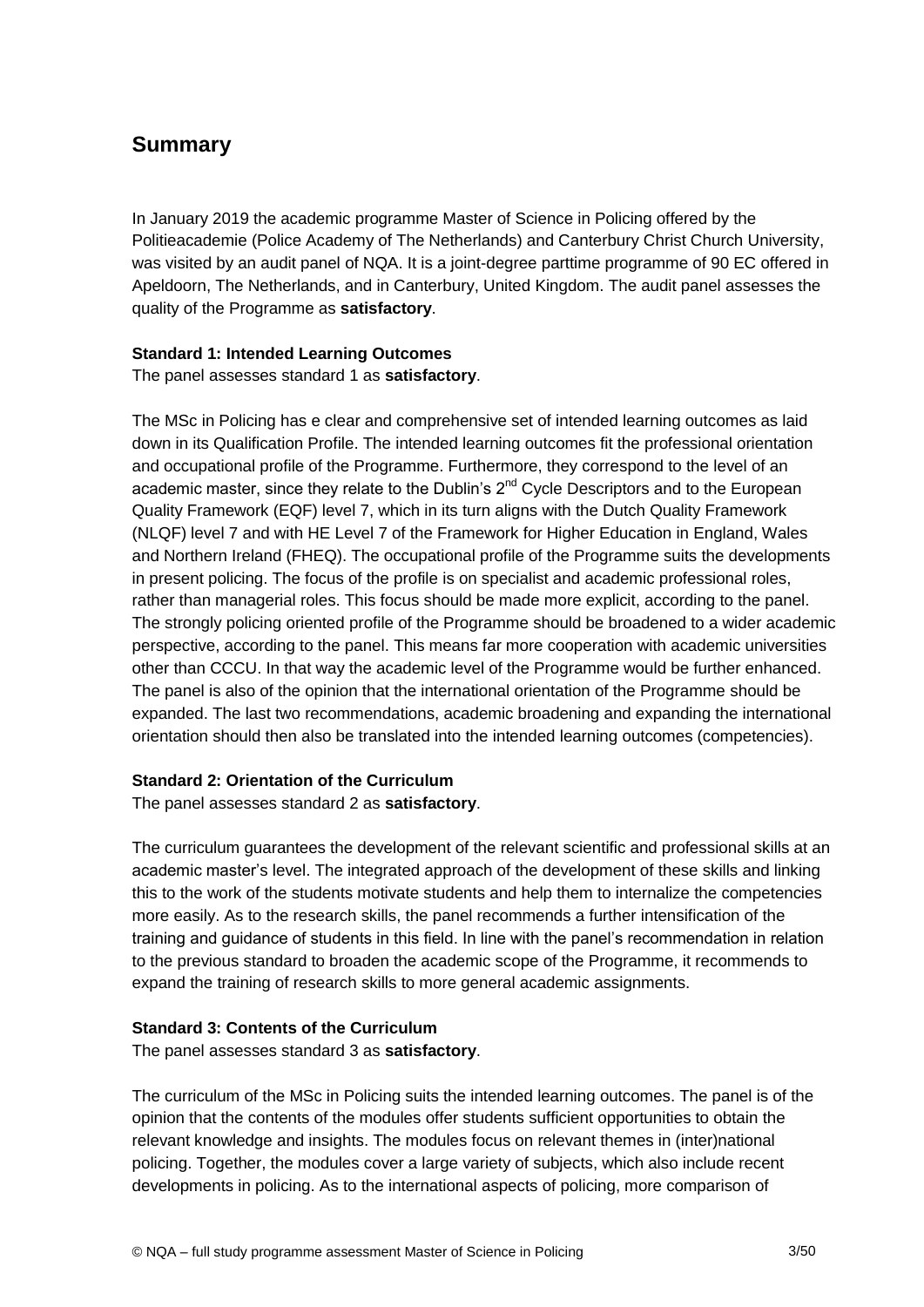international policing models is to be recommended. Since the subjects of the modules are indicative, there is room to incorporate the latest relevant developments in the modules and also topics the students themselves come up with. The literature which is used, is generally up to date. As to the subject matter of the modules in general, the panel, in line with its recommendation of broadening the academic scope of the Programme (see Standard 1), strongly suggests further broadening of subject matter, for example in the field of law and digitalization.

#### **Standard 4: Structure of the Curriculum**

The panel assesses standard 4 as **satisfactory**.

The structure of the curriculum and the didactical approach encourage study sufficiently and enable students to achieve the intended learning outcomes. According to the panel, the curriculum has a clear structure, which fits also the professional duties of part-time students. The structure of the Programme facilitates flexibility in study progress. The curriculum has a clear sequential order of contents in order to help students build on acquired knowledge and skills. In terms of flexibility deviations from the desired sequential order are possible as a result of an agreed individual study plan. The panel and students are of the opinion that the learning and teaching strategies of the Programme, with a large variety of teaching methods, help to realize active learning and motivate students to successfully finish their studies. The panel recommends a rethink of the schedules of the residential weeks, since students generally experience them as over-crowded.

#### **Standard 5: Incoming Students**

The panel assesses standard 5 as **satisfactory**.

The curriculum ties in with the qualifications of the incoming students, as students have confirmed. The Programme applies appropriate requirements and a clear intake procedure. If necessary, prospective students can follow a pre-master course on research methodology. The procedure for the recognition of prior learning is clear and solid. The Programme is aiming at attracting more students. The panel supports this aim and would like to encourage the Police Academy to stress the importance of appointing more specialists within the police with an MSc degree in policing. According to the panel, the Programme could also be interesting for a wider range of police, security and defence professionals.

#### **Standard 6: Quality of Staff**

The panel assesses standard 6 as **good**.

The Programme can be proud of a highly qualified staff, both academically and didactically. The lecturers are very committed and dedicated to the Programme and the students. Students and alumni are very positive about the staff. The expertise of the staff fully covers the contents of the curriculum. The Programme also employs occasionally external lecturers and researchers who are not connected to the police. This is valuable for bringing in other perspectives. The size of the staff is also sufficient for the realization of the curriculum. The staff of CCCU and of the Police Academy have ongoing individual contacts in addition to joint meetings twice a year.

## **Standard 7: Services and Facilities**

The panel assesses standard 7 as **good**.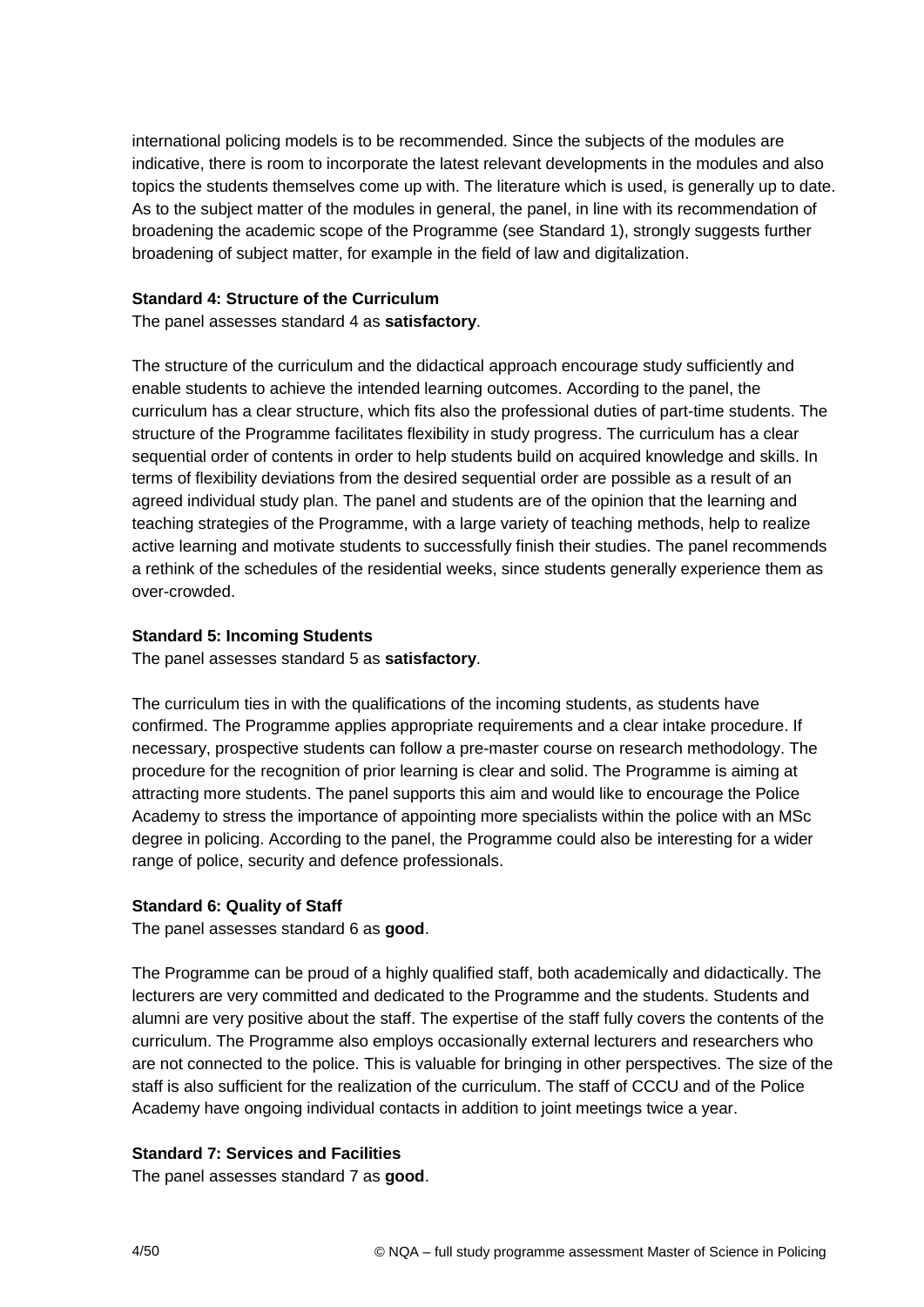The Police Academy and CCCU have adequate facilities which contribute to an attractive learning environment for students and staff. On both locations there are sufficient classrooms, all provided with modern digital facilities. There are enough work stations, for both individual and group work. Students and teachers have good access to computers, software, internet and the libraries of both institutions. The library of the Police Academy is the national expertise centre for the police profession. Both CCCU and the Police Academy use Blackboard as their virtual learning environment. Students assess the quality and quantity of the facilities positively.

#### **Standard 8: Tutoring**

The panel assesses standard 8 as **satisfactory**.

The tutoring is appropriate for the type of students the Programme aims at. The tutoring is aimed self-directed and independent learning with emphasis on the student's own initiative. Students are content with the tutoring and the many informal contacts they have with their tutors, which is also an element of the small scale of the Programme. The study progress of the students is closely monitored and regularly addressed by the tutors and the Programme Directors. The provision of information is satisfactory, according to students and the panel. The module descriptions, however, could be more detailed. The Programme should introduce a detailed study guide including comprhensive module descriptions.

#### **Standard 9: Quality Assurance**

The panel assesses standard 9 as **good**.

The quality assurance system of the Programme has a clear structure with a clear division of tasks and responsibilities. The quality assurance system is working properly in practice. Students are actively involved in quality assurance. Also the involvement of External Examiners and other external partners in the quality assurance system is very valuable. The PDCA-cycle works systematically and effectively, also given the examples of clear improvements on the basis of the 'C' in this cycle. Students are properly informed about the outcomes of evaluations and the related follow-up.

## **Standard 10: Assessment**

The panel assesses standard 10 as **satisfactory**.

The Programme has adopted an adequate assessment policy, with a holistic way of assessment as a focal point. The panel is positive about this approach, since it fits the assessment of the particular, rather complex, learning outcomes of the modules. The Programme uses a good set of assessment methods, mostly written assessment like case studies and essays, geared to the learning outcomes of the modules, the didactical approach of the Programme and the particular learning context of parttime academic master students. The panel finds the overall quality of the assessments satisfactory. As to the assessment forms the panel strongly recommends further improvement in order to trigger consistent and proper substantiation of the marks by the assessors. The students' judgments about the assessments are generally positive. They especially highly appreciate the extensive feedback for written assessments. However, the feedback for oral assessments could be more extensive, in their opinion. The provision of the information on assessments could be further improved, see also Standard 8. The assurance of the assessment quality is adequate, with intersubjective marking, the involvement of external examiners and a competent and effective Joint Board of Examiners.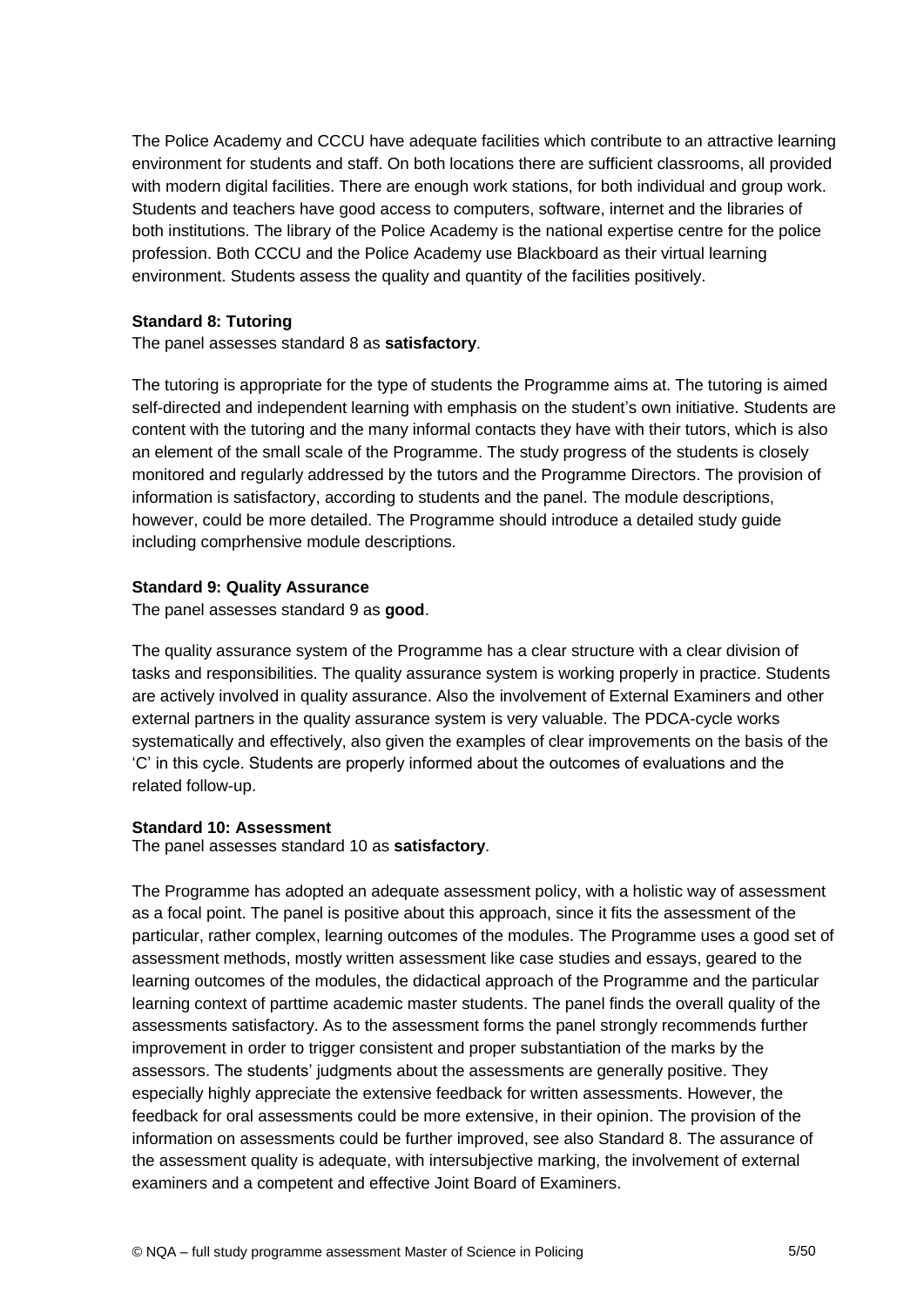#### **Standard 11: Achieved Learning Outcomes**

The panel assesses standard 11 as **satisfactory**.

The Programme clearly demonstrates with the curriculum, the results of the graduates, and the design of the graduation phase, that students achieve the intended learning outcomes. The master theses in general meet the requirements of the academic master level and show that the intended learning outcomes have been achieved. The subjects are definitely relevant for the field of policing. In line with its recommendations in Standard 1, the panel recommends to broaden the subjects of the master theses. The theses could also contain more reflection on the choice of subject and the relevance of it for the domain of police science. The methodological level is satisfactory, but can be further improved. This also holds for referencing and the understanding of ethical considerations. Alumni clearly prove to benefit from their master's degree in policing and their academic skills are acknowledged and regarded as an asset in the police force.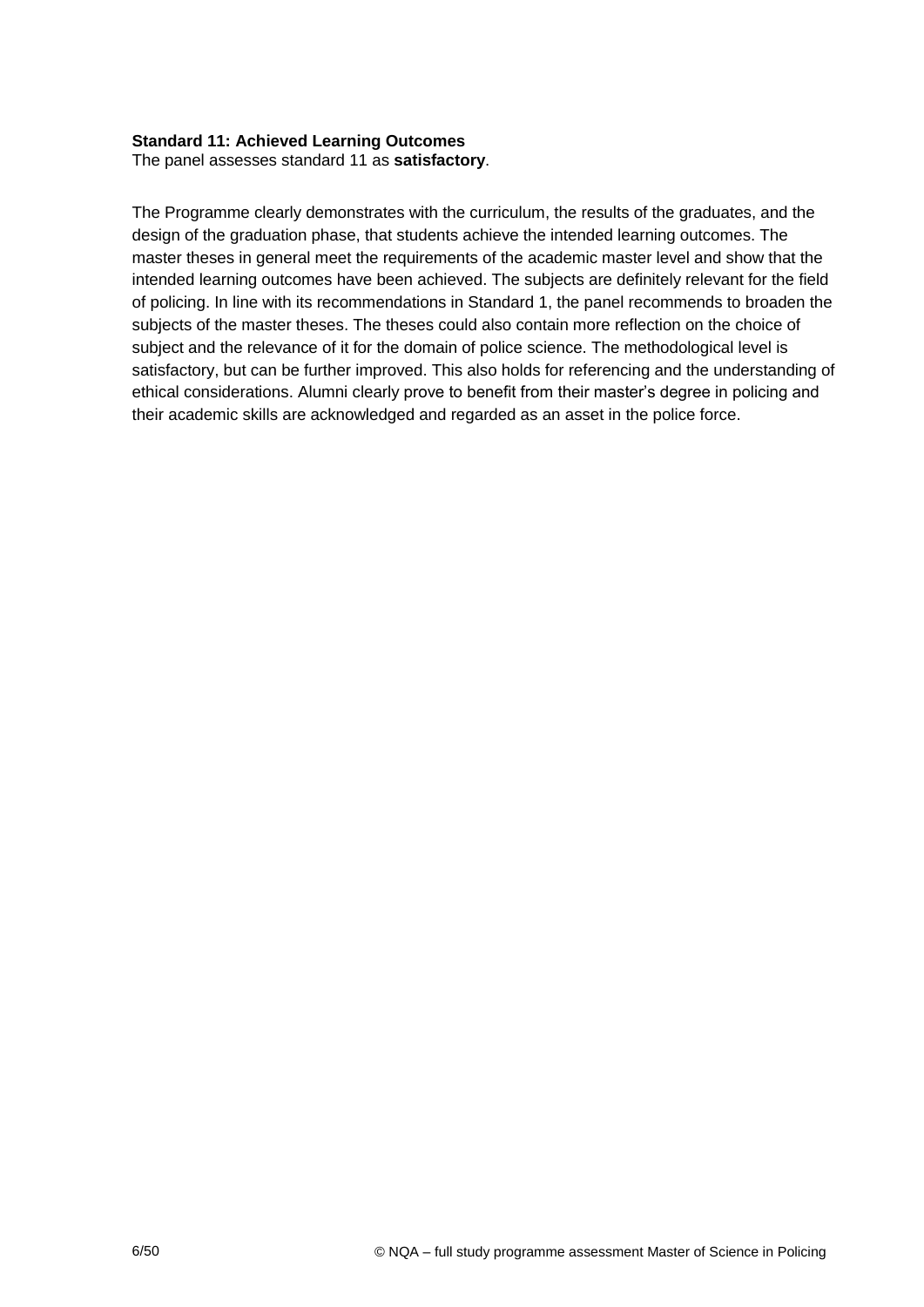## **Contents**

| <b>Introduction</b>                                                                                                                                                                                               | 9                          |
|-------------------------------------------------------------------------------------------------------------------------------------------------------------------------------------------------------------------|----------------------------|
| <b>Short outline of the Programme</b>                                                                                                                                                                             |                            |
| <b>Intended Learning Outcomes</b><br>Standard 1<br><b>Intended Learning Outcomes</b>                                                                                                                              | 13<br>13                   |
| <b>Curriculum</b><br>Standard 2<br>Orientation of the Curriculum<br>Standard 3<br><b>Contents of the Curriculum</b><br>Standard 4<br><b>Structure of the Curriculum</b><br>Standard 5<br><b>Incoming Students</b> | 16<br>16<br>18<br>21<br>23 |
| <b>Staff</b><br>Standard 6<br><b>Quality of Staff</b>                                                                                                                                                             | 25<br>25                   |
| <b>Services and facilities</b><br>Standard 7<br><b>Services and Facilities</b><br>Standard 8<br>Tutoring                                                                                                          | 27<br>27<br>29             |
| <b>Quality assurance</b><br><b>Evaluation of Results</b><br>Standard 9                                                                                                                                            | 31<br>31                   |
| <b>Assessment</b><br>Standard 10 Assessment System                                                                                                                                                                | 34<br>34                   |
| <b>Achieved learning outcomes</b><br>Standard 11 Achieved Learning Outcomes                                                                                                                                       | 38<br>38                   |
| <b>General Conclusion of the Study Programme</b>                                                                                                                                                                  | 43                         |
| <b>Recommendations</b>                                                                                                                                                                                            | 44                         |
| <b>Appendices</b><br>Appendix 1: Programme for the Site Visit<br>Appendix 2: Documents Examined                                                                                                                   | 45<br>46<br>47             |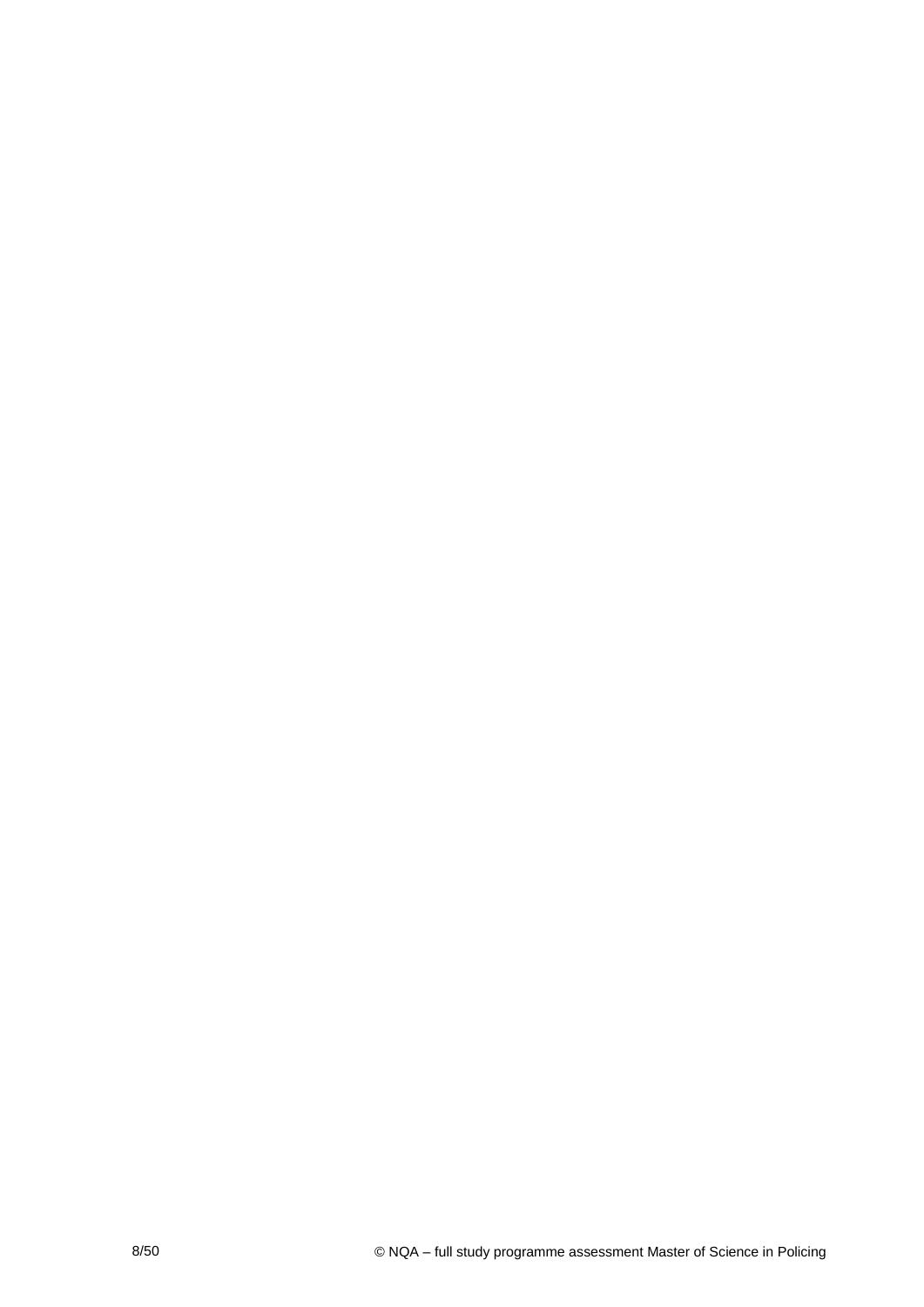## **Introduction**

This is the assessment report of the academic programme Master of Science in Policing offered by the Politieacademie (Police Academy of The Netherlands) and Canterbury Christ Church University, Canterbury, United Kingdom. The assessment was conducted by an audit panel composed by NQA and commissioned by the Politieacademie. Prior to the assessment process the audit panel had been approved by NVAO.

In this report Netherlands Quality Agency (NQA) gives account of its findings, considerations and conclusions. The assessment was undertaken according to the *Assessment frameworks for the higher education system* of NVAO (2016) and the *NQA Protocol 2018 for extensive programme assessment*.

The site visit took place on 31 January 2019. The audit panel consisted of: Prof. dr. S.M. (Sofie) De Kimpe (chair, domain expert) Prof. dr. V.C. (Vanessa) Salzmann MA (domain expert) Prof. mr. dr. E.R. (Erwin) Muller (domain expert) Drs. M.R. (Max) Daniel MPM (domain expert) L.J. (Rens) van der Laan (student member)

Drs. M. (Mark) Fokkema, NQA-auditor, acted as secretary of the panel.

The Programme offered a critical reflection; form and content according to the requirements of the appropriate NVAO assessment framework and according to the requirements of the *NQA Protocol 2018*. The audit panel studied the critical reflection and visited the Programme. The critical reflection and all other (oral and written) information have enabled the panel to reach a deliberate judgement.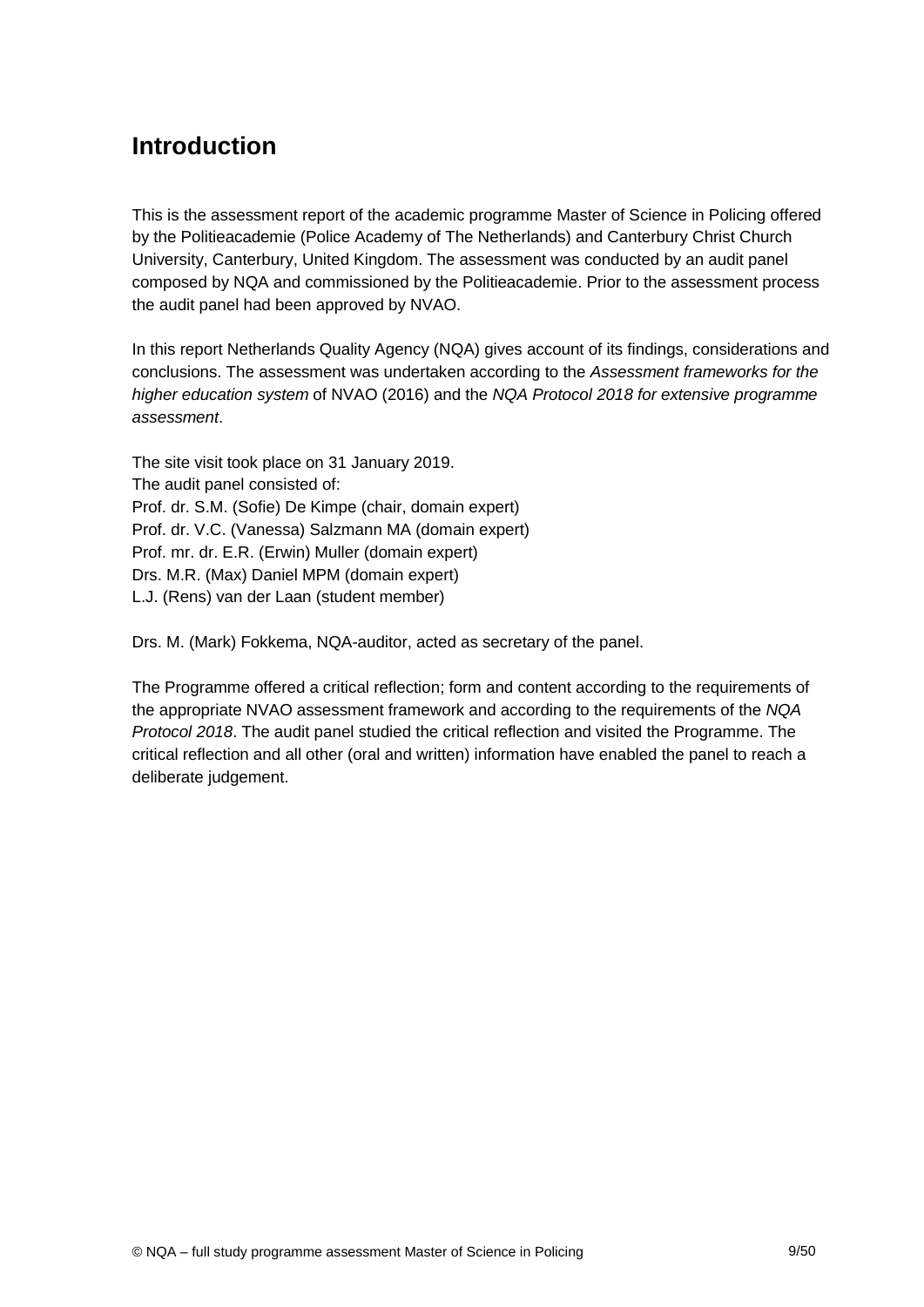The panel declares the assessment of the Programme was carried out independently.

Utrecht, 17 April 2019

 $\epsilon$ 

Prof. dr. S.M. (Sofie) De Kimpe Drs. M. (Mark) Fokkema

Panel chair **Panel secretary** Panel secretary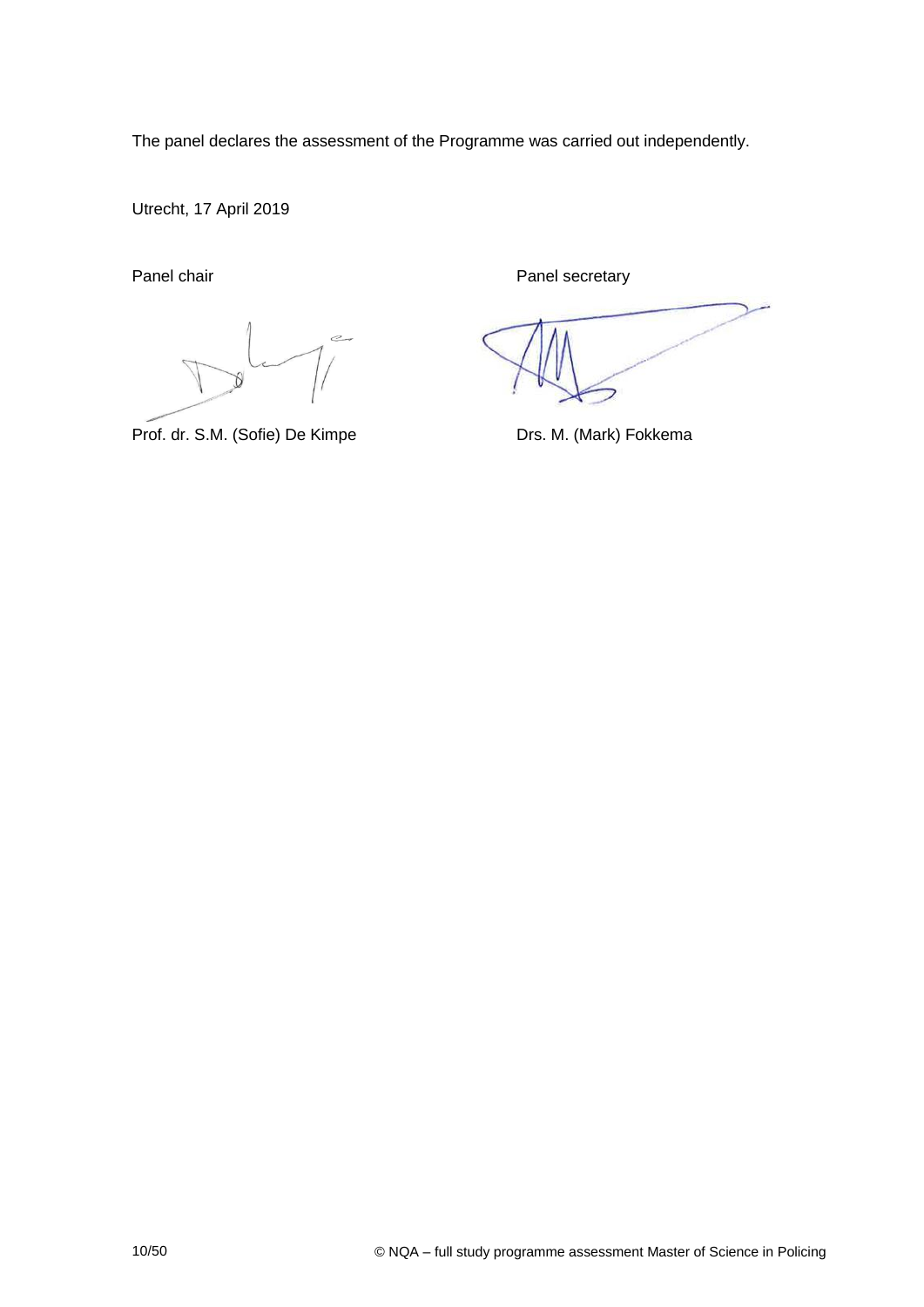## **Short Outline of the Programme**

The Master of Science in Policing (MSc in Policing) is an academic joint-degree programme offered by the Politieacademie (Police Academy of The Netherlands – Police Academy) in Apeldoorn and Canterbury Christ Church University (CCCU), Canterbury, United Kingdom. It is a parttime programme of 90 EC geared to completion in 1½ years, but with a nominal duration of three years. It started in 2005 and has been designed to provide police officers with a deep academic understanding of issues relating to strategic police jobs in a network-driven context, nationally and internationally. The Programme allows students – nearly all of whom work as police officers or work with the police – to exchange operational experiences with research findings and provides them with an international and comparative view on policing. For the cooperation in this joint degree, the Police Academy's choice for CCCU had to do with CCCU's prominent position in the UK in the field of policing. Since the beginning, the Programme has had 11 cohorts of students and 68 graduates. The last cohort started in January 2019 with 10 students. Courses are given in Apeldoorn and Canterbury, with CCCU's staff contributing for 20% to the Programme.

The curriculum consists of five elements:

- Module 1: Policing Models (20 EC)
- Module 2: Police and Diverstity (10 EC)
- Module 3: Police Legitimacy (10 EC)
- Module 4: International Policing (20 EC)
- Master Thesis (30 EC)

The Programme also awards partial certificates for two modules (module 1 + module 2 or 3) or a partial certificate for the four modules, excluding the master thesis.

Several external bodies are closely involved with the Programme, of which the Dutch Police Education Council and CCCU's External Examiners play a prominent role. The Dutch Police Education Council is a legal advisory body of the Ministry of Justice and Security, which advises the Minister of Justice and Security on matters of police education. This Council has played an important role in establishing the intended learning outcomes of the Qualification Profile of the Programme, see also Standard 1. CCCU's External Examiners are independent of CCCU and usually employed by other universities in the UK. They monitor and report on the threshold academic standards of the University and thus also of the Programme, the assessments processes and the academic standards and achievements of the students. At least one External Examiner is member of the Joint Board of Examiners of the Programme.

The following recent developments have affected the delivery of the Programme. The transition to the National Police management structure had a bearing on the recruitment of police offers for all programmes of the Police Academy, including the MSc programme, which did not have any cohorts in 2015, 2017 and 2018. The Job Classification System of the Dutch Police has now also linked the MSc Pprogramme to operational positions in the police force. Since 2018 the Programme is part of the Sector Knowledge & Research of the Police Academy. Its Team Research is responsible for delivering the Programme. The positioning of the Programme in the Sector Knowledge & Research of the Police Academy underlines the academic focus of the Programme. Before 2018 the Programme was part of the Sector Basic Police Education. On both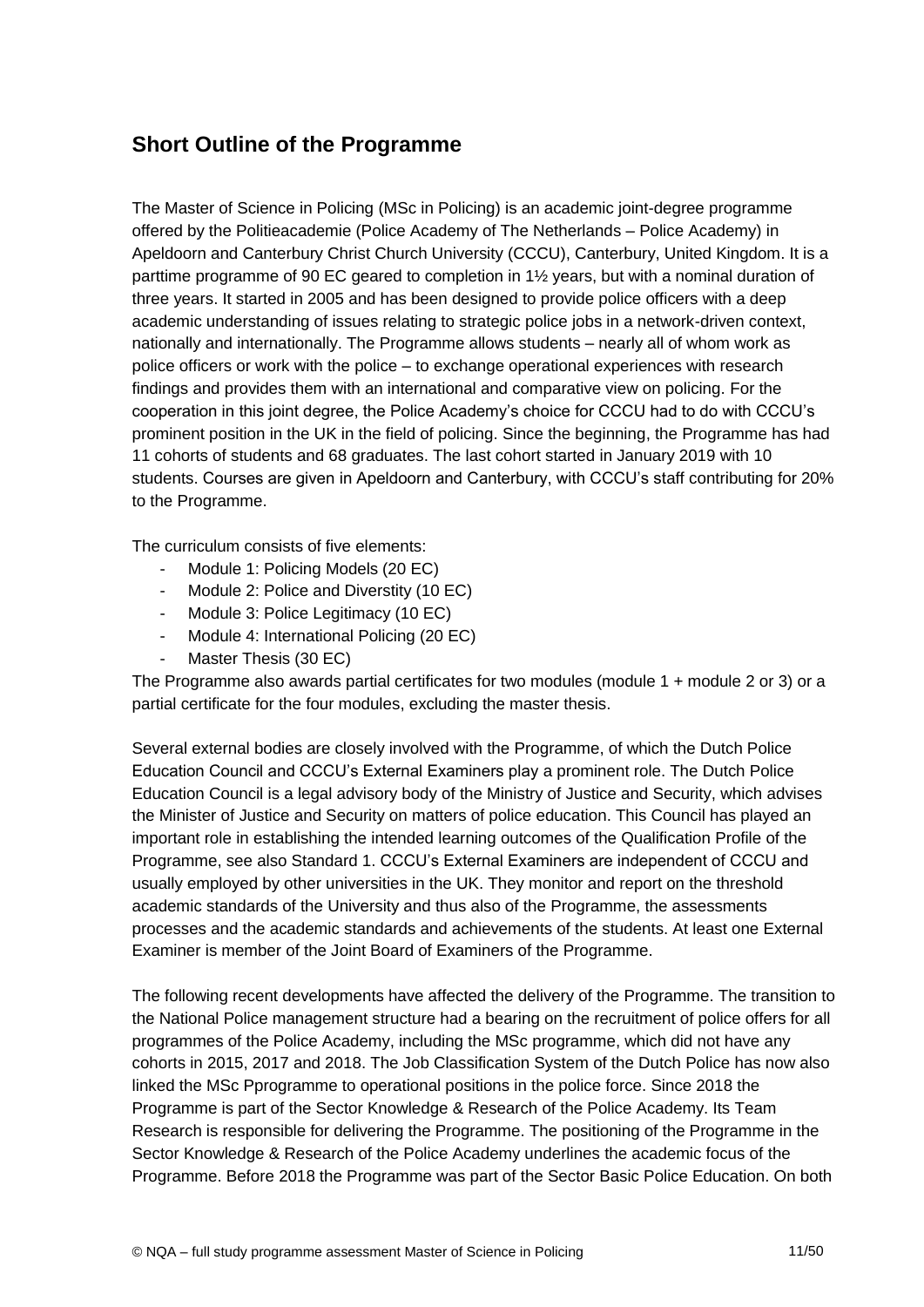sides, Police Academy and CCCU, the Programme Directors are in charge of the day-to-day management. The Programme Director of CCCU reports to the Head of School of Law, Criminal Justice & Computing of CCCU.

One of the ambitions of the Programme for the near future is to increase the number of students. Another aim is to expand the cooperation with the German Police University in Münster.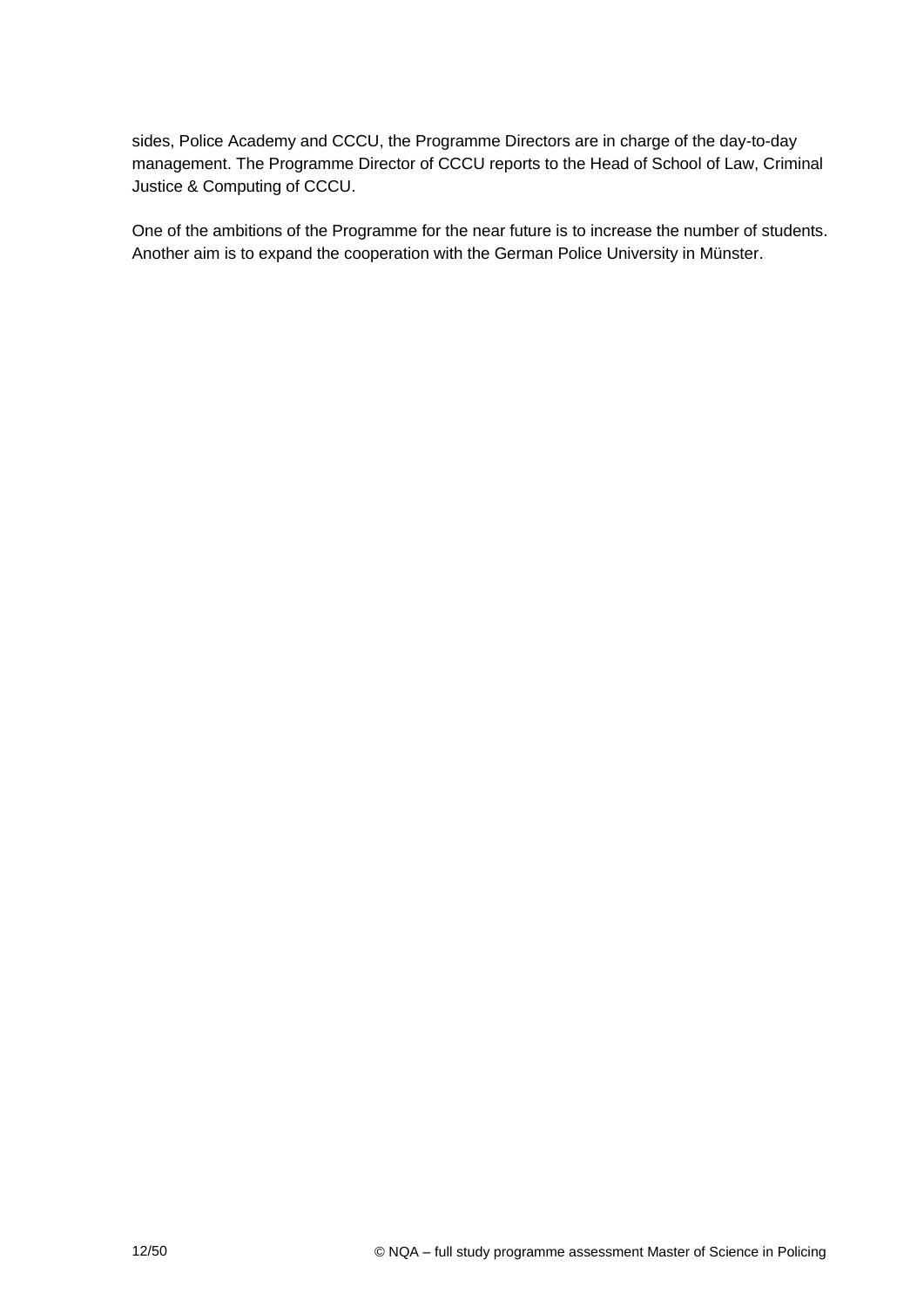## <span id="page-12-0"></span>**Intended Learning Outcomes**

## **Standard 1 Intended Learning Outcomes**

*The intended learning outcomes of the Programme have been made concrete with regard to content, level and orientation. They meet international requirements.*

#### **Conclusion**

The panel assesses standard 1 as **satisfactory**.

The MSc in Policing has e clear and comprehensive set of intended learning outcomes as laid down in its Qualification Profile. The intended learning outcomes fit the professional orientation and occupational profile of the Programme. Furthermore, they correspond to the level of an academic master, since they relate to the Dublin's  $2^{nd}$  Cycle Descriptors and to the European Quality Framework (EQF) level 7, which in its turn aligns with the Dutch Quality Framework (NLQF) level 7 and with HE Level 7 of the Framework for Higher Education in England, Wales and Northern Ireland (FHEQ). The occupational profile of the Programme suits the developments in present policing. The focus of the profile is on specialist and academic professional roles, rather than managerial roles. This focus should be made more explicit, according to the panel. The strongly policing oriented profile of the Programme should be broadened to a wider academic perspective, according to the panel. This means far more cooperation with academic universities other than CCCU. In that way the academic level of the Programme would be further enhanced. The panel is also of the opinion that the international orientation of the Programme should be expanded. The last two recommendations, academic broadening and expanding the international orientation should then also be translated into the intended learning outcomes (competencies).

#### **Substantiation**

#### *Professional orientation*

The Programme aims at building upon the future-oriented strategic objectives of police authorities and their partners in order to ensure that their expectations are met in terms of networkinterwoven policing, based on a multidisciplinary approach. The Programme has an academicprofessional orientation, a curriculum that is relevant for (inter)national policing strategies by enabling students to carry out independent comparative research for the benefit of police practice. MSc in Policing graduates have an academic understanding of issues relating to strategic police jobs. They also have the ability to transform academic findings into operational recommendations and tactical scenarios. They are reflective practitioners. As such they are likely to be recruited for the coordination of operational tactics or strategies or for supportive tasks at a strategic level of policing or law enforcement in general. They can also play a role in (inter)national police cooperation. Graduates are familiar with the impact of the technological and digital revolution on the day-to-day practice of policing. They are T-shaped professionals.

The Programme is geared to the highest echelons of the police force. Graduates are not necessarily leaders, but can also be specialists in operational functions. Moreover, according to the Programme, at the strategic level of the police specialists play a prominent role, rather than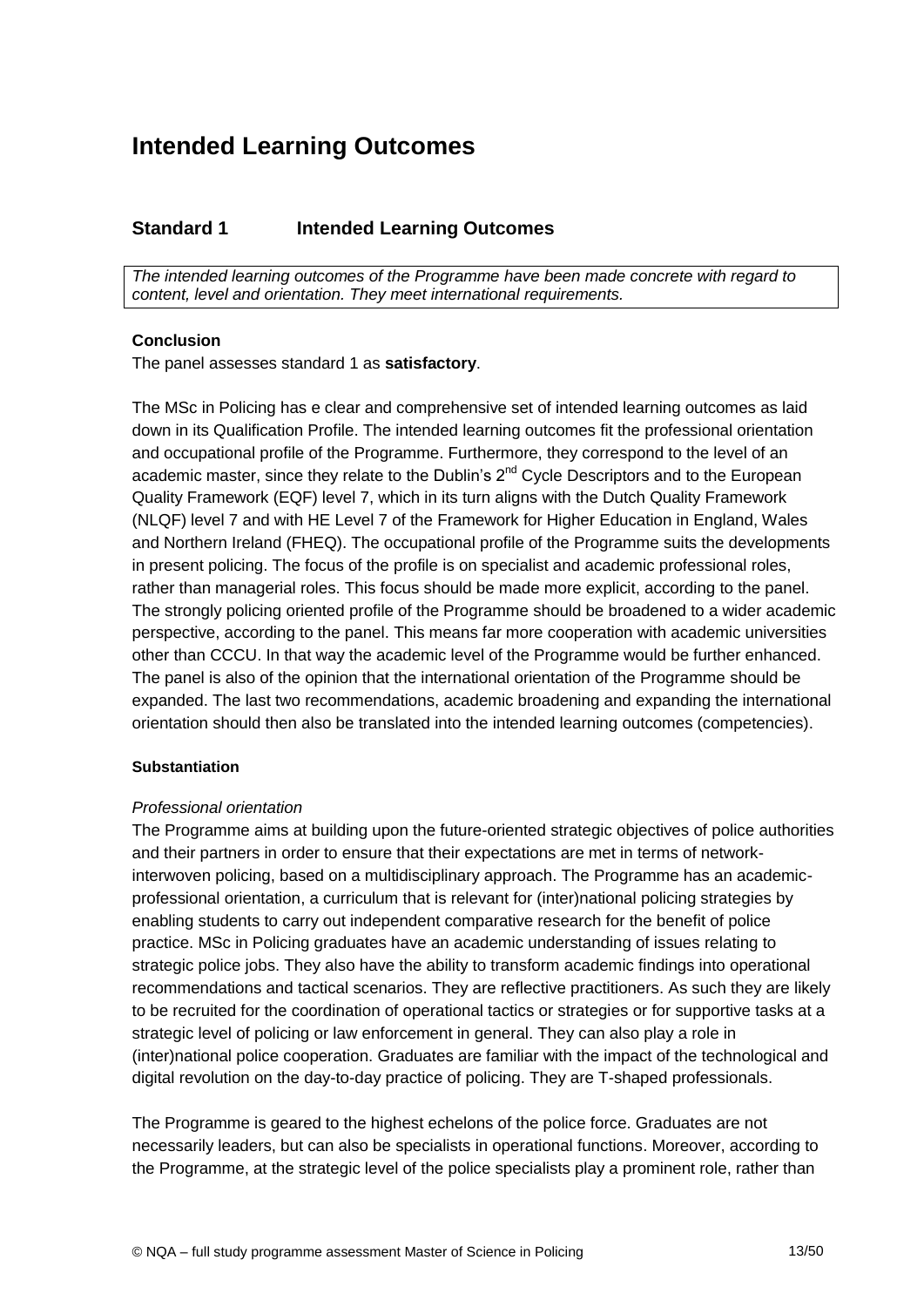managers. This is also why the Programme regards its master course as an academic master and not as an executive master.

The Police Academy uses the following occupational profile for the Master of Science in Policing: "The Master of Science in Policing is able to engage in academic research in support of strategies, tactics and operational policies for daily and special police work, criminal investigation and international cooperation in this field. Vice versa s/he is able to deduce long-term police perspectives or concepts from thorough evaluations of common and incidental policing operations, leading to efficient improvements of a future approach to law enforcement in case of large-scale events, the control of unpredictable or dangerous situations and the way of organising criminal investigation. S/he is able to deploy intelligence methods for the purpose of predicting trends in crime and to match the findings with the intelligence produced by analysts, with information from community policing and with analyses of relevant societal developments. Due to his/her academic way of thinking the Master of Science in Policing is able to produce policy reports for the Public Prosecutor or Police Authorities and to contribute to the development of police science. If s/he disposes of police powers, s/he will also be able to fulfil an eminent generic or specialist operational role." This profile was laid down by the Dutch Police Education Council in 2011 and established by the responsible Minister.

The panel acknowledges the value of the occupational profile of the Programme. According to the panel it suits the developments in present-day policing. The focus of the profile is on specialist and academic professional roles, rather than managerial roles, although the MSc in Policing can be beneficial for performing management roles in the police force. This focus was at first not completely clear to the panel, and should therefore be made more explicit. The profile is obviously strongly police oriented. If it were broadened to a wider scientific perspective, the academic level of the Programme would be further enhanced, according to the panel. More cooperation with academic universities is therefore very important . The panel is also of the opinion that, although the profile has an international orientation as well, this should be further expanded and be made more explicit.

## *Final qualifications*

Graduates of the Programme should be able to demonstrate the following 16 competencies as laid down in the Intended Learning Outcomes of the Qualification Profile of the MSc in Policing. The Intended Learning Outcomes are divided into four categories of competencies: professional, contextual, social and individual. This means that the focus is on the profession and on the context that affects its functioning in terms of interactions and personal input. The same categories are used by CEPOL (Collège européen de police – the European College for Law Enforcement Training) to describe policing competencies.

## *Professional*

- 1. function in a complex, multidisciplinary or unpredictable (inter)national environment of policing and governance
- 2. conduct sound, independent academic research that is relevant for (inter)national aspects of policing and societal security
- 3. use or produce 'intelligence' in terms of unfolding the likelihood of crimes or public order disturbances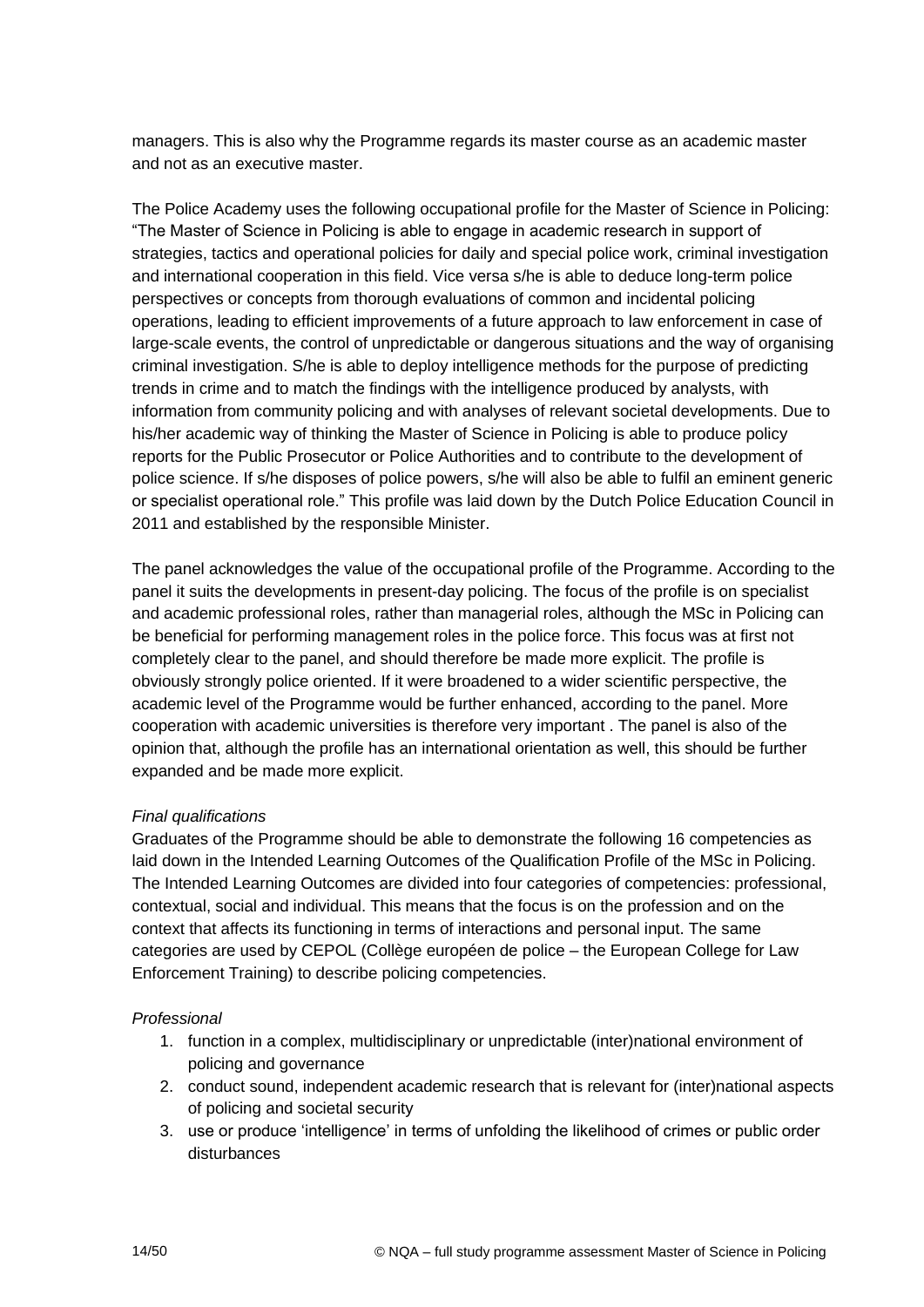4. transform (comparative) academic research of a qualitative or quantitative nature into (alternative) strategies or scenarios of policing

## *Contextual*

- 5. switch between different legal and policing approaches of authorities or partners
- 6. asses and match the outcomes of different sources of 'intelligence'
- 7. discern relevant variables in the interaction between the police and the societal environment
- 8. analyse the influence of technological developments or (inter)national structures and regulations on policing strategies

#### *Social*

- 9. assess the strategic performance of colleagues and the legitimacy of their recommendations for policing purposes
- 10. share academic policing knowledge and 'intelligence' with internal and external partners of different disciplines
- 11. substantiate strategic advice to authorities, colleagues or partners in word or writing also in a foreign language
- 12. deal with cross-cultural differences if it comes to networking in policing matters

#### *Individual*

- 13. conceptualise practical results of policing and related empirical findings from a multiperspective point of view
- 14. critically analyse sources of information and convert them into original recommendations for a strategic approach in policing
- 15. assess the utility and feasibility of academic research for policing strategies
- 16. contribute to the scientific development of policing.

The Qualification Profile is aligned with the Dublin's 2<sup>nd</sup> Cycle Descriptors and with the European Quality Framework (EQF) level 7, which in its turn aligns with the Dutch Quality Framework (NLQF) level 7 and with HE Level 7 of the Framework for Higher Education in England, Wales and Northern Ireland (FHEQ). This means that the Qualification Profile is at an internationally recognised academic master's level.

<span id="page-14-0"></span>The Intended Learning Outcomes form a comprehensive and compact set of competencies, according to the panel. They fit the professional orientation of the Programme and correspond to the level of an academic master. In accordance with the panel's recommendations concerning the occupational profile of the Programme, the panel suggests to add a broader academic component to the existing competencies and to give them a stronger international focus.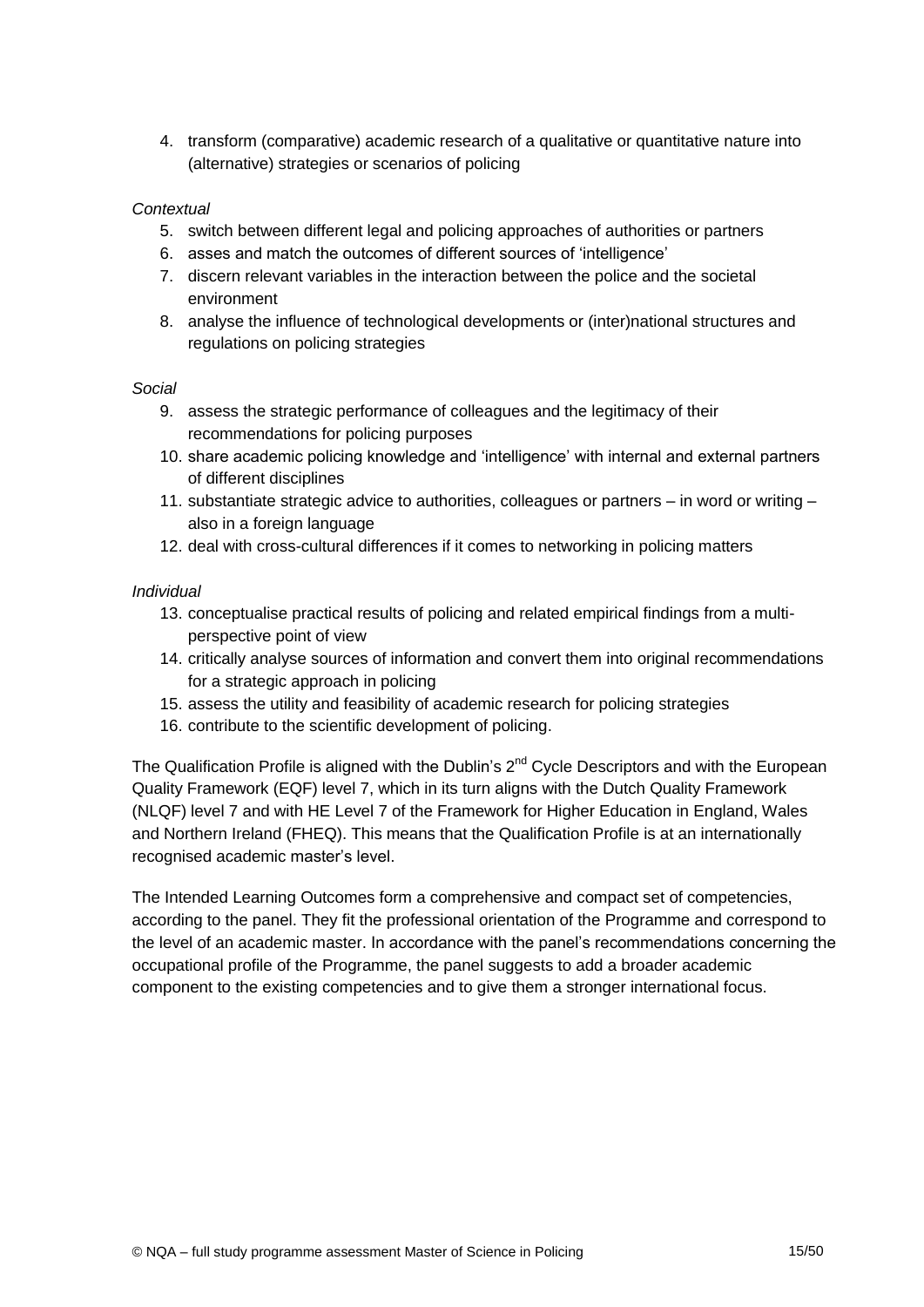# **Curriculum**

## **Standard 2 Orientation of the Curriculum**

*The orientation of the curriculum assures the development of skills in the field of scientific research and/or the professional practice.*

## **Conclusion**

The panel assesses standard 2 as **satisfactory**.

The curriculum guarantees the development of the relevant scientific and professional skills at an academic master's level. The integrated approach of the development of these skills and linking this to the work of the students motivate students and help them to internalize the competencies more easily. As to the research skills, the panel recommends a further intensification of the training and guidance of students in this field. In line with the panel's recommendation in relation to the previous standard to broaden the academic scope of the Programme, it recommends to expand the training of research skills to more general academic assignments.

#### **Substantiation**

#### <span id="page-15-0"></span>*Research skills*

Throughout the study students receive a research training which is aimed at a timely and adequate preparation for the research assignments of the modules and for the master thesis. This training involves refreshing elementary research methods of previous courses and teaching more advanced techniques and methodological approaches. Subjects of this training include, epistemology, philosophy of science, research design, data analysis in social sciences, quantitative and qualitative research methods, the use of statistical software packages, causation and correlation and hypothesis testing. Students should not only understand the theoretical aspects of methodology, but should also develop the ability to apply them in a critical informed manner as to address a range of research scenarios and to make choices during several stages of the research process. Special attention is paid to the requirements of ethical research, including the protection and confidentiality of personal and police data, and to the relevant (inter)national codes of conduct. For prospective students who lack the required level in research skills, the Programme offers a special pre-Master programme on research skills.

Research skills are embedded in the modules and are generally linked to assignments the students derive from the strategic priorities of their organisations. In this way the professional input is guaranteed, but the priorities are also addressed from an academic perspective. Assessments of the learning outcomes of a module in terms of a literature exam, literature review, essay, case study, research report and master thesis will take into account the application and justification of the methodology that has been used.

According to the panel, the curriculum sufficiently enables the students to develop the relevant scientific and professional skills at the level of an academic master's degree. This was also confirmed by the students and alumni with whom the panel spoke during the audit visit. The fact that the Programme provides an integrated competency development and links this to the work of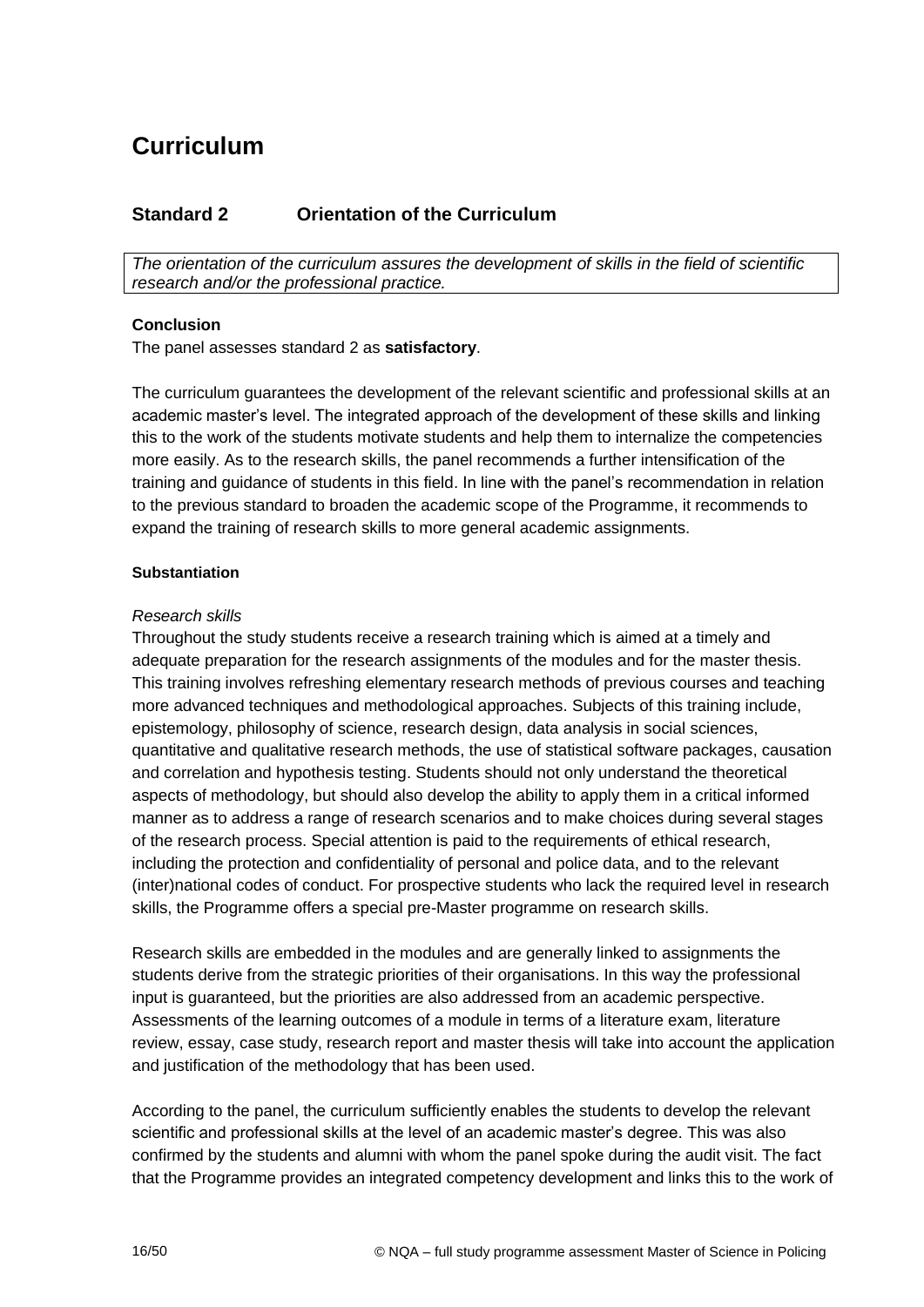the students, like research skills linked to assignments of the organisations where the students work, is valued positively by the panel, because it motivates students, helps them to internalize the competencies more easily and it is beneficial for the organization where the students work. As to the research skills, the panel recommends a stronger intensification of the training and guidance of students. This recommendation is based on the findings of the panel with respect to the methodological quality of the master theses it has studied, see also Standard 11. In line with the panel's recommendation in relation to Standard 1 to broaden the academic scope of the Programme, it recommends to expand the training of research skills to more general academic assignments. This would also give students a more solid basis for the development of other competencies of the Qualification Profile, for example the individual competency 13: "conceptualise practical results of policing and related empirical findings from a multi-perspective point of view".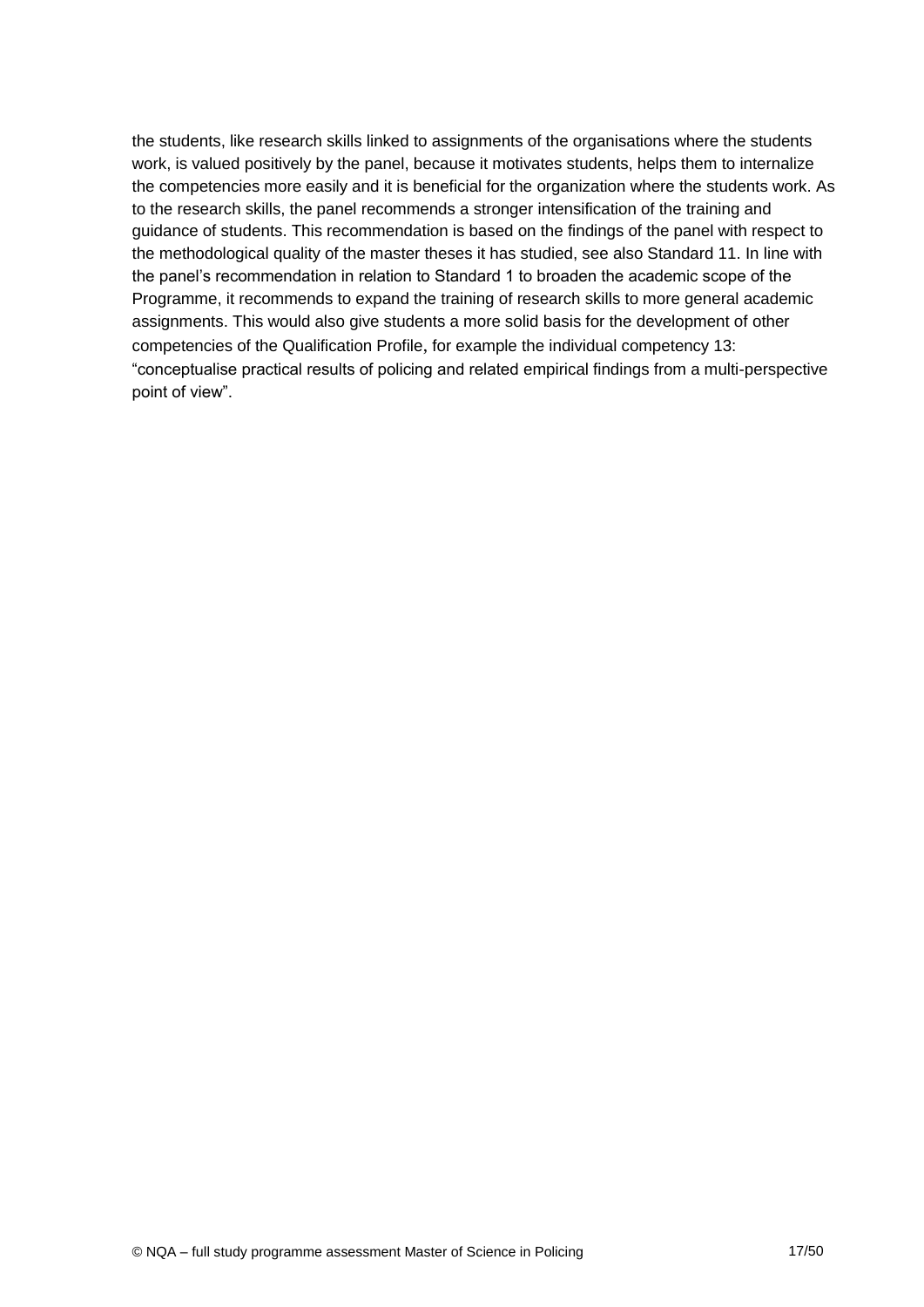## **Standard 3 Contents of the Curriculum**

*The contents of the curriculum enable students to achieve the intended learning outcomes*

#### **Conclusion**

The panel assesses standard 3 as **satisfactory**.

The curriculum of the MSc in Policing suits the intended learning outcomes. The panel is of the opinion that the contents of the modules offer students sufficient opportunities to obtain the relevant knowledge and insights. The modules focus on relevant themes in (inter)national policing. Together, the modules cover a large variety of subjects, which also include recent developments in policing. As to the international aspects of policing, more comparison of international policing models is to be recommended. Since the subjects of the modules are indicative, there is room to incorporate the latest relevant developments in the modules and also topics the students themselves come up with. The literature which is used, is generally up to date. As to the subject matter of the modules in general, the panel, in line with its recommendation of broadening the academic scope of the Programme (see Standard 1), strongly suggests further broadening of subject matter, for example in the field of law and digitalization.

#### **Substantiation**

#### *Relation curriculum with the intended learning outcomes*

To enable students to achieve the Intended Learning Outcomes, the content of the curriculum is structured in four modules with a limited amount of attainable learning outcomes and the master thesis. Each module consists of attainable level 7 learning outcomes, only three or four, the amount of which is in line with the number of credits. The same holds for the master thesis that has the highest number of credits, thus leading to six learning outcomes. All 16 academicprofessional competencies of the Qualification Profile are covered by the learning outcomes of the four modules and the master thesis. The professional competency 1 ("function in a complex, multidisciplinary or unpredictable (inter)national environment of policing and governance") is for example related to one of the learning outcomes of Module 3 – Policy Legitimacy: "critically analyse relevant and clear-cut actors in the interaction between the police and their environment". The professional competency 2 ("conduct sound, independent academic research that is relevant for (inter)national aspects of policing and societal security) is related to the second learning outcome of Module 4 – International Policing: "critically analyse and assess the complexity of international policing approaches or interventions".

#### *Content*

The content of each module is transparent: the smaller modules focus on one theme (Police & Diversity or Police Legitimacy); the extended modules encompass a range of themes (Policing Models or International Policing). Each module calls for the attainment of distinct learning targets, which are described in terms of particular aims and corresponding learning outcomes, supplemented by an outline of indicative subjects, an appropriate assessment mode and a list of recommended bibliography. The curriculum content is in line with the Strategic Police Research Agenda, which refers to three recurrent questions for the police:

a) What brings about effective police interventions?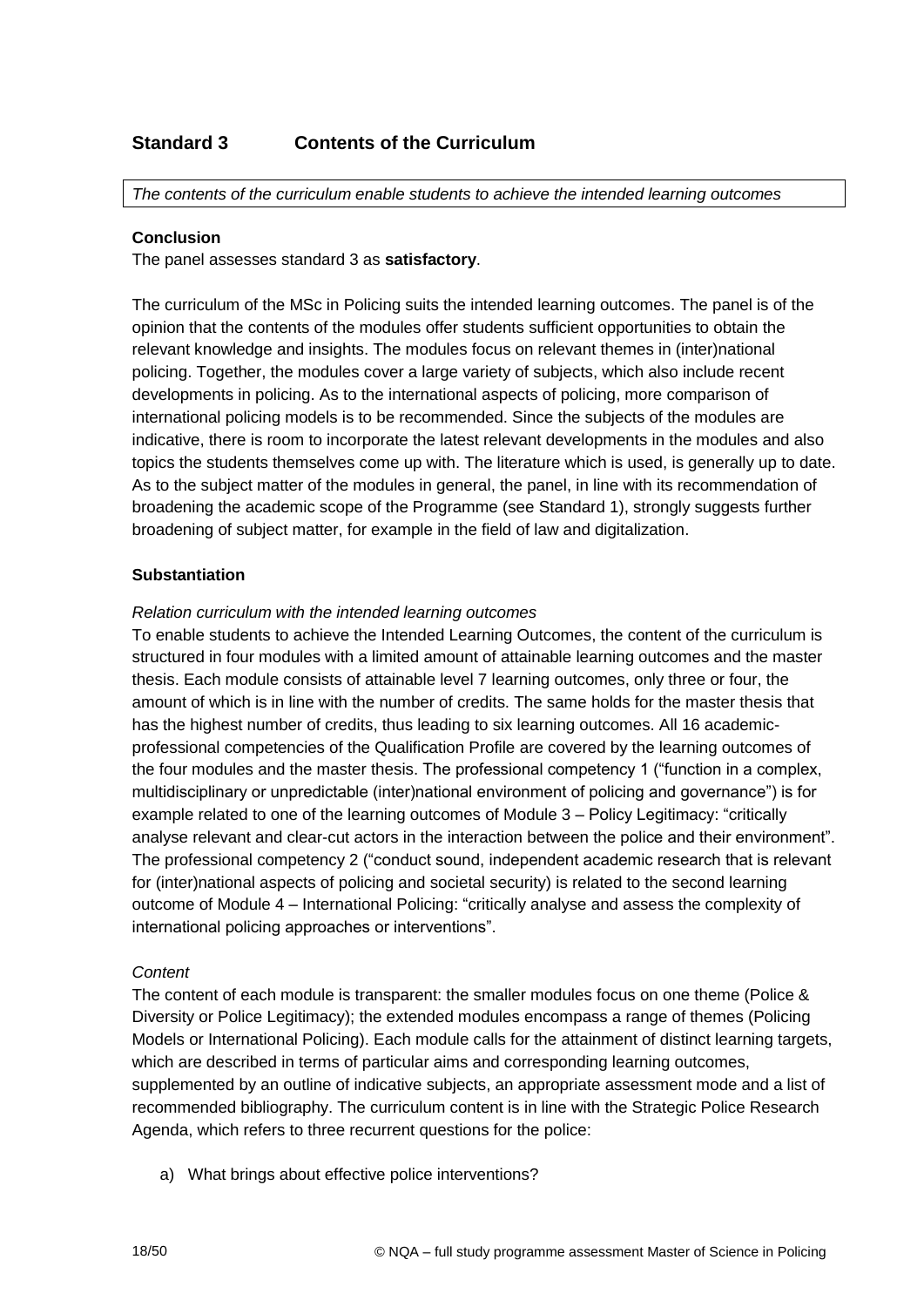- b) How and to what degree should the police adapt its own organisation and performance to keep up with the information revolution?
- c) What is the identity of the police in a fragmented and globalised society?

For a brief description of the aims, subject matter and learning outcomes of the four modules, see below. The subject matter is indicative in order to incorporate recent developments in the modules and to accommodate students' own learning aims. The aims and learning outcomes of the master thesis are described in Standard 11.

## Module 1 Policing Models (20 EC)

The aim of this extended module is to provide students with recent international academic insights in a wide range of policing models, of which the intelligence-led approach is not only limited to processing information but also extended to the rationalisation of crime and disorder control strategies. Alternative scenarios of policing are discussed in relation to the influence of digital and other technological developments, problems of public order and emergency management. At the end of this course students should be able to compare and evaluate distinct policing models or the historical development of a particular policing model. They should be able to critically assess a multidisciplinary approach related to intelligence-led policing or other policing concepts and critically review related literature and be able to evaluate the utility of criminality strategies and law enforcement strategies. This module includes subjects like The History of the Dutch Police, Liberal & Democratic Models of Policing, Strategies of Policing, Criminal Investigation Strategies, Intelligence-Led Policing, Public Order Management Strategies, Dealing with Collective Violence, Crisis & Emergency Management Strategies, Risk Management, Crowd Psychology and Criminal Law.

## Module 2 Police & Diversity (10 EC)

The aim of this module is to explore what a pluralistic society demands of the police in terms of their personal or organisational composition, their engagement with partners or the public and their strategies or interventions. It requires students to reflect on how to operate in a complex world of (un)justified allegations of discrimination, of (un)biased profiling or (mis)perceptions, influenced by (dis)information by (social) media. By the end of this module students should be able to critically analyse the (ir)relevancy of a diversified police service or law enforcement agency in their interactions with citizens or institutions; demonstrate a critical understanding of the challenges and opportunities associated with the pluralisation of policing in a diversified society and substantiate opinions and recommendations with regard to the way the police handled or should handle a particular case or implemented a particular strategy. Examples of subjects of this module are: Diversity Issues within the Criminal Justice Context, Polarisation and Ethnic Profiling, Interdisciplinary Nature of Policing, Forensic Psychology, Rape Investigation, Victimisation of Vulnerable Groups and Local Public Safety Governance.

## Module 3 Police Legitimacy (10 EC)

This module focuses on the role, ethics or responsibility of the police in a changing society of government bodies, institutional and private agencies, multidisciplinary bonds and citizens with different interests. This module deals with matters of police performance in terms of gaining consent, whilst considering mutual expectations and balancing democracy and authority, (societal) acceptance and efficiency/effectiveness, legality and legitimacy, or accountability and discretion. By the end of module students should be able to critically analyse relevant and clear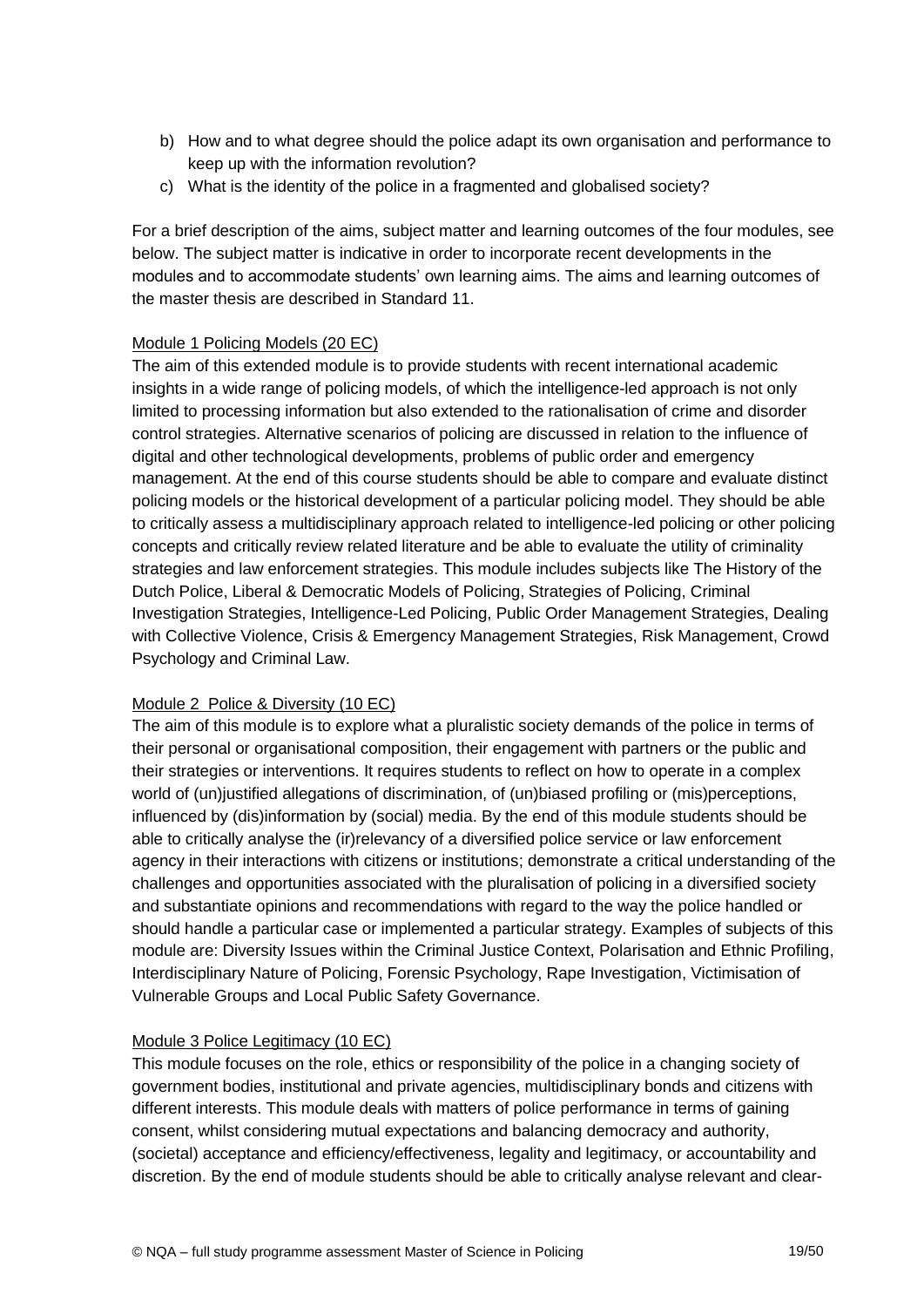cut actors in the interaction between the police and their environment; critically assess minor or major threats to society and the legitimacy of police response and design or evaluate a quality assurance project or a policing strategy that considers the scope and limits of a legitimate policing approach. Examples of subjects of this module are: Police Legitimacy & Accountability, Trends in Dutch Society and in Crime and Disorder, Police Corruption, Perceptions of the Police, Forms of Cooperation with Citizens and Partner Organisations, and Peacekeeping and Order Maintenance.

### Module 4 International Policing (20 EC)

This extended module focuses on the consequences that divergent cross-border law enforcement strategies and European and/or international criminal justice systems might have on the opportunities for strategic police cooperation. Serious organised crime, which require an international approach of policing will be subject to scrutiny. Different International policing scenarios will be discussed. Students should be able to compare and apply distinct cross-border law enforcement strategies or criminal justice systems to cases of European (or international) police cooperation; critically analyse and assess the complexity of international policing approaches or interventions and identify and critically evaluate the opportunities and impediments of international cooperation between law enforcement agencies, appropriate stakeholders or other authorities. They should also be able to persuade a relevant audience of a convergent scenario or a feasible design for European law enforcement cooperation with recommendations capable of being adopted. Examples of subjects of this module are: Comparing Strategies for Counterterrorism, Extremism and Radicalisation (CTER), Terrorism and its Containment, Digital Cyber Safety, Computer Forensic Investigation, Transnational Cooperation in Public Order Policing, Trans-national Criminal Investigation, Judicial Cooperation and Foreign Police Missions, Comparing Dutch, British, French, German & American Police Systems and Impact of Brexit on Security/Police Cooperation.

The panel is of the opinion that the modules and the master thesis cover the 16 competencies of the Qualification Profile sufficiently. The modules focus on relevant themes in (inter)national policing. According to the panel, the curriculum matches the Strategic Police Research Agenda, for example the consequences of the information revolution on policing are dealt with in Module 1 and problems of fragmentation are addressed in Module 3. Together the modules cover a large variety of subjects, which also sufficiently capture recent developments, like the impact of Brexit on security and police cooperation in Module 4. Also according to students, more attention should be paid to the comparison of international policing models. As the subjects of the modules are indicative, there is room to incorporate the latest relevant developments in the modules. Students and alumni the panel spoke with, confirmed that this often happens and that they appreciate this. They also appreciate the fact that they can introduce topics form their own work in the modules. The prescribed and recommended literature for the modules is generally up to date, according to the panel, although some of the literature on police legitimacy is somewhat dated. As to the subject matter of the modules in general, the panel, in line with its recommendation of widening the academic scope of the Programme, strongly recommends a further broadening of content, for example in the field of law and digitalization.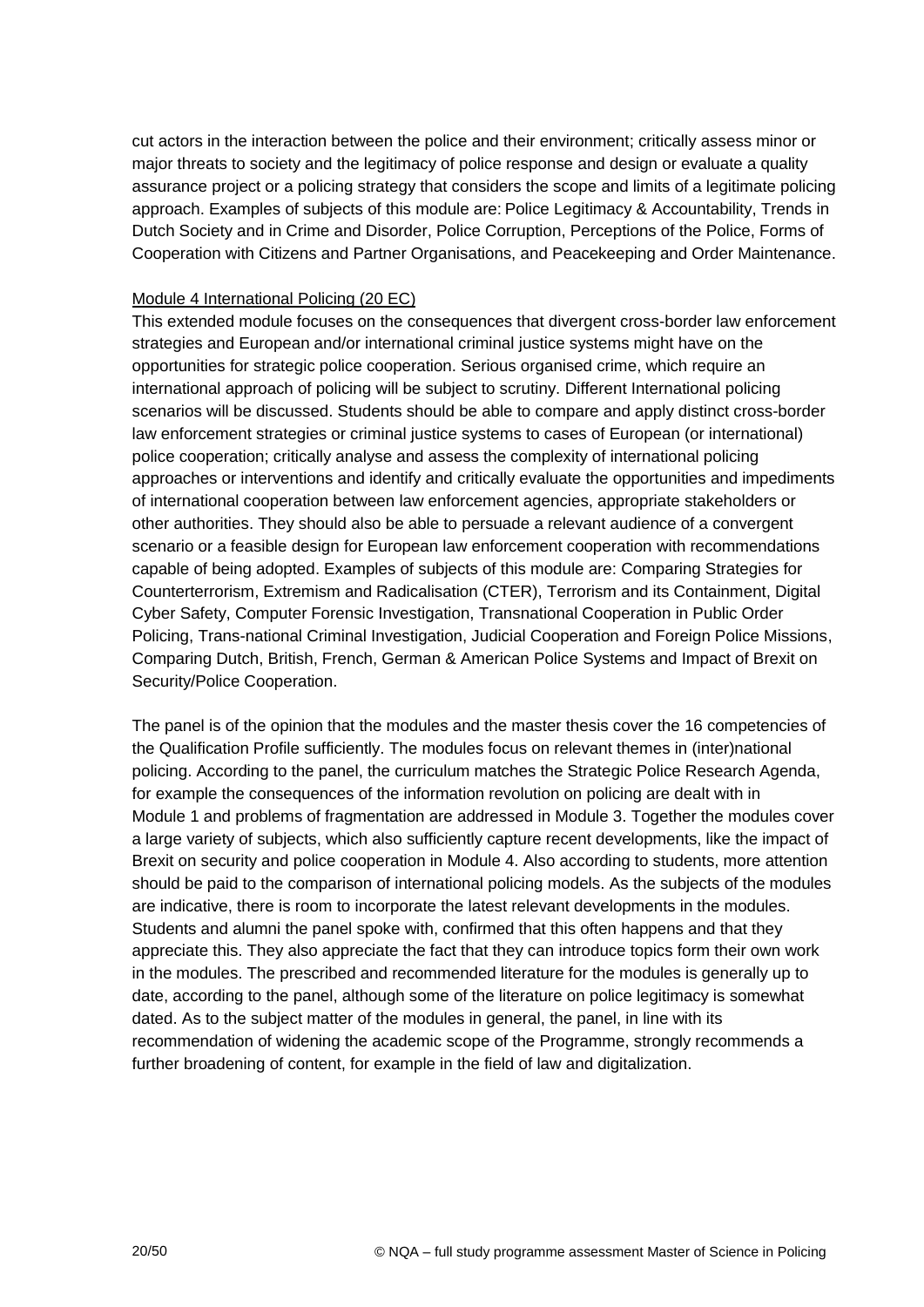## <span id="page-20-0"></span>**Standard 4 Learning Environment**

*The structure of the curriculum encourages study and enables students to achieve the intended learning outcomes*

#### **Conclusion**

The panel assesses standard 4 as **satisfactory**.

The structure of the curriculum and the didactical approach encourage study sufficiently and enable students to achieve the intended learning outcomes. According to the panel, the curriculum has a clear structure, which fits also the professional duties of part-time students. The structure of the Programme facilitates flexibility in study progress. The curriculum has a clear sequential order of contents in order to help students build on acquired knowledge and skills. In terms of flexibility deviations from the desired sequential order are possible as a result of an agreed individual study plan. The panel and students are of the opinion that the learning and teaching strategies of the Programme, with a large variety of teaching methods, help to realize active learning and motivate students to successfully finish their studies. The panel recommends a rethink of the schedules of the residential weeks, since students generally experience them as over-crowded.

#### **Substantiation**

#### *Educational vision*

Bridging the gap between theory and practice is the essence of the Police Academy's educational vision. It is based on three pillars: competence-oriented education, context-bound courses and a complementary training system. This means that competencies are dealt with as an integrated application of academic and professional knowledge and skills; the modules reflect core tasks of policing at a strategic level and learning assignments are derived form police practice needs. Research findings and recommendations are brought back to the organization the students work for. The education is based on student-centred learning. The educational vision of the Police Academy matches the underlying principles of CCCU's Learning & Teaching Strategy, such as to develop an integrated approach to graduate employability, building learning communities, students as partners in learning, educating the whole person and promoting internationalization.

#### *Structure of the curriculum*

The MSc in Policing is a 90-ECTS course geared to completion in 1½ years, but with a nominal duration of three years. The curriculum is designed for part-time attendance with self-study intervals of 5 to 6 weeks alternated by full-time residential weeks, during which students stay at the Police Academy or at CCCU and the specific topics of the module in question are taught. This design is used to fit the planning of the police organization. In the course of their studies students have to accomplish six assignments, five course works plus the master thesis. In the study plan agreed upon between the particular student and the Programme Director, the submission periods are laid down, for example the submission of an assignment every six months over three years. This study plan can be customized to facilitate possible acceleration or deceleration of the study. In principle the Programme must be completed in a set order to help the student to build upon acquired knowledge and skills. This means for example that students have to complete the literature exam of the first module on Policing Models before they can proceed with the literature review of this module. Likewise the completion of the residential weeks of the first module on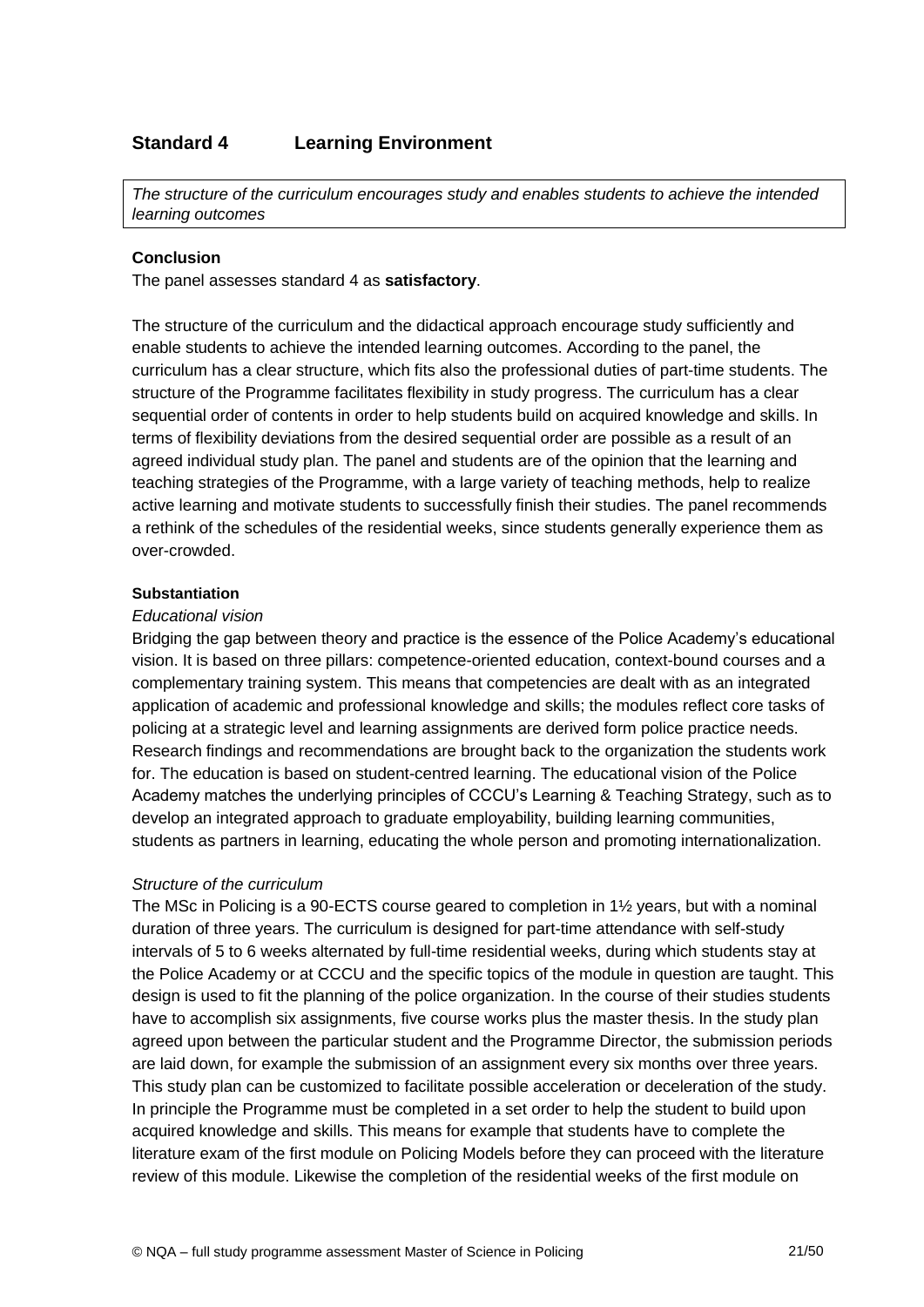research methodology is a prerequisite for the delivery of essays and case studies in the following modules. Deviations from the desired sequential order are possible as a result of an agreed individual study plan.

#### *Didactics*

The learning and teaching strategies of the Programme are directed at involving students as active participants in the learning process. Students have opportunities to study both collectively, through debate, discussion and group work, and to study individually. The Programme wants to encourage an open interchange of ideas, experiences and opinions, a critical approach to policing practices and to encourage students to reflect on their own practice and development as academics and professionals (reflective practitioner). This is done in different ways: blended learning, lectures, web-seminars, online videos, MOOC's, guided study, seminars, debates, workshops and tutorials. Tutors are expected to manage the learning process to encourage autonomous learning. By organizing seminars based on experiences and expertise of prominent speakers, by promoting lectures based on case studies or exchanges of experience between students, the Programme wants to stimulate the motivation of students and encourage them to engage actively throughout their studies.

<span id="page-21-0"></span>The panel is of the opinion that the curriculum has a clear structure. The alternation of fulltime residential weeks with self-study intervals of 5 to 6 weeks, fits the parttime basis of the Programme and in general suits the professional duties of the students. The system of submission of assignments facilitates flexibility in study progress, which suits the type of student the MSc is aimed at. Students appreciate the adjustment of the design of the curriculum to their occupational needs and the flexibility in study progress. They think, however, that the schedules of the residential weeks are generally over-crowded. As to the contents of the curriculum, the Programme has opted for a clear sequential order to help students build on acquired knowledge and skills. Individual deviations from this sequential order are possible. The panel and students are of the opinion that the learning and teaching strategies the Programme applies, create a diverse learning environment with a large variety of didactical methods, which help to realize active learning and motivate students to successfully finish their studies.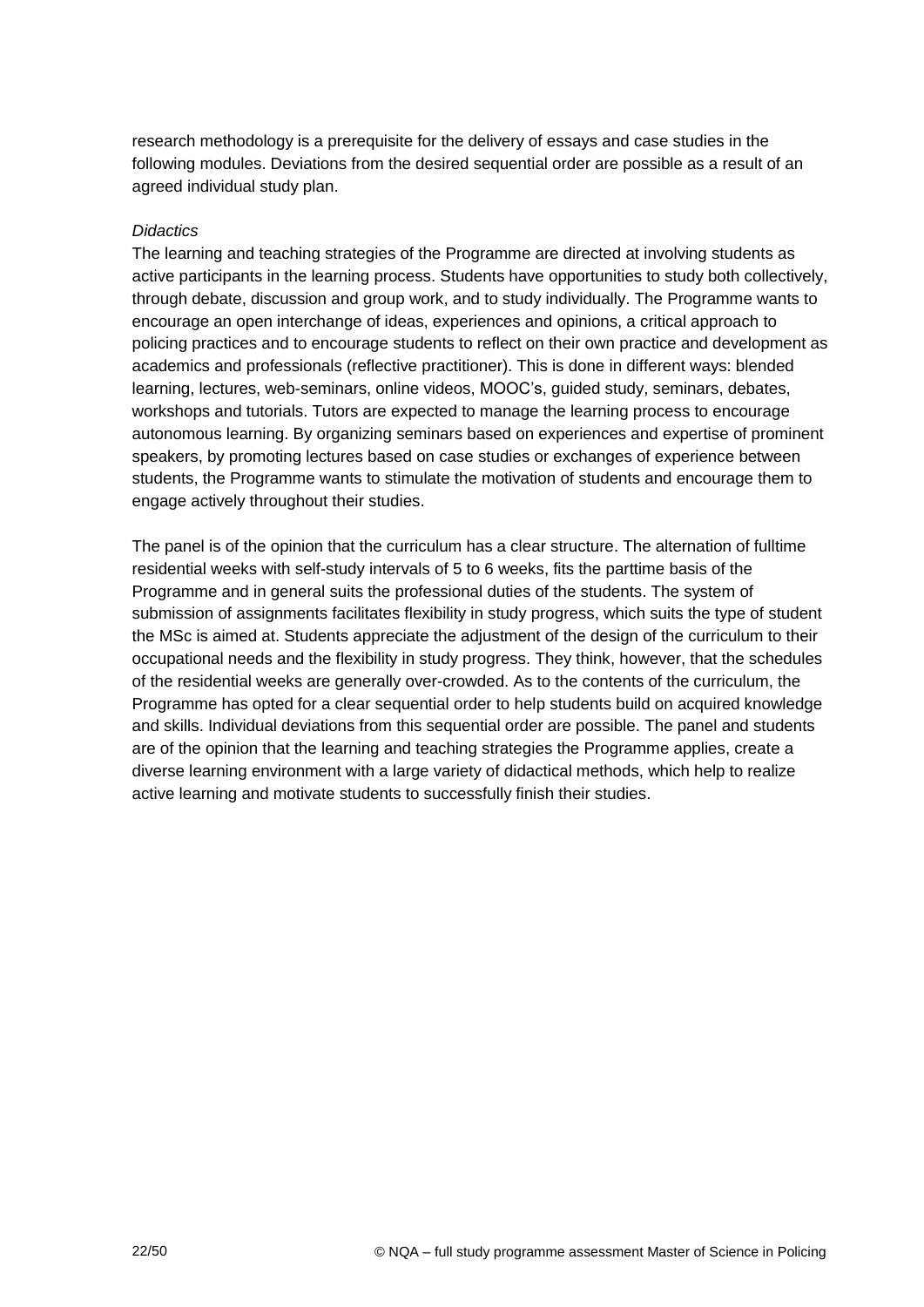## **Standard 5 Incoming students**

*The curriculum ties in with the qualifications of the incoming students.*

#### **Conclusion**

The panel assesses standard 5 as **satisfactory**.

The curriculum ties in with the qualifications of the incoming students, as students have confirmed. The Programme applies appropriate requirements and a clear intake procedure. If necessary, prospective students can follow a pre-master course on research methodology. The procedure for the recognition of prior learning is clear and solid. The Programme is aiming at attracting more students. The panel supports this aim and would like to encourage the Police Academy to stress the importance of appointing more specialists within the police with an MSc degree in policing. According to the panel, the Programme could also be interesting for a wider range of police, security and defence professionals.

#### **Substantiation**

#### *Admission Requirements*

Applicants for the programme should possess one of the following degrees or equivalent:

- a Dutch Bachelor of Policing Diploma or former equivalent at qualification level EQF6
- an award of any Dutch academic university or University of Applied Sciences, where the award demonstrates the ability to apply basic research methods
- a UK bachelor's degree with Honours

 an equivalent (foreign) award, including research methods, or equivalent experience. The admission process includes an interview to establish whether applicants possess the required skills for completing the Programme. If students do not meet the criteria in the field of research methods, they are admitted to a supportive pre-master course on research methodology. Some applicants need their methodological knowledge to be reinvigorated. In this case, methodological knowledge is offered by means of literature, exercises and discussions. Students should have a good grasp of English in order to communicate orally and in writing in English. For some it might be helpful to join the academic writing sessions that are offered by the Police Academy.

## *Recognition of Prior Learning (RPL)*

There are two types of recognised prior learning, called 'Erkenning van Verworven Competenties' in Dutch (EVC): Recognition of Prior Learning (RCPL) and Recognition of Prior Experiential Learning (RPEL). In line with CCCU's guidelines on recognition of prior learning (RCPL or RPEL), credit exemptions for the MSc in Policing Programme are possible. Students can make use of these forms of prior learning up to a maximum of 50% of the credits contributing to the award. The RPL credits must have been obtained in the preceding five years. The Police Academy determines whether these credits can be submitted for approval to the joint Board of Examiners.

The aim of the Programme is to increase the number of students in the near future. To that extent the Programme will step up its efforts within the police to promote the Programme and to inform especially HRM representatives of the requirements of the Programme.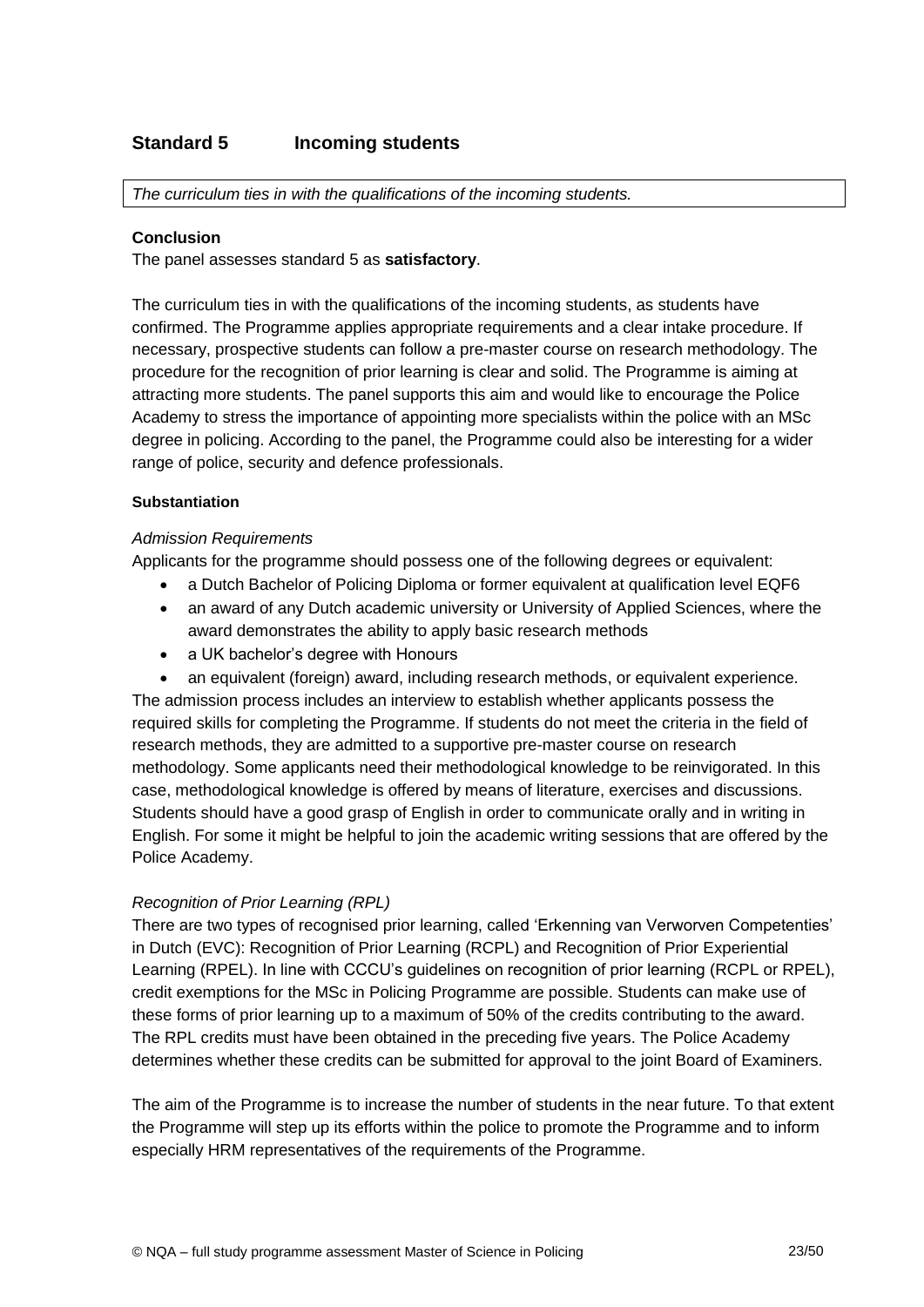<span id="page-23-0"></span>The curriculum ties in with the qualifications of the incoming students, as students have confirmed. According to the panel, the Programme applies appropriate requirements and a clear intake procedure, including an interview. It is helpful that, if necessary, prospective students can follow a pre-master course on research methodology. The procedure for the recognition of prior learning is clear and solid. The panel fully supports the initiatives to increase the number of students and would like to encourage the Police Academy to stress the importance of appointing more specialists within the police with an MSc degree in policing. Furthermore, the panel is of the opinion that this Programme could also be interesting for a wider range of police, security and defence professionals.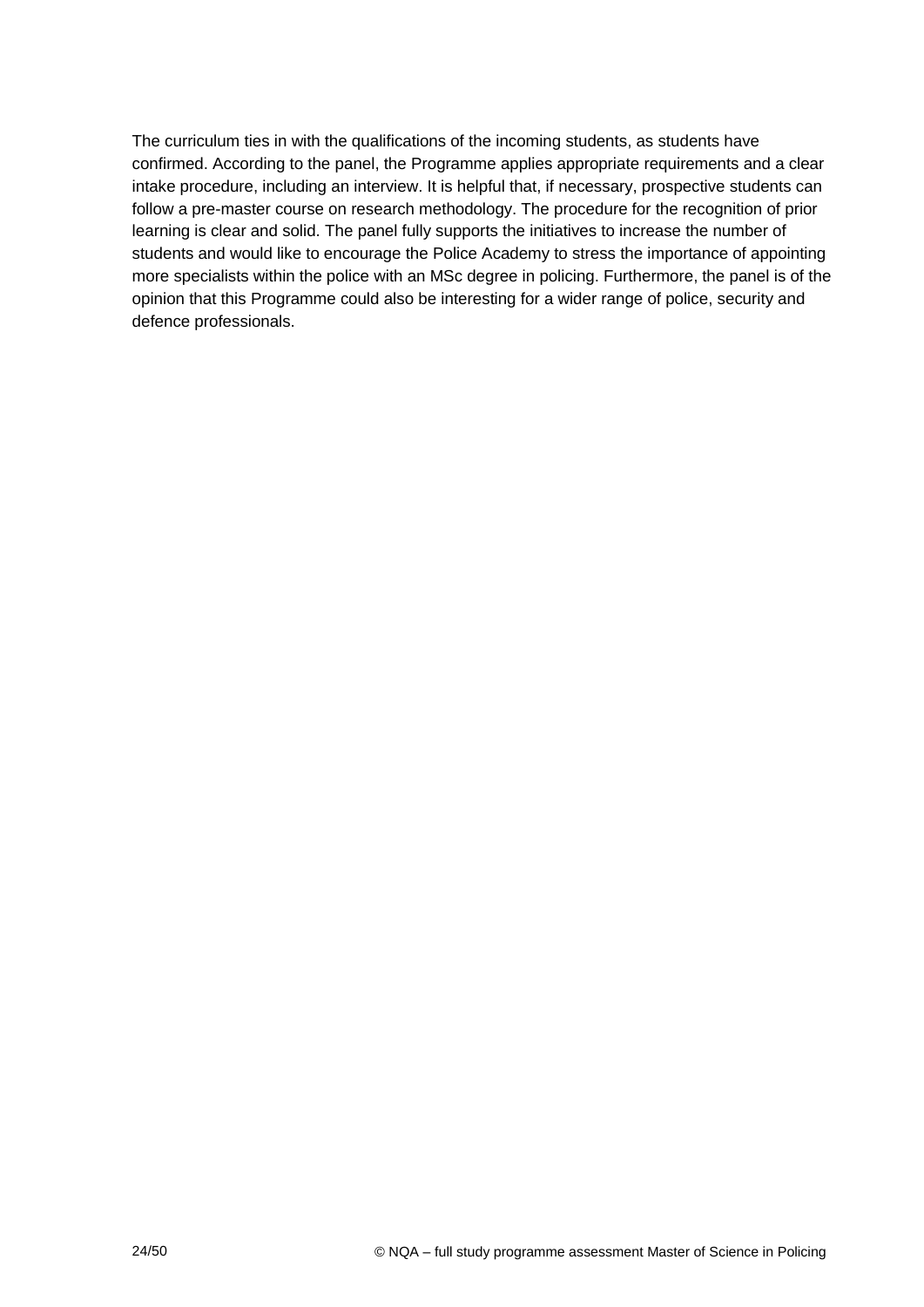## **Standard 6 Quality of Staff**

*The staff are qualified and the size of the staff is sufficient for the realisation of the curriculum in terms of content, educational expertise and organisation.*

## **Conclusion**

The panel assesses standard 6 as **good**.

The Programme can be proud of a highly qualified staff, both academically and didactically. The lecturers are very committed and dedicated to the Programme and the students. Students and alumni are very positive about the staff. The expertise of the staff fully covers the contents of the curriculum. The Programme also employs occasionally external lecturers and researchers who are not connected to the police. This is valuable for bringing in other perspectives. The size of the staff is also sufficient for the realization of the curriculum. The staff of CCCU and the Police Academy have ongoing individual contacts in addition to joint meetings twice a year.

#### **Substantiation**

The Police Academy's staff policy is based on the following four principles:

- Teachers must have a higher educational level than the ones they teach (which should be a PhD or equivalent for the MSc Policing);
- They have to be qualified in terms of pedagogics and didactics (which means disposing of a Pedagogic-Didactics Certificate or equivalent experience);
- They must be an expert in a particular discipline;
- Police practitioners who contribute to the programme must have at least the same level as the ones they teach.

At the Programme 15 lecturers of the Police Academy are employed (8.8 fte), five of whom are also professors at a Dutch academic university. CCCU staff contribute for 20% to the Programme, involving 10 lecturers (8,2 fte), of whom one academic professor. At least five CCCU lecturers are permanently involved in the Programme. In addition, visiting professors and lecturers of universities in The Netherlands, Belgium or Germany take part in the Programme. Overall the size of the staff, permanent and occasional, is about 30 lecturers in total, of whom 10 also lecture at other institutions of higher education. The academic responsibility for the coherence of the programme is vested in the position of the Academic Dean and the daily organisational responsibility is in the hands of the two Programme Directors. The staff of CCCU and the Police Academy have ongoing individual contacts with regard to guiding students and assessing their course work. In addition, there are joint meetings twice a year, alternately in Canterbury and in Apeldoorn, with regard to exchanging research findings and educational issues.

The students and alumni the panel spoke with, assess the academic and didactical performance of the lecturers very positively. This is also supported by the outcomes the student evaluations of lecturers over the period from 2012 to 2017 with average scores of 4.0 or more on a scale from 1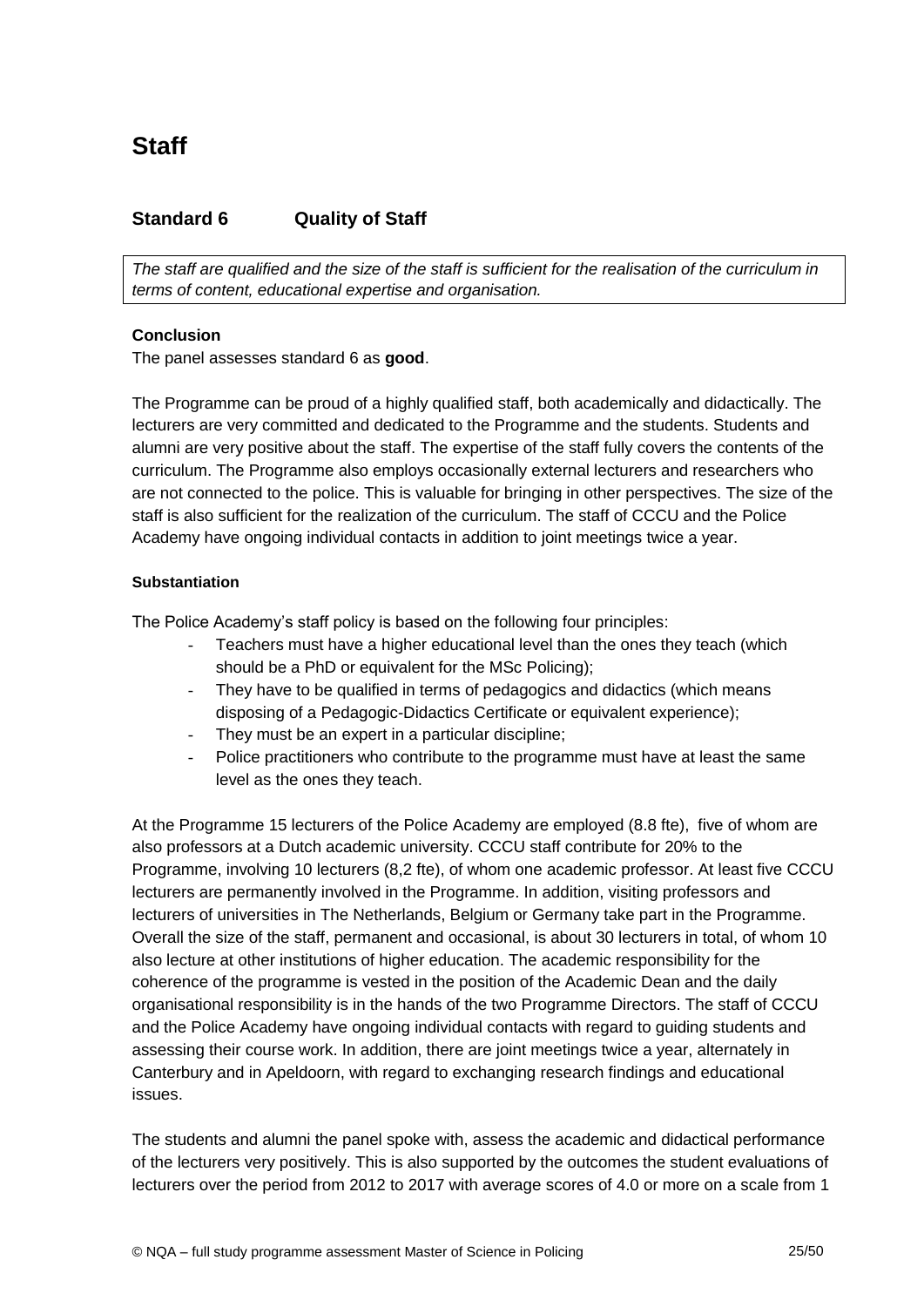(poor) to 5 (excellent). Students also appreciate the involvement of lecturers and researchers who are not connected to the police, because they "can often look at the police from other angles", as one student stated in the Evaluation by Students in the Self-Evaluation Report.

<span id="page-25-0"></span>On the basis of the CVs and further information of the staff and having spoken with some lecturers, both from CCCU and the Police Academy, the panel is impressed by the academic qualities of the lecturers. Based on the students' evaluations of the staff, this also holds for the didactic qualities of the lecturers. The expertise of the staff is diverse and relevant for covering the contents of the Programme. It has not become completely clear what the contribution of CCCU staff to the Programme exactly entails. Lately, the involvement of CCCU staff in assessments was rather minimal. The staff meet the requirements the Police Academy's staff policy. The lecturers the panel met, showed a strong commitment and dedication to the Programme and the students. This was also confirmed by the students in their meeting with the panel. The panel agrees with the students that the involvement of lecturers and researchers from outside the police context is very valuable to broaden the academic perspective of the Programme and in line with the recommendation of the panel to that extent in Standard 1. More such involvement is strongly advised by the panel. According to the panel, the size of the combined staff is sufficient for the realization of the curriculum. In this respect the panel would like to advise the Programme to continuously assess its reliance on the employment of occasional lecturers. Too high a reliance on external, occasional lecturers could put the continuity of the Programme at risk.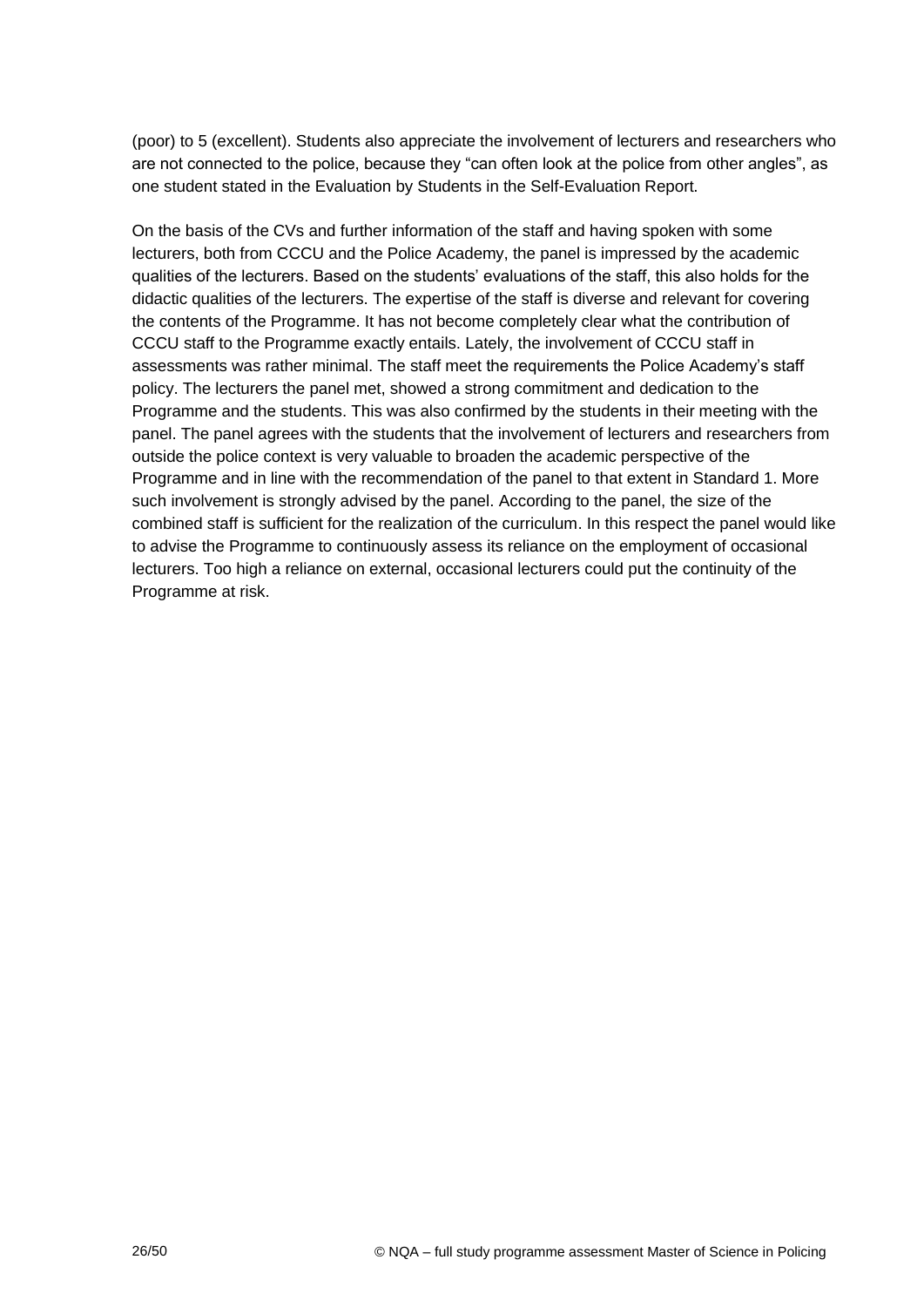## **Services and Facilities**

## <span id="page-26-0"></span>**Standard 7 Services and Facilities**

*The accommodation and the facilities (infrastructure) are sufficient for the realisation of the curriculum.*

#### <span id="page-26-1"></span>**Conclusion**

The panel assesses standard 7 as **good**.

The Police Academy and CCCU have adequate facilities which contribute to an attractive learning environment for students and staff. On both locations there are sufficient classrooms, all provided with modern digital facilities. There are enough work stations, for both individual and group work. Students and teachers have good access to computers, software, internet and the libraries of both institutions. The library of the Police Academy is the national expertise centre for the police profession. Both CCCU and the Police Academy use Blackboard as their virtual learning environment. Students assess the quality and quantity of the facilities positively.

#### <span id="page-26-2"></span>**Substantiation**

#### *Accommodation and Infrastructure*

The Programme runs mainly in The Netherlands at the venue of the Police Academy in Apeldoorn, as the overwhelming majority of students are Dutch. At least one residential week is conducted at the main campus of Canterbury Christ Church University. Additional weeks in Canterbury can be agreed upon. The premises of both partners have up-to-date facilities in terms of classrooms, computer rooms and a library as well as intranet and internet facilities to ensure an adequate realisation of the curriculum. Each classroom contains a digital projector, digital blackboard, intranet and internet access. There are enough work stations with computer connections and facilities for group work. Both institutions are accessible to students with mobility problems and have necessary provisions in place if it comes to other functional disabilities, for example for visual impairments. The campus at Canterbury disposes of a new, modern library. The location in Apeldoorn received a prestigious architectural award for the renovation of its building. Each location has a good restaurant offering a variety of meals. When students or teachers have to stay overnight, nearby hotel accommodation is available.

#### *Facilities provided by the Police Academy of the Netherlands*

The library of the Police Academy is the national expertise centre for the police profession in support of its knowledge, research and education function. The library offers a work space in an Open Learning Centre (OLC). The OLC acts as an information agency for educational police matters. It has a voluminous amount of journals that are relevant for policing matters. Out of more than 250 journals more than 40 are American, English, German, French or Belgian. Students and staff have digital access to a large variety of national and international sources, also of other institutions. The Police Academy uses the Virtual Learning Environment (VLE) Blackboard. In addition to the learning and teaching environment, the Knowledge Hub Department of the Police Academy offers the opportunity to consult police experts or to engage in discussions on policing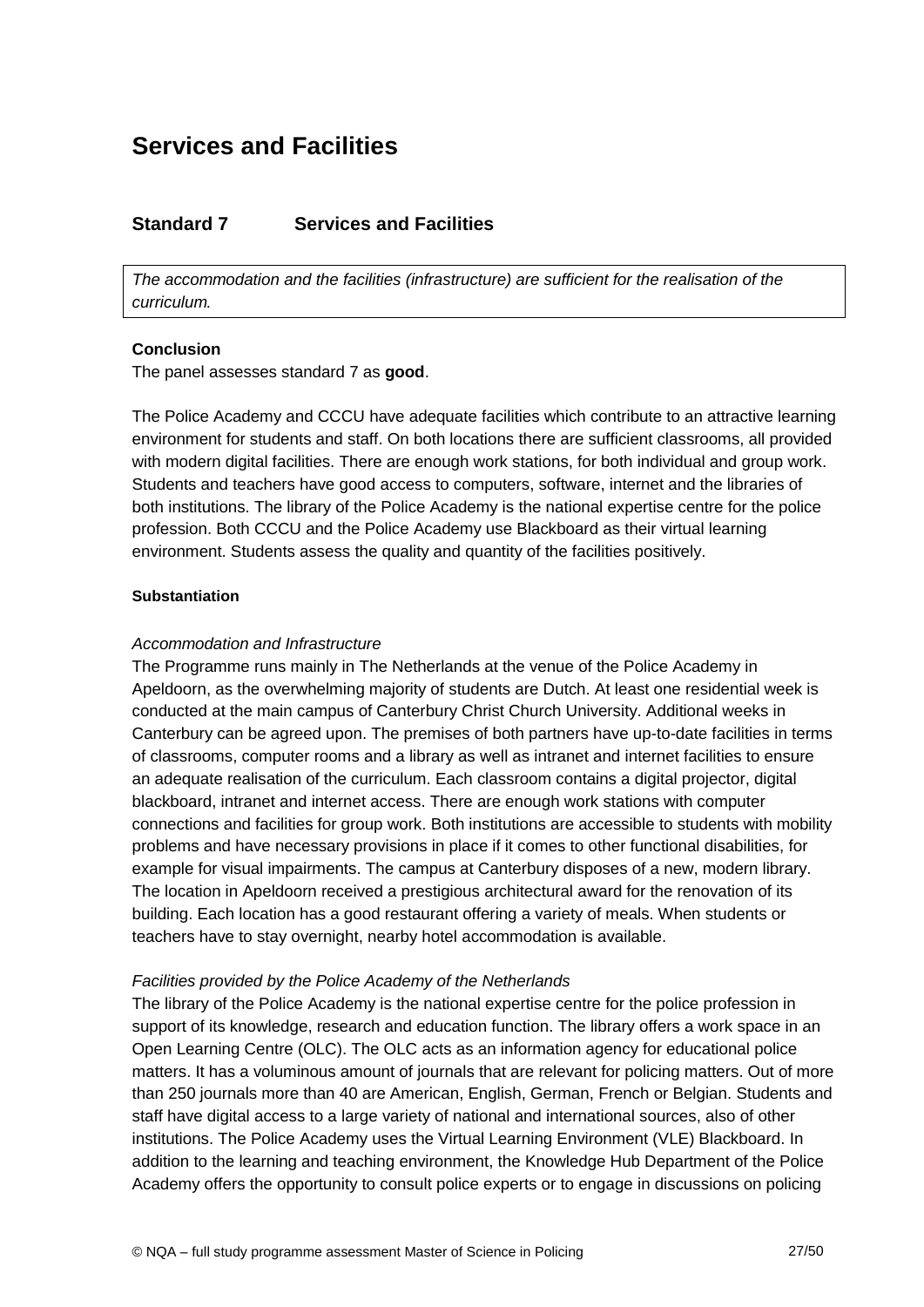matters through national and international networks.

### *Facilities provided by CCCU*

Students of the MSc in Policing have access to the library's physical and online catalogue. This includes access to a variety of leading journals in policing, criminology and law. In most cases they have digital access to journals. A variety of books in electronic format has also been made available by the library at CCCU. CCCU also provides students with an electronic Student Portal through which they can access the University's provision of for example email and library accounts, Blackboard and information on student support and dedicated facilities.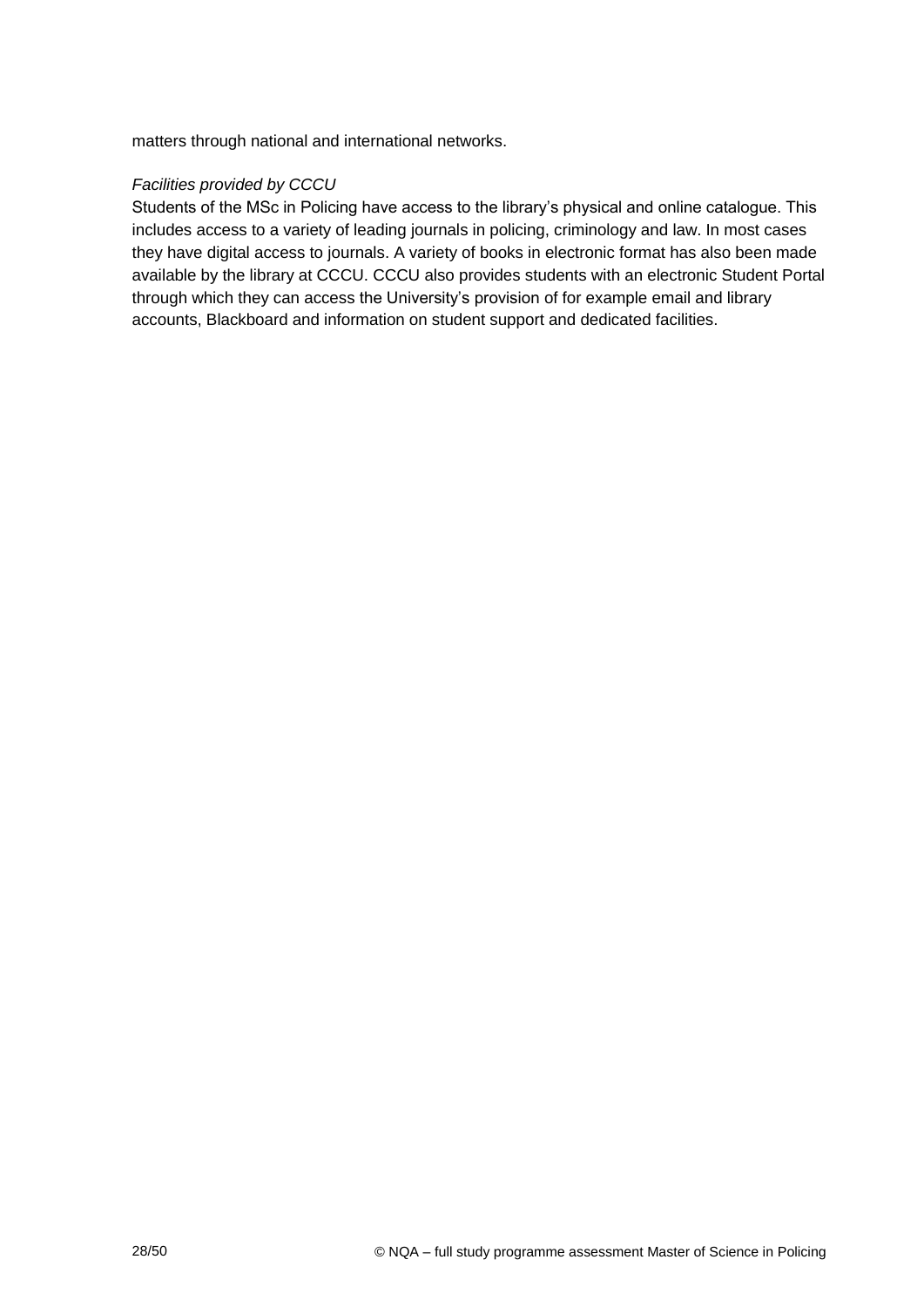## **Standard 8 Tutoring**

*Tutoring and student information provision bolster students' progress and tie in with the needs of students.*

#### **Conclusion**

The panel assesses standard 8 as **satisfactory**.

The tutoring is appropriate for the type of students the Programme aims at. The tutoring is aimed self-directed and independent learning with emphasis on the student's own initiative. Students are content with the tutoring and the many informal contacts they have with their tutors, which is also an element of the small scale of the Programme. The study progress of the students is closely monitored and regularly addressed by the tutors and the Programme Directors. The provision of information is satisfactory, according to students and the panel. The module descriptions, however, could be more detailed. The Programme should introduce a detailed study guide including comprhensive module descriptions.

#### **Substantiation**

#### *Tutoring*

Self-directed and independent learning, the initiative of the students, informal contacts and adequate provision of information (see below) are important aspects of tutoring in the Programme. Students are expected to be well prepared for tutorials and have studied prereadings. Tutorials are used to provide one-to-one feedback and advice to students. Assignments will be tutored in advance. Tutors will advise students on the choice of suitable topics within policing or crime and will give guidance on the nature of the work and the expected standard. They will discuss the progress of the work, assess drafts and give constructive feedback on drafts. It is mainly the student's responsibility to establish the kind of tutoring, stick to the agreed schedules and familiarise himself/herself with the relevant guidelines and regulations. The police organisation where the student works has to appoint a route supervisor who monitors the contacts between the student and the Police Academy. Students are also encouraged to find an academically skilled mentor in the work field who is capable of providing strategic support as to strengthen mutual engagement. The Programme Directors play an important role in monitoring the study progress of the students and to discuss that with them regularly.

#### *Provision of information*

The guidance and support offered to students is described in the MSc in Policing's Handbook, in an additional Blackboard link and in the Education & Examination Regulations (Dutch:'OER') as part of the Students' Statute (Dutch:'studentenstatuut').The Handbook, which is issued to every student, contains information about the organisation and content of the programme, such as the mission of the Police Academy, educational principles, the guidance system, the qualification profile of the MSc in Policing, a curriculum outline, module descriptions (with aims, learning outcomes, content, assessment modes), assessment and marking procedures, and data on staff. This information as well as particular learning assignments are also disseminated through Blackboard. New cohorts will have an induction week in Canterbury, when enrolment procedures, referencing requirements, issues of plagiarism and an outline of CCCU's contribution to the programme are addressed. The Police Academy also runs an induction session at the start of the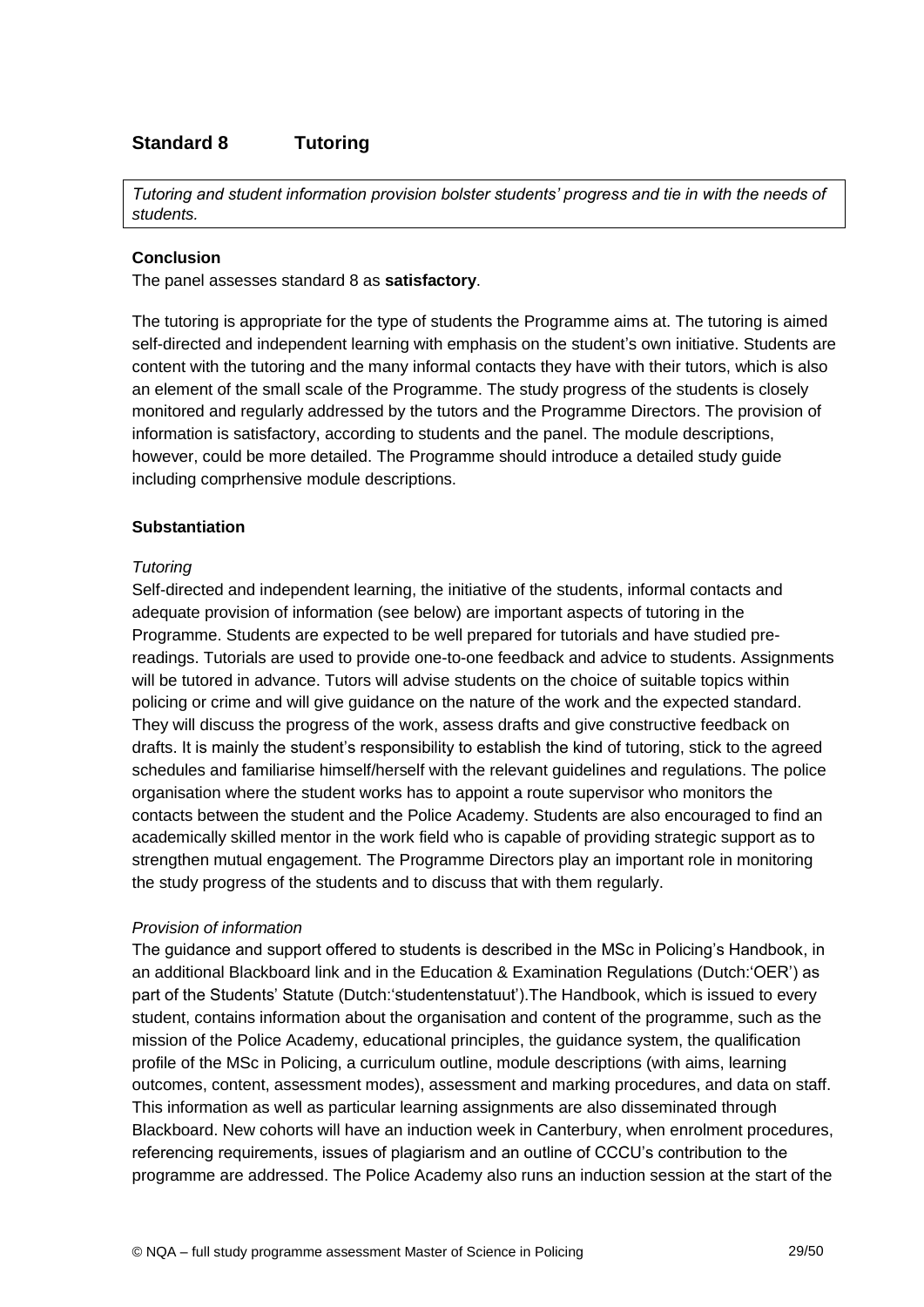Programme, covering items such as room and seminar group allocations, as well as information about the procedures and contents of the Programme, especially with regard to the co-operation with CCCU and matters such as diploma equivalence and the deployment of prior learning acquirements.

Ongoing information support is provided by both Programme Directors, the administration offices, academic supervisors and tutors. The library staff of both institutions do not only guide students through the processes of electronic searches related to text, journals, newspapers and data in the policing field of study, but also provide students with a course in information skills and assistance in analysing learning assignments. The point of departure for library support is to link up with the (increasing) autonomous learning capacities of the students and the responsibility of the student for progress in learning processes and achievements. Therefore, the Library of the Police Academy has been set up as an Open Learning Centre (OLC).

Students value the provision of information in general positively. According to them, the staff are in this respect very helpful. The panel thinks that the provision of information satisfactory. It strongly recommends to make the module descriptions more detailed, in order to improve the preparation and guidance of students. This might help their study progress. The module descriptions, should contain more detailed descriptions of the subject matter, a clear motivation why the particular subjects are included in the particular module and the didactical approach of the module. Also the information about the assessments (for example assessment modes, assessment criteria, marking procedures, deadlines, resits) could be more specific. To this end, the panel recommends the Programme to extend the Handbook into a detailed study guide.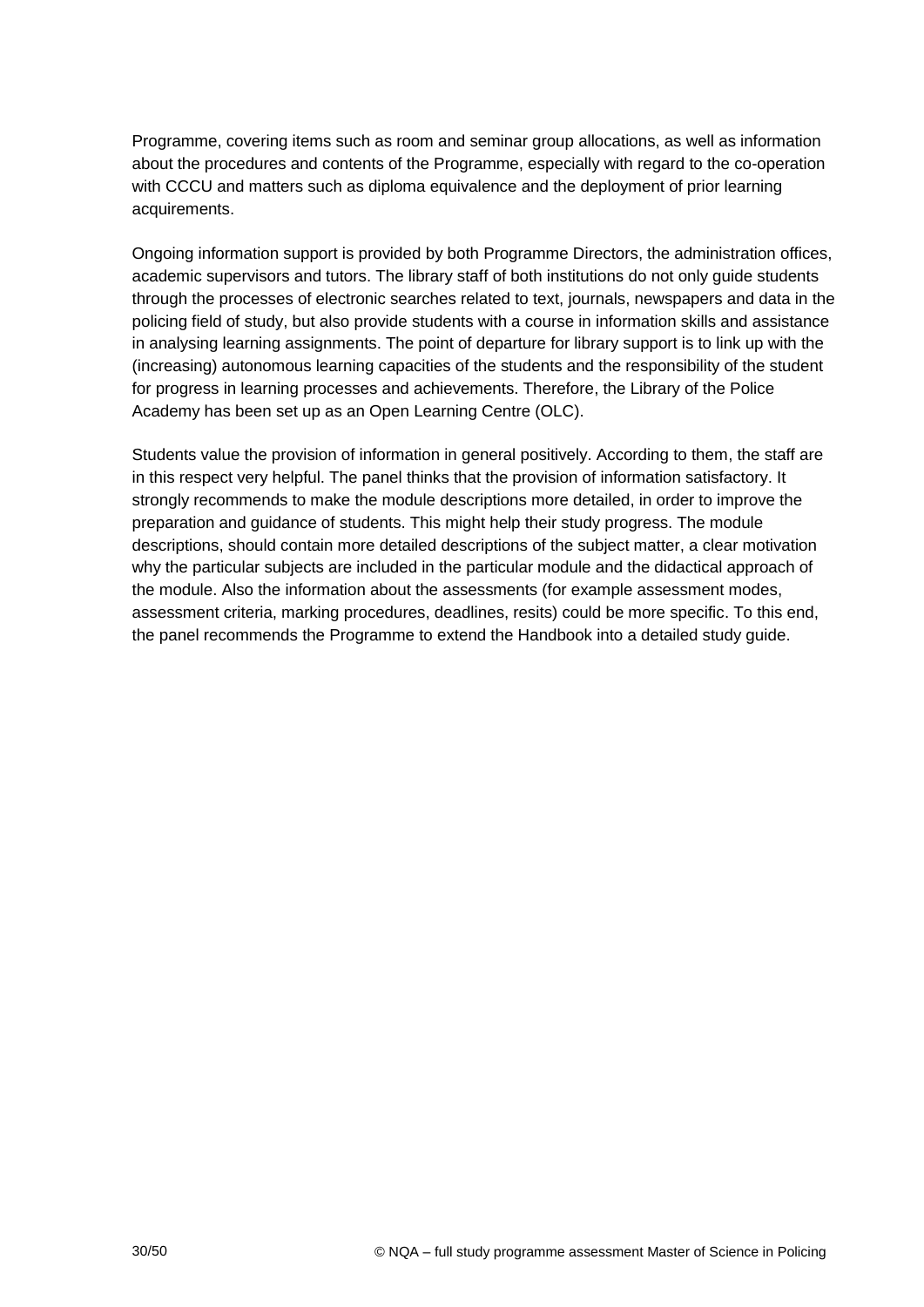## **Quality Assurance**

## <span id="page-30-0"></span>**Standard 9 Quality Assurance**

*The Programme is evaluated on a regular basis, partly on the basis of assessable targets.*

#### <span id="page-30-1"></span>**Conclusion**

The panel assesses standard 9 as **good**.

The quality assurance system of the Programme has a clear structure with a clear division of tasks and responsibilities. The quality assurance system is working properly in practice. Students are actively involved in quality assurance. Also the involvement of External Examiners and other external partners in the quality assurance system is very valuable. The PDCA-cycle works systematically and effectively, also given the examples of clear improvements on the basis of the 'C' in this cycle. Students are properly informed about the outcomes of evaluations and the related follow-up.

#### **Substantiation**

#### *External Quality Assurance*

The MSc in Policing Programme is subject to external requirements of the Dutch Flemish Accreditation Organisation (NVAO) and UK's Quality Assurance Agency for Higher Education (QAA) as 'an oversight body' to CCCU. As full members of the European Association for Quality Assurance in Higher Education (ENQA), their evaluations of internal quality assurance procedures are based on similar principles. The Dutch national Police Education Council (POR) has an advisory role, by submitting proposals to the Dutch Ministry of Justice and Security regarding the translation of (updated) occupational profiles into training courses and the dovetailing of police training with the qualification structures in The Netherlands.

#### *Internal Quality Assurance*

For CCCU, academic responsibilities for quality control and quality assurance are held by the Quality and Standards Office (QSO) and the Academic Board. All programmes at CCCU undergo an annual review (Annual Programme Monitoring Review - (APMR), in addition to the Annual Review meeting of the MSc in Policing and a Joint Board of Examiners' meeting. The APMR includes the participation of collaborative partners, programme directors, teaching staff and a QSO representative. For each programme an annual evaluation report is produced, that includes information about the overall student experience on each module and the master thesis . It also includes comments on performance indicators (such as examination results, cohort progression, retention and withdrawals) staff research and action taken in response to External Examiners' reports. Furthermore, it contains an action plan for programme development prior to the submission of the evaluation report. CCCU's Head of School is required to collate the evaluation reports from all programmes within the School and produce an Annual Departmental Programme Review and an Action Plan, which is submitted to the Pro-Vice Chancellor/Dean and the Faculty Director of Quality.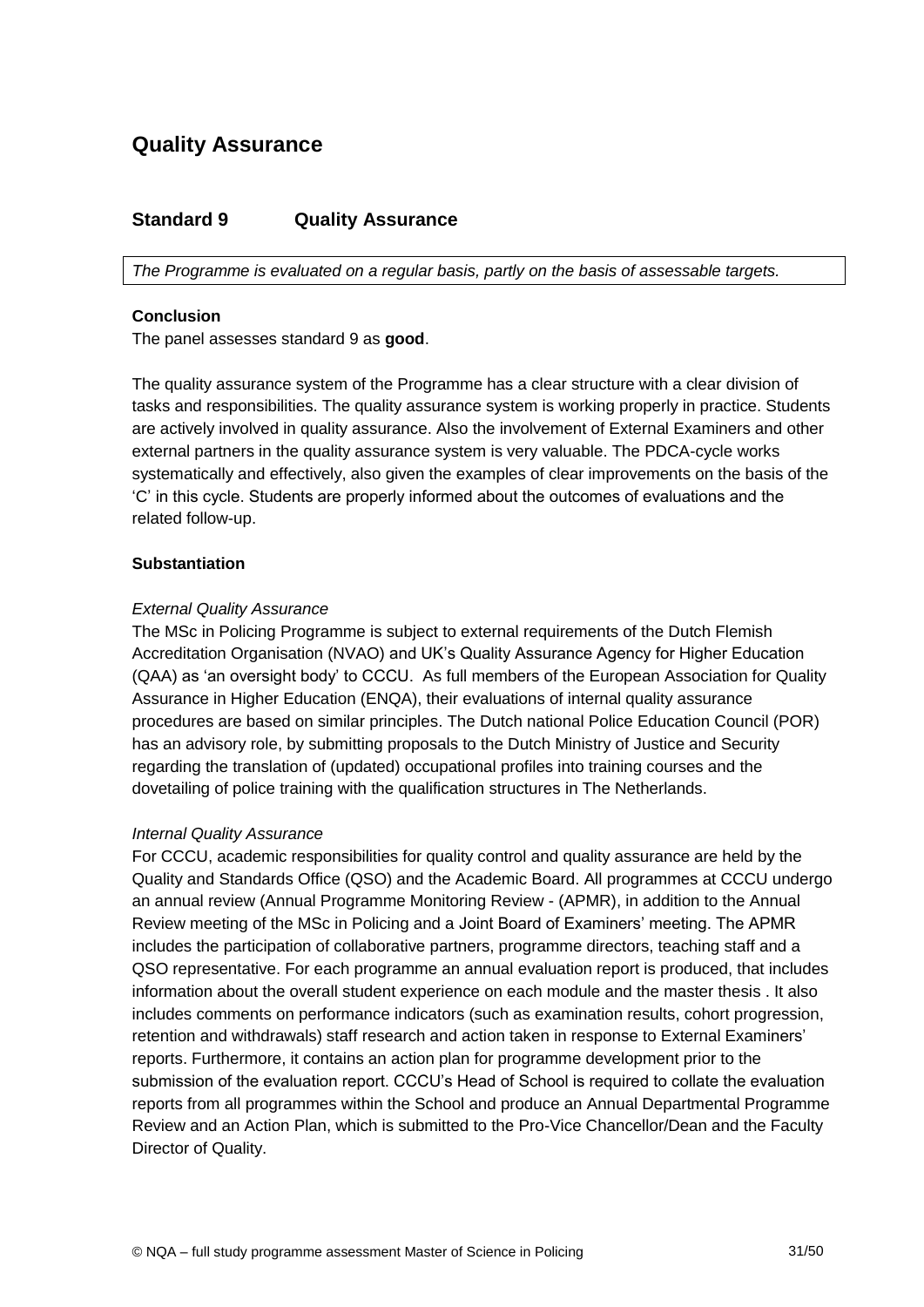In 2017, the Police Academy established a systematic quality assurance system for the whole organisation in a Quality Dossier (Dutch: 'Kwaliteitsdossier Politieacademie 2017'). In this system the first responsibility for quality assurance, including the processing of feedback and evaluations, is put on a team that runs a Programme to increase the sense of ownership and the degree of commitment. For the MSc in Policing this is the Team Research which reports to the Sector Head Knowledge & Research.

Another feature of the systematic quality assurance system is the presence and role of the curriculum committee (Dutch: 'opleidingscommissie'), which recently merged with the existing Programme Management Committee (PMC) in terms of changing its composition by adding students, teaching staff and police stakeholders, and putting both Programme directors in a position to answer to. In the PMC meetings information and feedback from any stakeholder on content, strategies or development of the Programme will be discussed and conveyed to the Annual Review or Joint Exam Board fora (where relevant). CCCU's Head of School of Law, Criminal Justice & Computing and the Police Academy's Sector Head of Knowledge & Research as well as its Chief Higher Education will be informed of outcomes, focused on developments or items that might have a bearing on the multi-annual educational or organisational planning of CCCU and/or the Police Academy.

The Programme Directors are responsible for the day-to-day management of the Programme, which involves: monitoring the Programme, ensuring adequate monitoring of student progress, facilitating and responding to feedback from students, External Examiners, the police organisation and other relevant external agencies and preparing an annual programme monitoring report in accordance with QSO procedures.

For the evaluation of the Programme a range of methods is employed: consulting police experts, exit interviews of alumni held by the Programme Director, disseminating questionnaires to students, consulting External Examiners, peer reviews and individual counselling. The opinions of the teaching staff on the Programme are permanently monitored by the Programme Director during and in between the residential weeks. The Programme Director also participates in twoday conferences of the Lectorates for briefing and debriefing purposes. All information provided is analysed and acted upon wherever possible. In addition to questionnaires for students, the Programme Director approaches MSc students or is approached by them during and in between the residential weeks, which allows for short-term improvements of the Programme or conditions of implementing them.

Students feel vey much involved in the quality assurance of the Programme, through participation in the Programme Management Committee, questionnaires and informal contact with the Programme director. They have indicated that improvements have been made as a result of their remarks and the outcomes of evaluations. For example, the submission for assignments has become individually based and the information provision about assessments has improved. This also holds for the connection between the theme of a residential week and the following assignment. Students have told the panel that they are clearly informed about the follow-up of evaluations and quality assurance reviews.

According to the panel, the quality assurance system of the Programme has a clear structure with a clear division of tasks and responsibilities. The quality assurance system is working properly in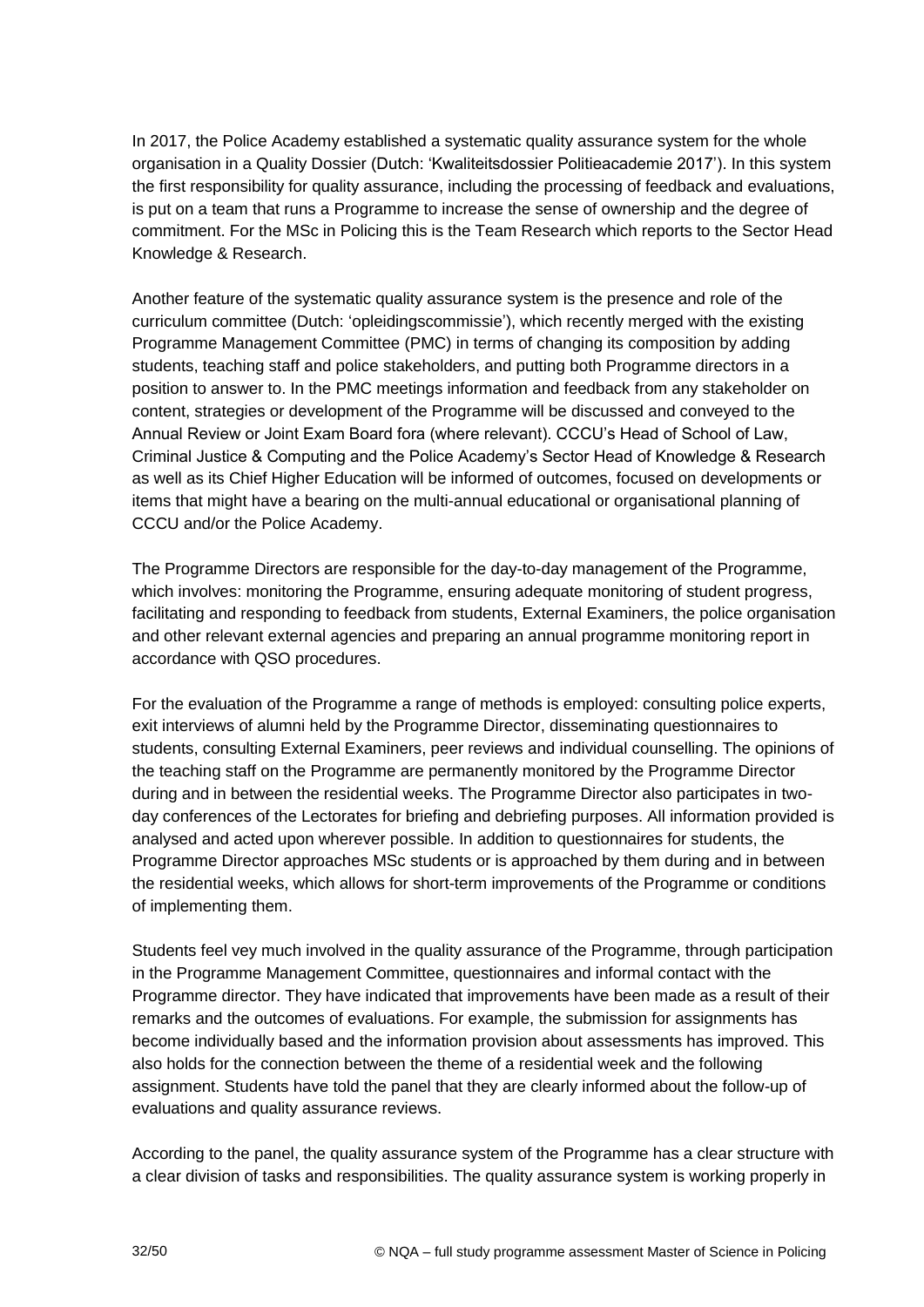practice. Students are actively involved in quality assurance. The inclusion of students in the Programme Management Committee is a positive development, according to the panel. The involvement of External Examiners and other external partners is also very valuable. The PDCAcycle works systematically and effectively, also given the examples of clear improvements on the basis of the 'C' in this cycle.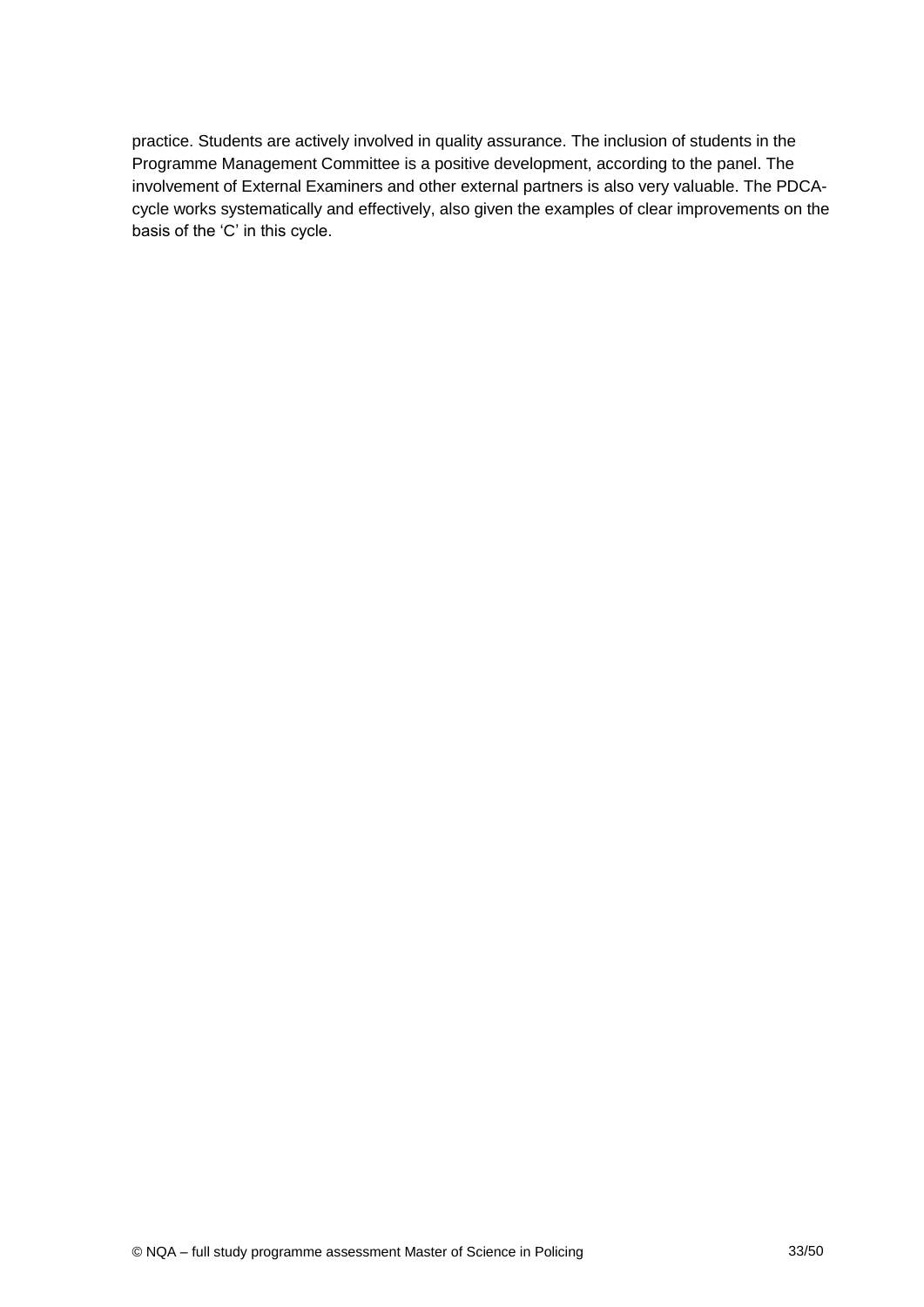## **Assessment**

## <span id="page-33-0"></span>**Standard 10 Assessment System**

*The Programme has an adequate assessment system in place and demonstrates that the. intended learning outcomes are achieved.*

#### **Conclusion**

The panel assesses standard 10 as **satisfactory**.

The Programme has adopted an adequate assessment policy, with a holistic way of assessment as a focal point. The panel is positive about this approach, since it fits the assessment of the particular, rather complex, learning outcomes of the modules. The Programme uses a good set of assessment methods, mostly written assessment like case studies and essays, geared to the learning outcomes of the modules, the didactical approach of the Programme and the particular learning context of parttime academic master students. The panel finds the overall quality of the assessments satisfactory. As to the assessment forms the panel strongly recommends further improvement in order to trigger consistent and proper substantiation of the marks by the assessors. The students' judgments about the assessments are generally positive. They especially highly appreciate the extensive feedback for written assessments. However, the feedback for oral assessments could be more extensive, in their opinion. The provision of the information on assessments could be further improved, see also Standard 8. The assurance of the assessment quality is adequate, with intersubjective marking, the involvement of external examiners and a competent and effective Joint Board of Examiners.

#### **Substantiation**

#### *Assessment system*

The assessment system is laid down in the Handbook Master of science in Policing 2019-2022 and in the Education & Examination Regulations (Dutch:'OER'). For each module it is made clear how the particular learning outcomes are addressed and what the assessment criteria are. Each assessment as well as the master thesis will be based on the student's capacity to blend an independent academic approach within the ability to demonstrate professional competencies. Assessments have both a summative and formative role.

The Programme applies a holistic way of assessment. For this purpose it has introduced an Assessment Grid as a holistic instrument for judging learning outcomes as a whole. Unlike analytical ways of assessment that are directed at separate items, holistic assessments are more appropriate if complex learning outcomes are at stake, the complexity of which can be judged against a scale of standards, also called assessment rubrics. The grid can be used to assess a complex product, process or approach at an academic master's level for which more than one solution is possible, or when contexts of application differ. The nature of a holistic assessment approach calls for a more flexible grading system instead of a device that awards alleged 'precise' marks. There are five rubrics, ranging from bad (mark 0-39), fail (mark 40-49), pass (mark 50-59), merit (mark 60-69) and distinction (mark 70-100). Each rubric consists of eight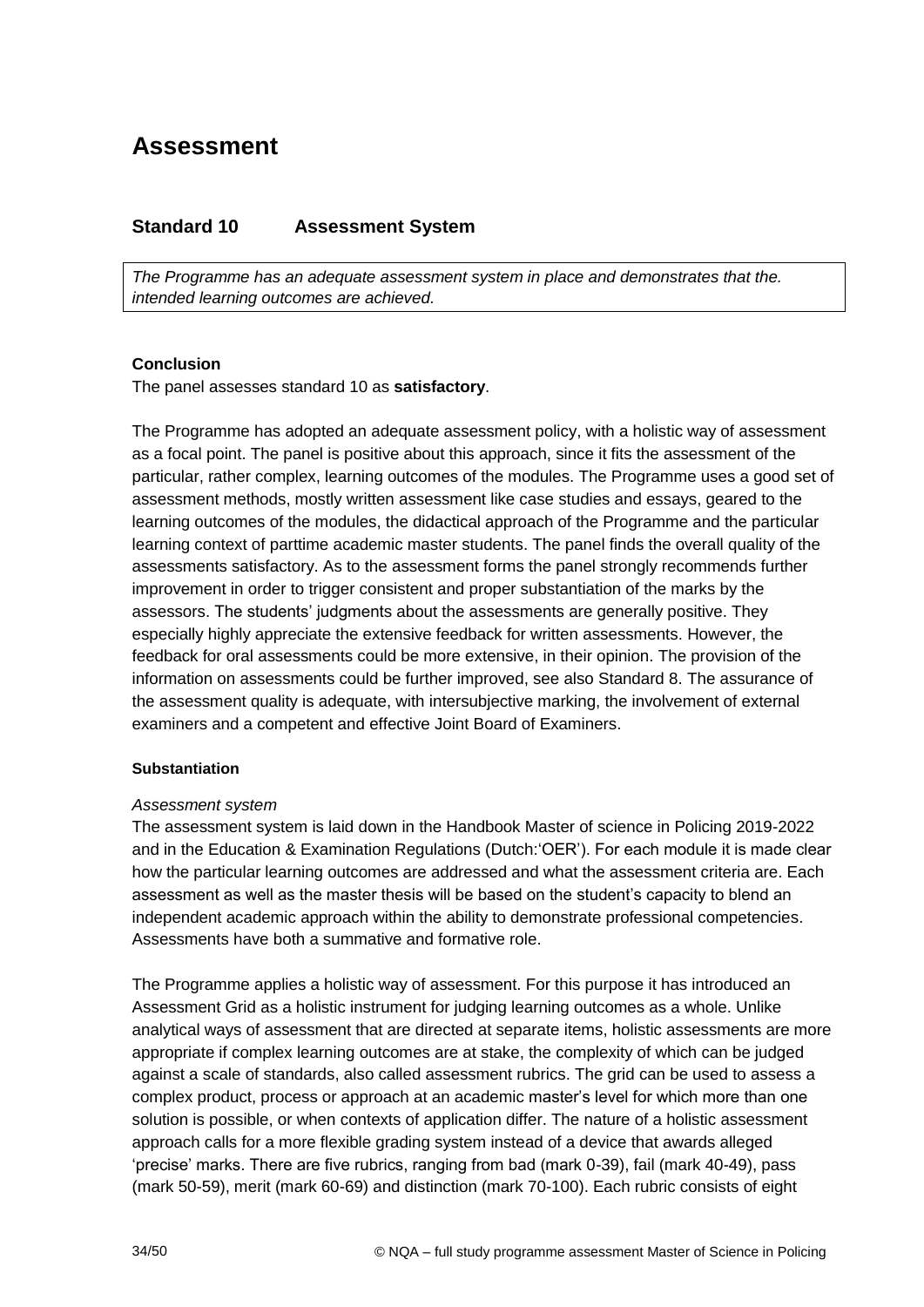performance indicators, which are written in a similar way to allow examiners to assess the critical differences between each performance level more easily and to provide appropriate and clear feedback to the students. At the same time the consistent structure of the rubrics makes it more transparent for students on which performance levels their course work will be judged. The eight performance criteria are:

- 1. Selection and presentation of literature or other data
- 2. Analysis of subject
- 3. Application and articulation of the relationship between theory and practice
- 4. Organisation of study
- 5. Referencing
- 6. Wording of and reflection on key questions
- 7. Argumentation
- 8. Lines of thought.

This Assessment Grid is used for all assessments, including the master thesis. For the presentation and oral defence of the master thesis, a separate assessment grid is used with the following three criteria: Presentation/defence, Use of material and Academic content. Both assessment grids are adopted from CCCU. The Programme has developed a standard Mark Sheet Template, which is related to the criteria of the Assessment Grid and which is used for every written assessment.

#### *Modes of assessment*

The Programme applies the following modes of assessments:

| Module 1: Policing Models        | Oral Literature Exam & Literature Review  |
|----------------------------------|-------------------------------------------|
| Module 2: Police & Diversity     | Case Study or Essay                       |
| Module 3: Police Legitimacy      | Case Study or Essay                       |
| Module 4: International Policing | <b>Research Report &amp; Presentation</b> |
| <b>Master Thesis</b>             | Including Oral Defence                    |

The variation in assessment modes refers to the academic-professional nature of the Master of Science in Policing: an academic programme relevant for police practice and complies with CCCU's Regulations for Taught Awards and Marking Procedures Guidance. Students' progress will be evaluated through a variety of assessments. Assessments serve both a summative and a formative role. An example of this combination is setting up the first assessment as an oral literature assessment, which requires students to acquire sufficient academic knowledge for the written course work and oral assessments to follow. Students are provided with individual mark sheets, on which markers make comments on the work assessed, such as highlighting areas where the work could have been improved or where it exceeds the required standards.

#### Assessment Modes Module 1

The assessment is a combination of an oral exam and a literature review. The oral exam is based on a prescribed academic book, presently chapters of *The Oxford Handbook of Police and Policing*. The oral exam, about one hour, addresses the student's ability to critically review literature on policing models. The oral exam will contribute 50% to the final mark for this module. The literature review is a written report, comprising of a comprehensive survey and appraisal of several publications in a specific field of study or related to a particular line of research. The literature review refers to all learning outcomes of this module. The volume is approximately 4000 words and contributes 50% to the final mark for this module.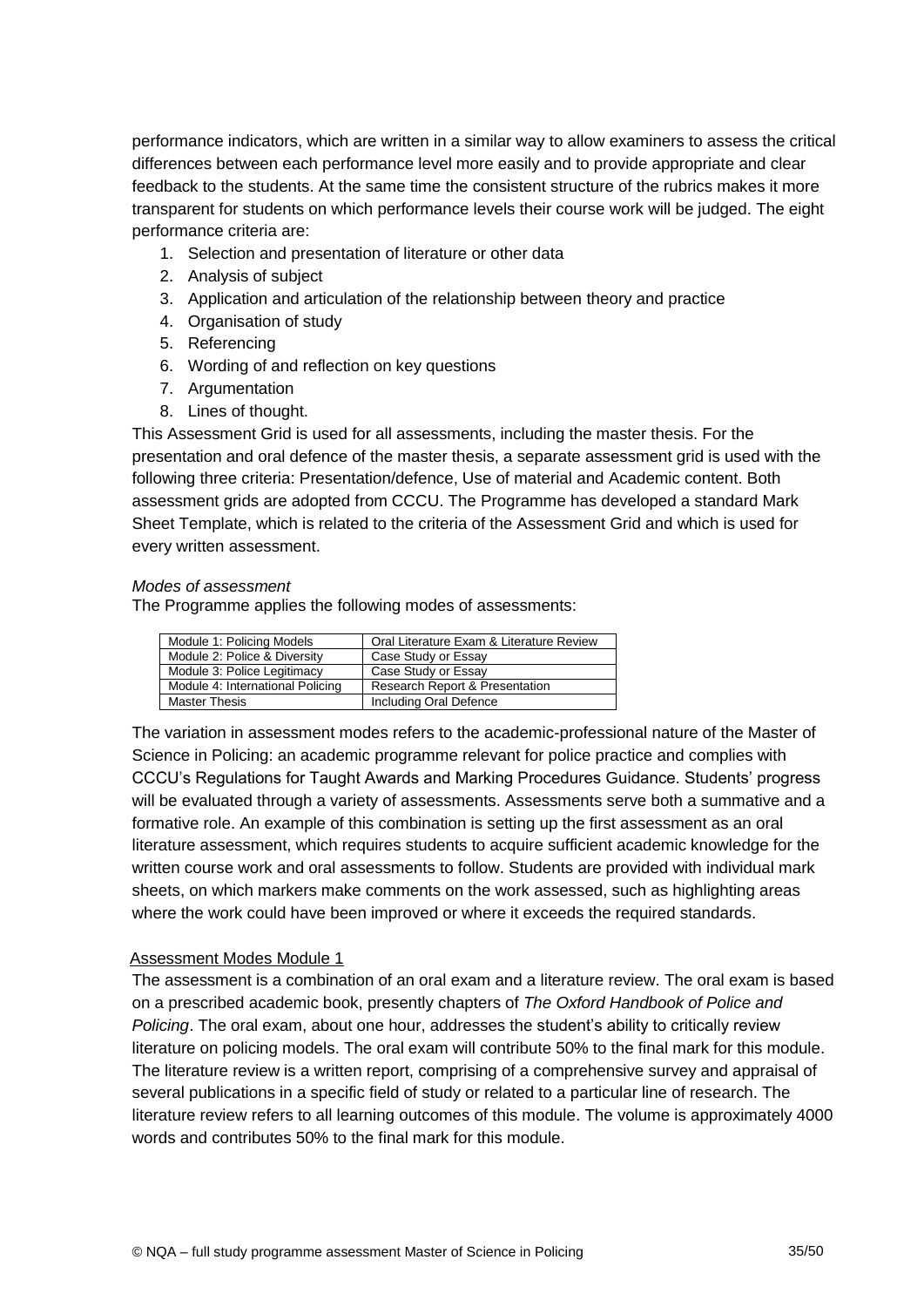#### Assessment Modes Modules 2 & 3

The assessment takes the form of either a case study or an essay. Students have to use both assessment forms, but can decide which form they use for which module. A case study is a detailed investigation of one particular case (situation, subject or group) for the purpose of gaining depth of understanding into the issues being explored. An essay is a written piece that includes a critical discussion of a topic from an author's point of view. In both cases prescribed titles and criteria may be given. The assessment covers all learning outcomes of the particular module. The volume of each type of assessment is approximately 4000 words.

#### Assessment Modes Module 4

The assessment will be done on the basis of a research report and a presentation of this assignment. A research report is an academic piece based on qualitative or quantitative methodology. Prescribed titles and criteria may be given. The research report covers all learning outcomes of this module. The volume is approximately 6000 words and contributes 75% to the final mark. The individual presentation of about one hour covers the learning outcomes  $1 - 4$  and contributes 25% to the final mark.

The formula for the number of words pertaining to a certain amount of credits is derived from CCCU's regulations. In contrast with the Dutch marking system a mark of 50% or above is a pass. Coursework will be assessed by two academic markers. The intention is to have tutors from both institutions marking one piece of work. For the assessment and marking of the master thesis, see Standard 11.

Students evaluate the assessment system positively. They appreciate the assessment methods and they are positive about the extensive feedback they are given on the basis of the written assessments. The feedback for the oral assessments, however, could be improved.

The panel has studied a selection of written assessments and related assessment forms. It is of the opinion that they meet the standards of academic master's assessments. The assessment methods suit the, more complex, learning outcomes of the modules and the didactical approach of the Programme. Therefore, the panel also appreciates the holistic approach of the assessments which the Programme applies. The methods also fit in well with the particular learning context of parttime students of an academic master, because most assessments are written assignments, which students can make over a longer stretch of time. The assessments the panel studied cover the learning outcomes of the particular modules. The marks were imitable and the feedback generally sufficient and informative. As to the assessment forms, the panel strongly recommends further improvement in order to trigger consistent and proper substantiation of the marks by the assessors. The provision of information about assessments could also be further improved, as can also be concluded form students' remarks in this respect, see also Standard 8.

#### *Assurance*

The Programme has several methods in place for the assurance of the assessment quality. These include the intersubjective marking system, the Assessment Grid for the written assessments, sustained by an explanation of the gradation differences of the same assessment dimensions and the related standard Mark Sheet Template. The inter-subjectivity of an assessment is enhanced as both examiners have to adhere to the scope of the Learning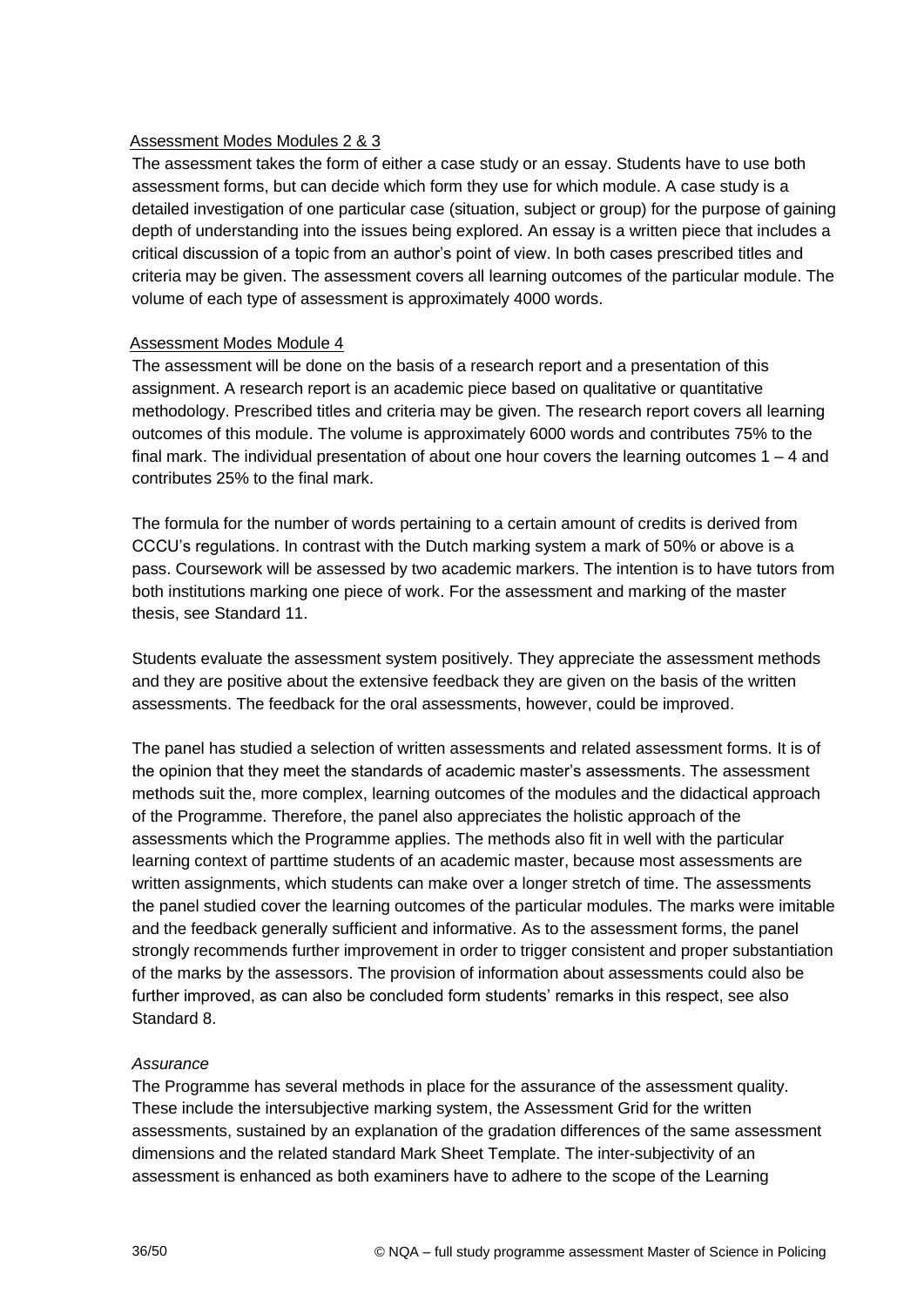Outcomes as well as to the rubrics of the Assessment Grid. Moreover, they also have to reach a common verdict after each of them has reviewed the work independently.

The Programme has a Joint Board of Examiners because this is a collaborative programme, aiming at a Joint Degree/Joint Award. The Board of Examiners plays a vital part in terms of Quality Assurance. This Board derives its authority from, and is responsible to, the Academic Board. The Joint Board of Examiners is an independent body in two respects. The meetings are chaired by a representative of another faculty than the one which is running the programme and there is always an academic External Examiner of another university involved.Members of the Joint Board of Examiners are:

- Head of School of Law, Criminal Justice & Computing of CCCU
- Programme Directors from both CCCU and Police Academy
- CCCU's academic Registrar or his/her nominee
- **External Examiners:** 
	- $\circ$  At least one external examiner selected by CCCU (usually an academic of another university or a professional with recognised experience in the area of study)
	- $\circ$  the Police Academy may also select an external examiner (possibly an academicprofessional from the Dutch Police)
- Staff of both institutions teaching in the programme and marking work, contributing to the award.

The responsibilities of the Joint Board of Examiners are:

- to review and approve marks;
- to approve conditions for re-assessment of failed candidates;
- to recommend awards, and in particular to provide a written note of justification in all cases where the recommendation to be made is not in strict accordance with the marks awarded, or a concessions case has been made;
- to ensure that students are examined within the regulations and conventions approved for the Programme;
- to advise the Programme Management Committee of any recommendations to change the scheme and methods of assessment;
- to report to the Academic Board and the Dean of the MSc Policing on proposed changes to the validation document or on any matters which may seem appropriate.

The External Examiners report annually on the content of the programme, students' work, the assessment methods, the consistency and fairness of marking, the quantity and quality of feedback given to students and the effectiveness of the assessment of practice and/or work based learning.

According to the panel, the assurance of the assessment quality is solid. The roles and responsibilities of the parties involved are clear. The intersubjective marking and use of clear assessment grids and a standard marking template are beneficial for good quality assurance of assessments. The panel would like to recommend more calibration of assessments between lecturers. Judging from the reports of the Joint Board Examiners, this Board takes up its responsibilities and tasks conscientiously and effectively. The involvement of External Examiners in this Joint Board is valued highly by the panel.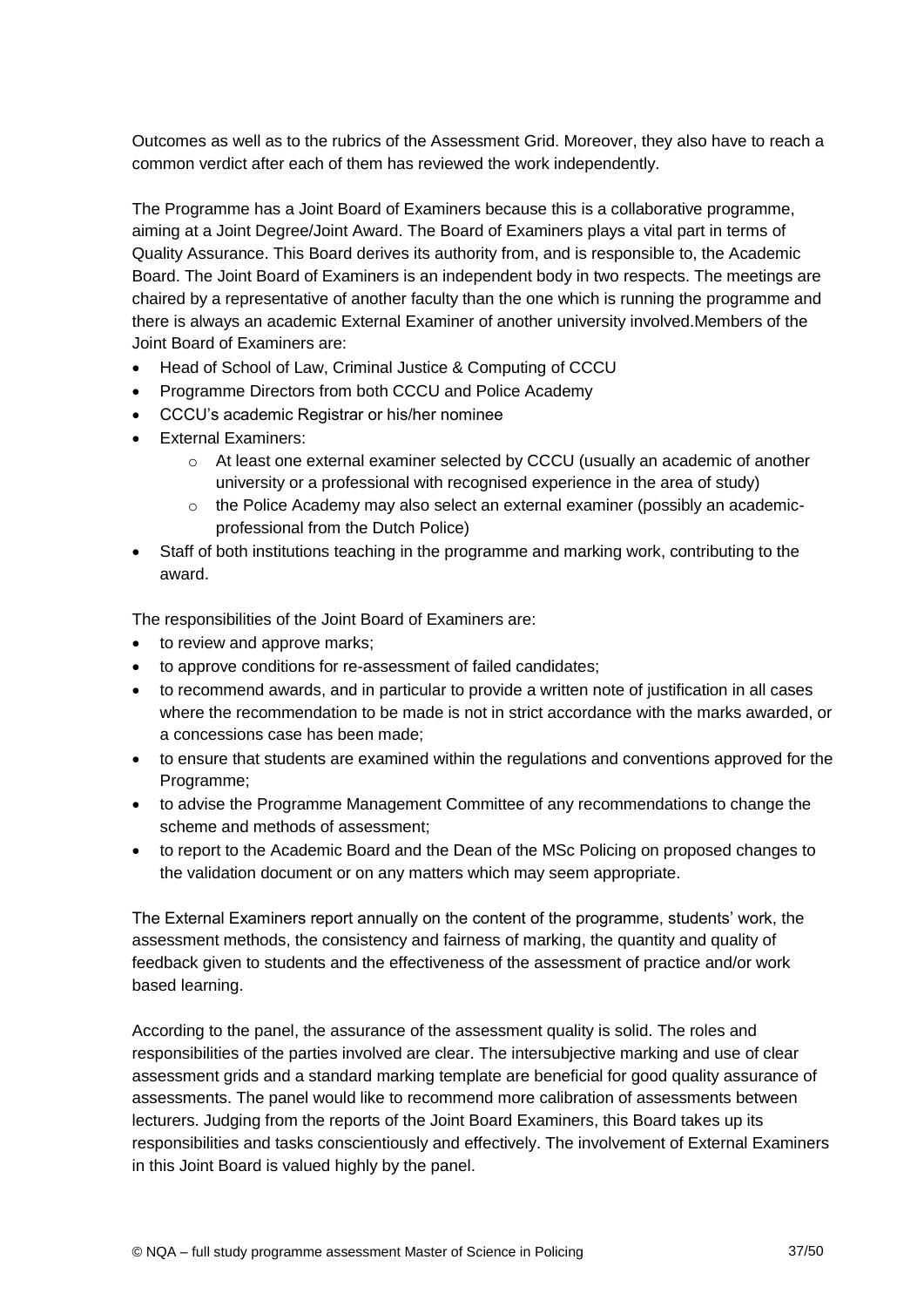# **Achieved Learning Outcomes**

## **11. Achieved Learning Outcomes**

*The programme demonstrates that the intended learning outcomes are achieved.*

#### **Conclusion**

The panel assesses standard 11 as **satisfactory**.

The Programme clearly demonstrates with the curriculum, the results of the graduates, and the design of the graduation phase, that students achieve the intended learning outcomes. The master theses in general meet the requirements of the academic master level and show that the intended learning outcomes have been achieved. The subjects are definitely relevant for the field of policing. In line with its recommendations in Standard 1, the panel recommends to broaden the subjects of the master theses. The theses could also contain more reflection on the choice of subject and the relevance of it for the domain of police science. The methodological level is satisfactory, but can be further improved. This also holds for referencing and the understanding of ethical considerations. Alumni clearly prove to benefit from their master's degree in policing and their academic skills are acknowledged and regarded as an asset in the police force.

#### **Substantiation**

#### *The Master Thesis*

The master thesis provides the opportunity for students to undertake an extended period of selfstudy in an area chosen by them within prescribed limits. The aim of the master thesis is to develop and assess students' academic capacity to research, analyse and design long-term (inter)national policing strategies related to societal demands, and construct a well-reasoned argument – orally and in writing – based on his or her findings. The result is the production of an individual (assessable) academic master thesis that will contribute to the scientific development of the police profession (potentially publishable) and that will be relevant for (inter)national law enforcement strategies, possibly in the form of an advice or a policy report.

The learning outcomes are as following. By the end of the successful completion of the master thesis, the student should be able to:

- 1. demonstrate the ability to select an appropriate subject for independent deductive or inductive – research with due regard to matters of confidentiality and ethics;
- 2. identify issues, questions and problems related to the chosen subject, as agreed upon by his/her police service or related employer;
- 3. critically review the academic literature and other sources of information relating to the chosen object;
- 4. formulate appropriate methods of enquiry which provide the structure for research and establish principles for the analysis, interpretation and/or evaluation of evidence;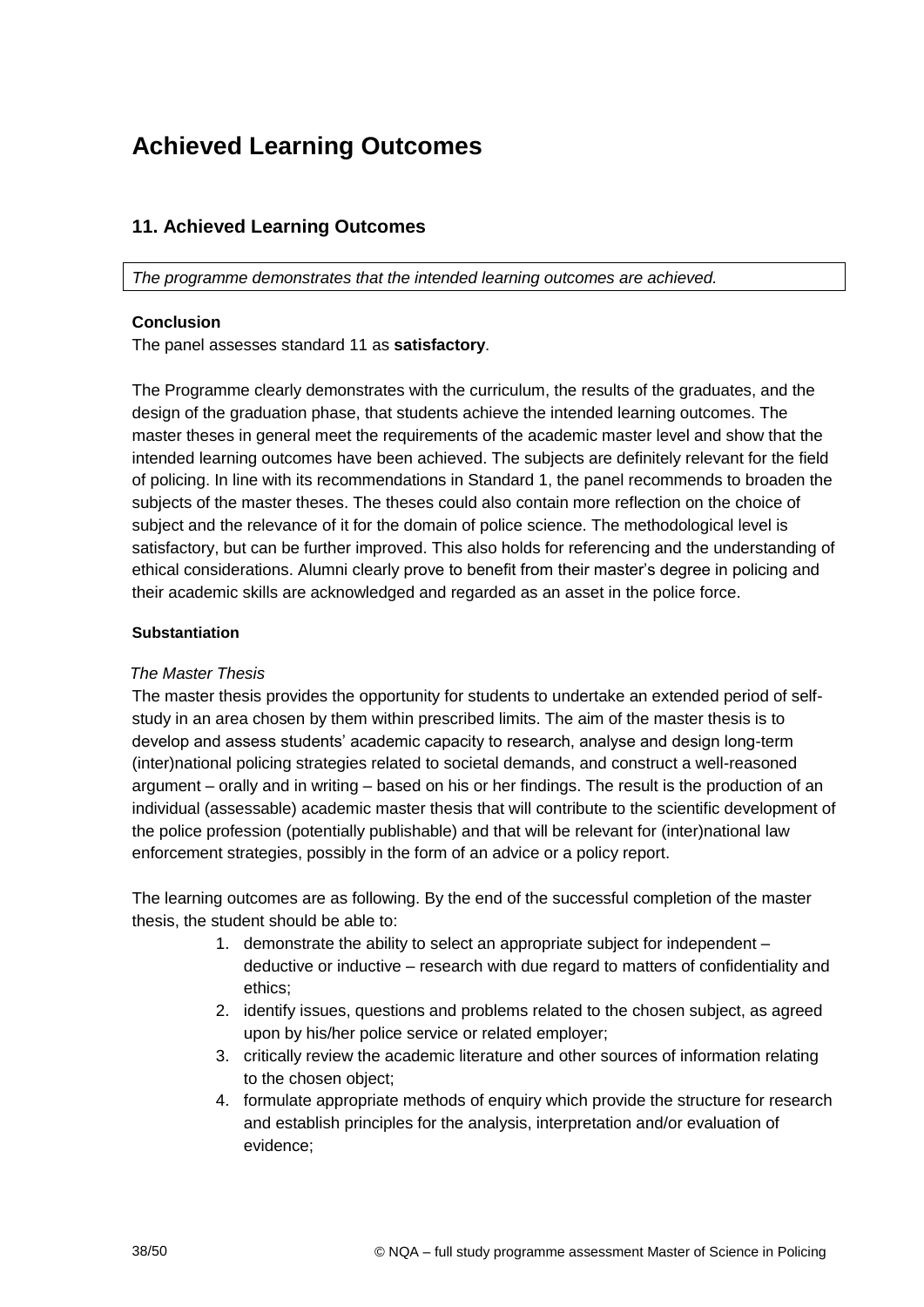- 5. critically review work in relation to the objectives of the study and assess the implications for (inter)national policing strategies within the societal context
- 6. demonstrate the ability to critically undertake and present a synthesis of knowledge.

The master thesis will focus on subject matter within the broad field of policing, but should also be of importance and meaning to the work of the (police) organisation in question. The subject matter may relate to topics of the courses of the Programme, but need not be restricted to this.

The preparation is supported by an academic supervisor, who considers an initial research proposal that should include a title and set out the study's nature and scope together with key questions and reference to other research, methodology and sources, including an outline of bibliography. The proposal should also indicate the relevance of the topic to the student's organisation. An explanation of the process of granting permission to conduct the research should also be given, together with an indication that account has been taken in a preliminary way of political or ethical factors that might arise. The title of the master thesis will be agreed between the student, the academic supervisor and – where appropriate – a line manager or nominee of the police service. The student is responsible for making arrangements for the guidance for writing the master thesis.

The module consists of a written and an oral defence*,* both to be assessed by the academic supervisor of the thesis and another (possibly external) academic examiner. The oral defence takes one hour. An academic-professional from the (police) organisation may be invited by the particular student. S/he will have an advisory position. In some circumstances video, audio or other media (traditional and/or digital) may also be included, but will not contribute to the total word equivalence of the master thesis, although they might have an influence on the quality of the presentation. The master thesis should contain about 18,000 words and should contain an abstract of maximally 300 words, outlining the content of the work and summary conclusions. The master thesis as well as the oral defence shall address all six learning outcomes. The final mark, only to be shown on the mark sheet, will be the outcome of the joint judgement of both examiners. The mark for the master thesis is based upon the written work. However, the oral defence of the thesis can be used to improve the mark by up to a maximum of 10% of the original mark awarded for the written work.

According to the panel, the Programme has designed a proper process for the master thesis, with clear prerequisites and learning outcomes. The panel finds it very valuable that the subject matter of the master thesis should not only relate to the broad field of policing, but should also be of importance to the work of the (police) organisation in question. The guidance of the master thesis and marking procedure are adequate.

#### *Quality of master theses*

Since the last accreditation in 2012 17 students have graduated from the MSc in Policing. The average mark of their master theses is 65, which is a merit in the marking system of the UK and equals a mark of 7.2 in the Dutch marking system. The subjects of these master theses also relate to the intended learning outcomes of the modules: five of them to Policing Models, two to Police & Diversity, five to Police Legitimacy and five to International Policing. The External Examiners are of the opinion that the threshold standards for the academic award of the Programme have certainly been met. The External Examiners confirm that the level of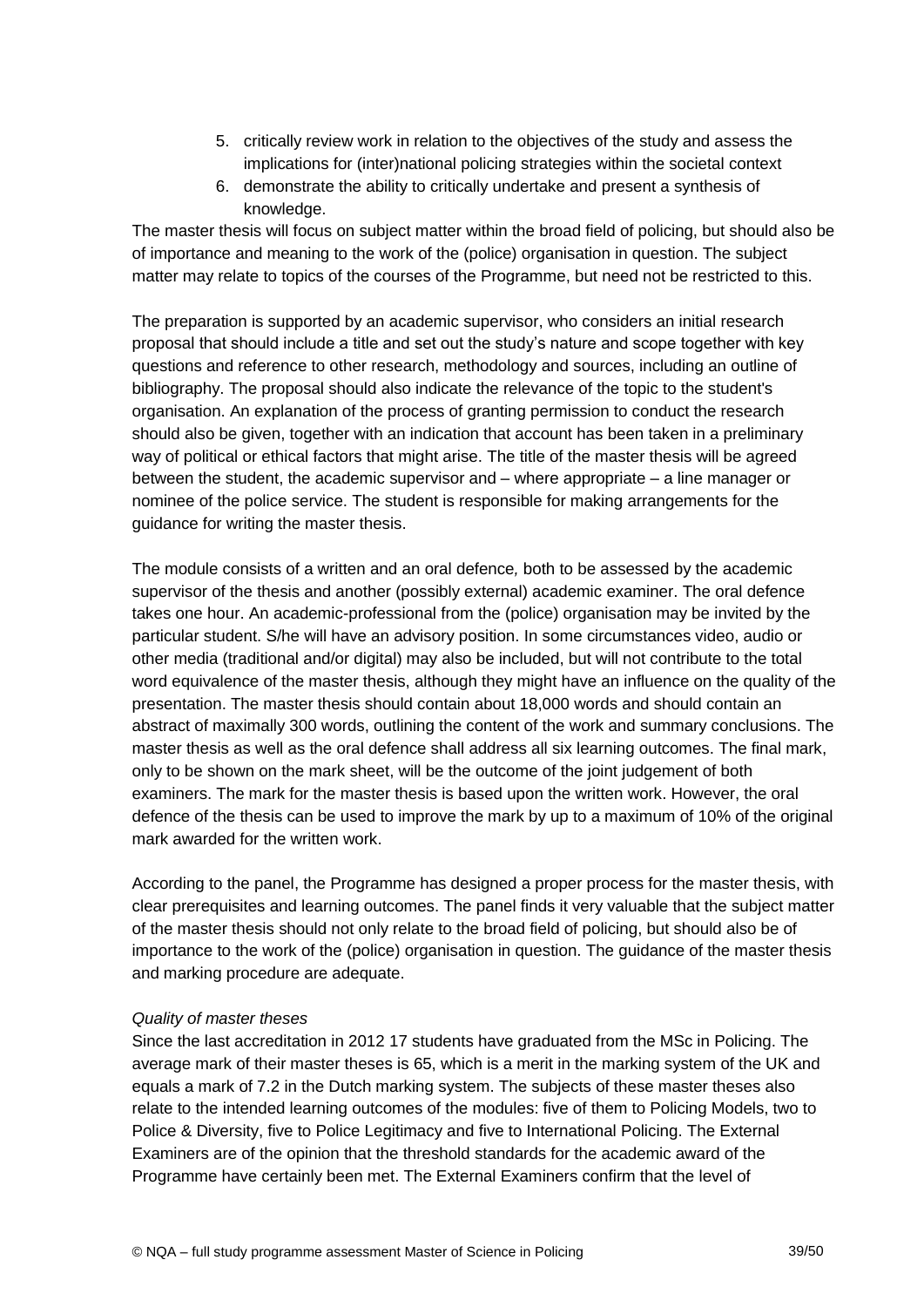achievement is good. According to them students show a sound knowledge and understanding of most of the major concepts. In general they find the academic writing, critical analysis and reflection of most student of a high standard. The use of literature is satisfactory. Aspects of further improvement the External Examiners have mentioned involve inconsistencies in referencing, following the procedures of ethical considerations of research undertaken and understanding of methodology and its place in academic work.

The panel has also studied the above-mentioned 17 master theses. The panel is of the opinion that in general the master theses of the Programme certainly meet the requirements of the academic master level and show that the intended learning outcomes have been achieved. Fifteen of these master theses were assessed by the panel as satisfactory or good; two of them were judged as borderline cases, but still satisfactory. The subjects are definitely relevant for the field of policing. In line of the recommendations in Standard 1, the panel recommends to broaden the subjects. The theses could also contain more reflection on the choice of subject and the relevance of it for the domain of police science. The methodological level can be further improved. This also holds for referencing and the understanding of ethical considerations. The panel has also seen some good examples of qualitative research with a clear explanation of the research design and the theoretical framework.

#### *Alumni*

According to a recent survey among alumni, the MSc in Policing is valued highly by the alumni for contributing to acquiring an academic outlook, a critical approach of policing strategies, in-depth knowledge of the (inter)national policing context, a multi-perspective view on the role of the police in safety and security issues, a strategic, conceptual and methodical way of thinking and the improvement of research skills. Alumni have been accepted in leadership and expertise positons in the police force, but usually not at strategic level, as intended by the Programme. According to the alumni, this is because of unfamiliarity within the police force with the Programme and because the deployment of highly qualified police officers is still an issue. Some alumni have suggested that they themselves should also take the lead in terms of negotiating an adequate strategic positon in the force. To that purpose the Programme offers a training in personal effectiveness, an initiative which is highly appreciated by the students.

The alumni the panel spoke with, confirmed the above-mentioned views. In their present work they benefit from the academic skills they developed in the Programme, the different perspectives they obtained and a more reflective attitude they got. They stress the importance of the academic point of view in the decision making within the police force. According to these alumni, the training for doing academic research was adequate. As to international policing, they propose more attention to be given to comparison of different policing models. Regarding the issue of leadership focus and specialist focus, the alumni stress the importance of a focus on specialist competencies in order not to reduce the academic basis of the Programme. Broadening the academic scope of the Programme is recommended by the alumni, although police matters should stay important.

Representatives of the work field the panel met, are positive about the the Programme and the academic level of the alumni. The academic background of the alumni enrich the organization they work in, according to the work field. Given the increasing complexity of the issues the police is dealing with, academic specialists are of great importance in the police force. The alumni bring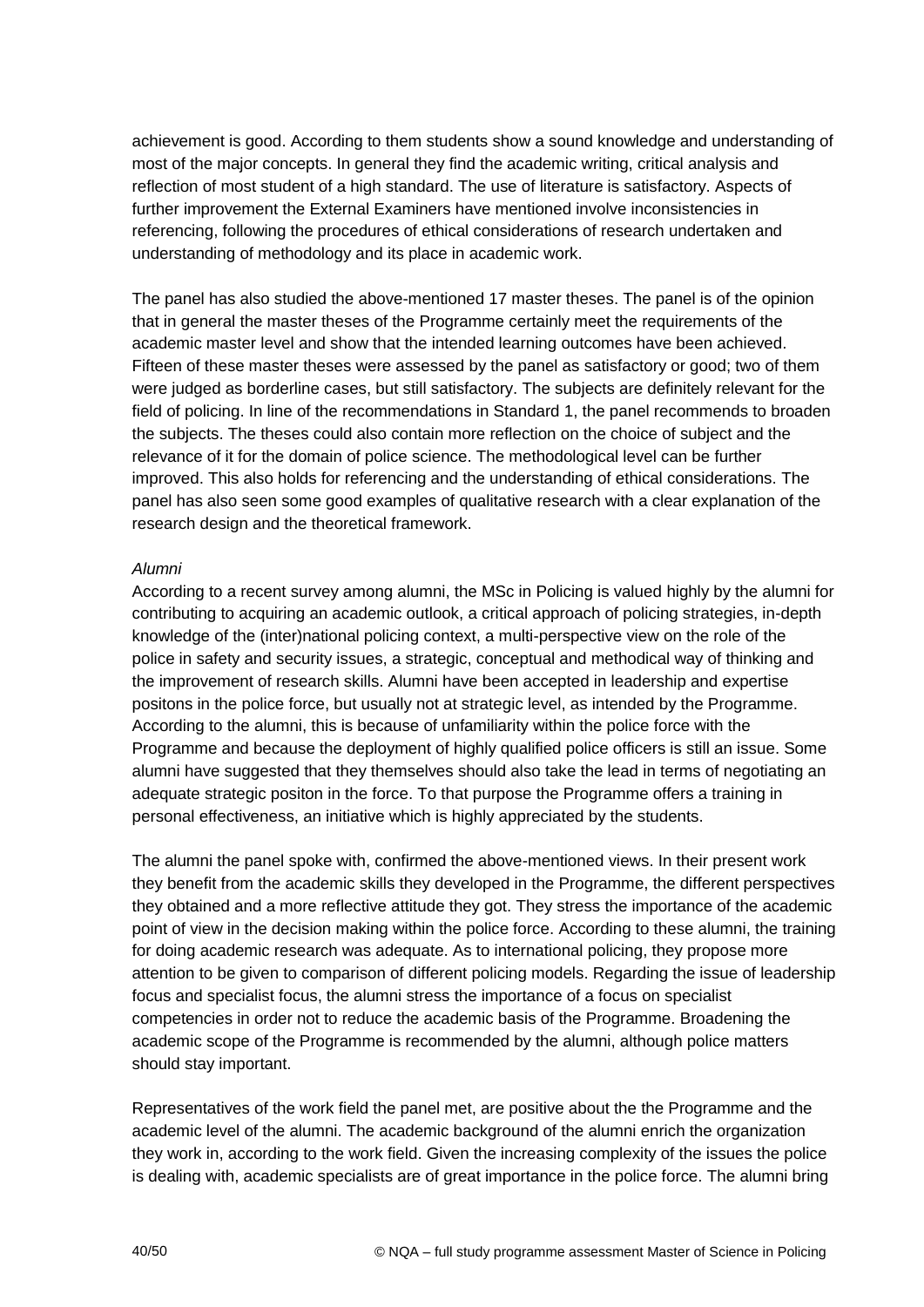<span id="page-40-0"></span>in a wider range of views. An MSc in Policing degree improves career opportunities. As to the issue of broadening the scope of the Programme versus the focus on policing, the work field holds the same views as the alumni: broadening the academic scope whilst not reducing the attention for police matters. A clear recommendation from the work field is for the Programme to try to attract more international students. This will help students to get more insight in international policing, broaden their networks and in the end help international cooperation in policing.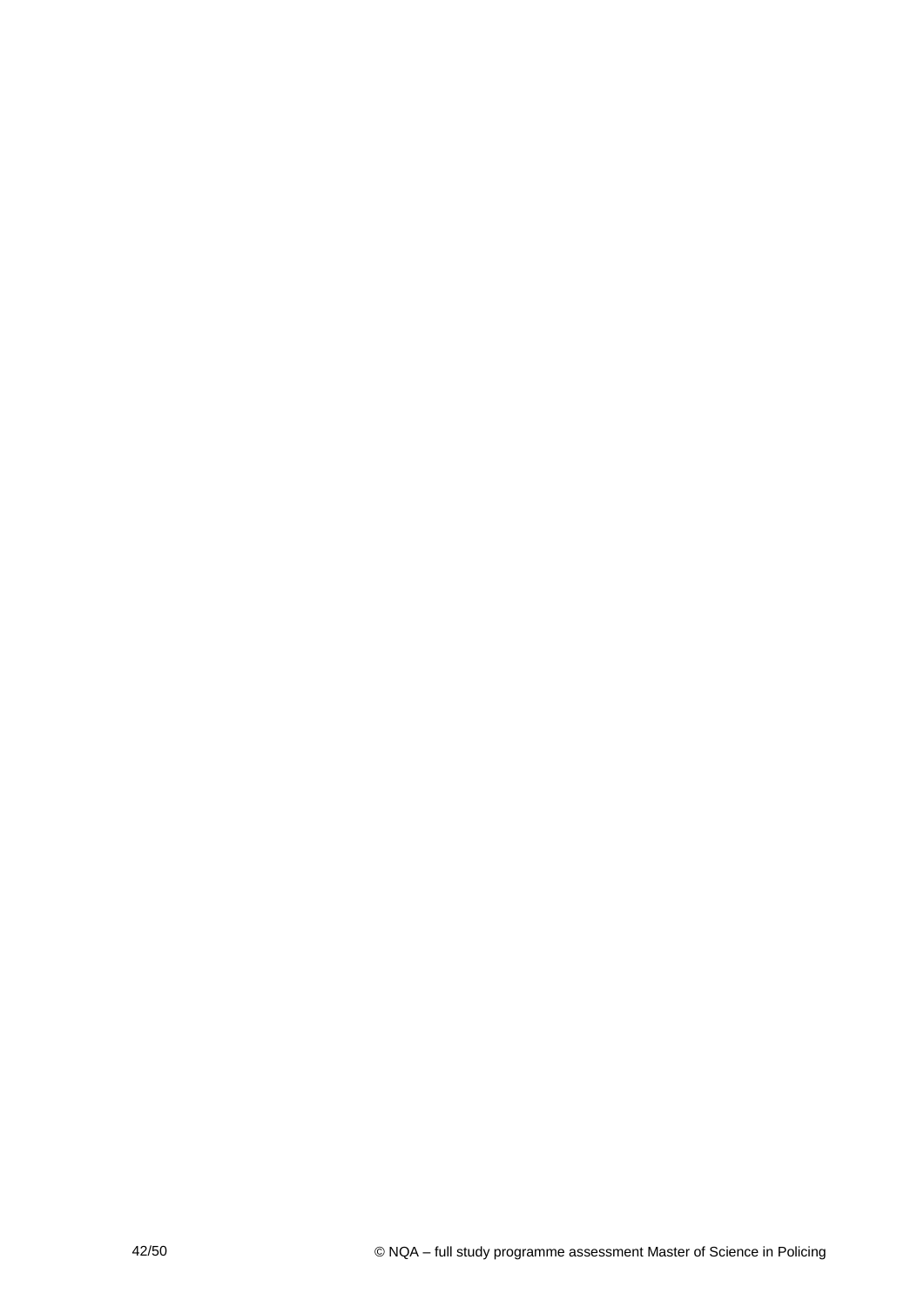## **General conclusion of Programme**

## **Assessments of the standards**

The panel assesses the standards as following:

| <b>Standard</b>                              | <b>Assessment</b> |
|----------------------------------------------|-------------------|
| Standard 1 Intended Learning Outcomes        | Satisfactory      |
| Standard 2 Orientation of the Curriculum     | Satisfactory      |
| Standard 3 Contents of the Curriculum        | Satisfactory      |
| Standard 4 Structure of the Curriculum       | Satisfactory      |
| <b>Standard 5 Incoming Students</b>          | Satisfactory      |
| Standard 6 Quality of Staff                  | Good              |
| <b>Standard 7 Services and Facilities</b>    | Good              |
| Standard 8 Tutoring                          | Satisfactory      |
| <b>Standard 9 Quality Assurance</b>          | Good              |
| Standard 10 Assessment System                | Satisfactory      |
| <b>Standard 11Achieved Learning Outcomes</b> | Satisfactory      |

The audit panel assesses the quality of the academic Master of Science in Policing, which is a joint degree of the Police Academy of the Netherlands (Politieacademie) and Canterbury Christ Church University, as **satisfactory**.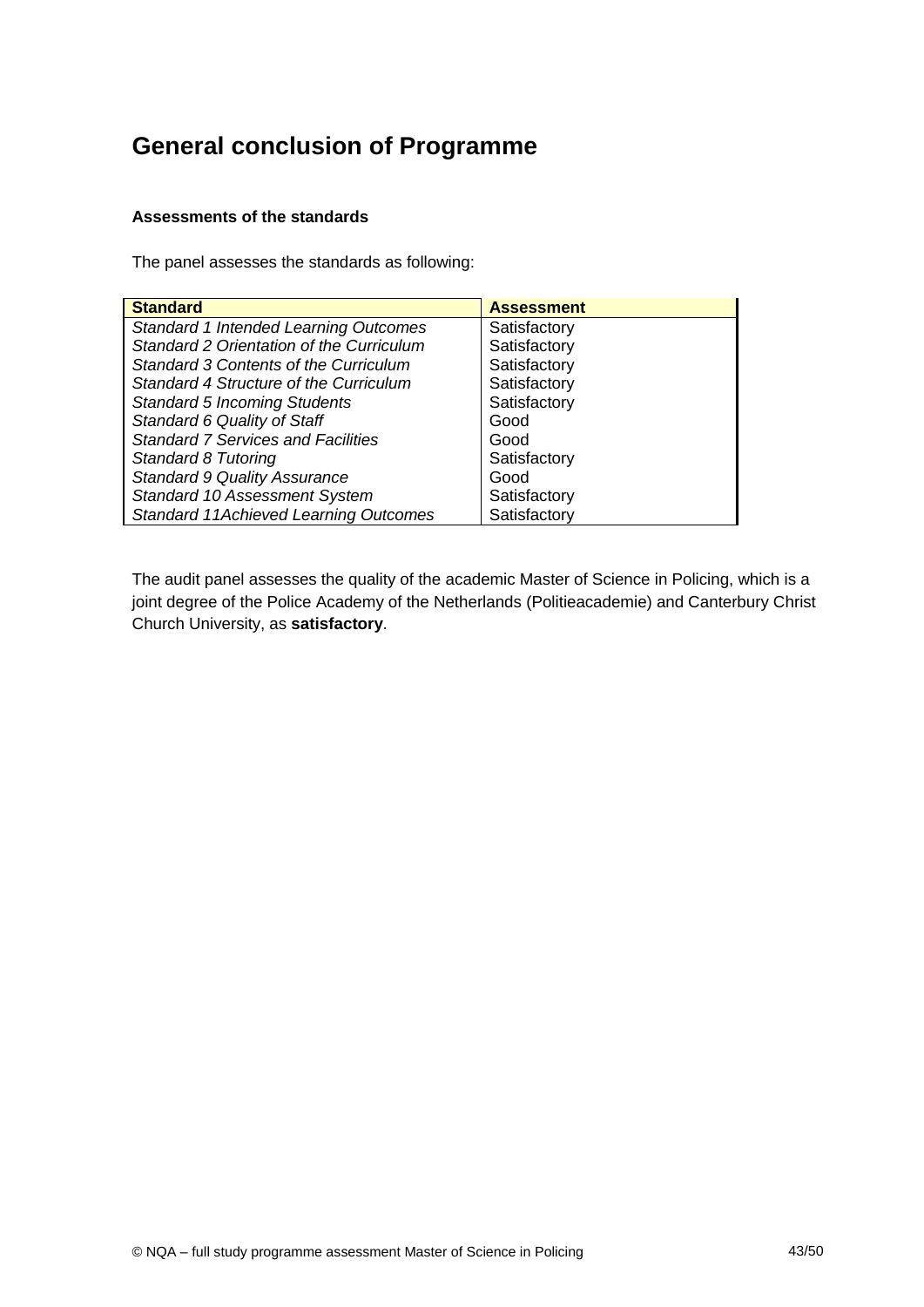# <span id="page-43-0"></span>**Recommendations**

The audit panel has the following recommendations for the Programme:

#### **General**

 Open up more to the outside world, in content, in collaboration with more universities and in attracting students from outside the police force.

#### **Standard 1**

- Broaden the academic scope and go more beyond the borders of policing, to give students broader perspectives and thus enhance their academic level.
- Expand the international orientation of the Programme.
- Make the profile of the Programme more explicit.

#### **Standard 2**

• Intensify the training and quidance in research skills.

#### **Standard 3**

 Broaden the content of the curriculum, in line with the recommendation to broaden the academic scope of the Programme.

#### **Standard 4**

- Increase more awareness within the police force of the advantages of employing more MSc in Policing graduates.
- Step up the promotion within and outside the police force to attract more students.

#### **Standard 6**

 Make clearer the involvement of CCCU staff and expand their involvement in assessments.

#### **Standard 8**

• Make the module descriptions more detailed.

#### **Standard 10**

• Improve the provision of information about assessments.

#### **Standard 11**

• Intensify the quidance as tot he methodological aspects of the master thesis.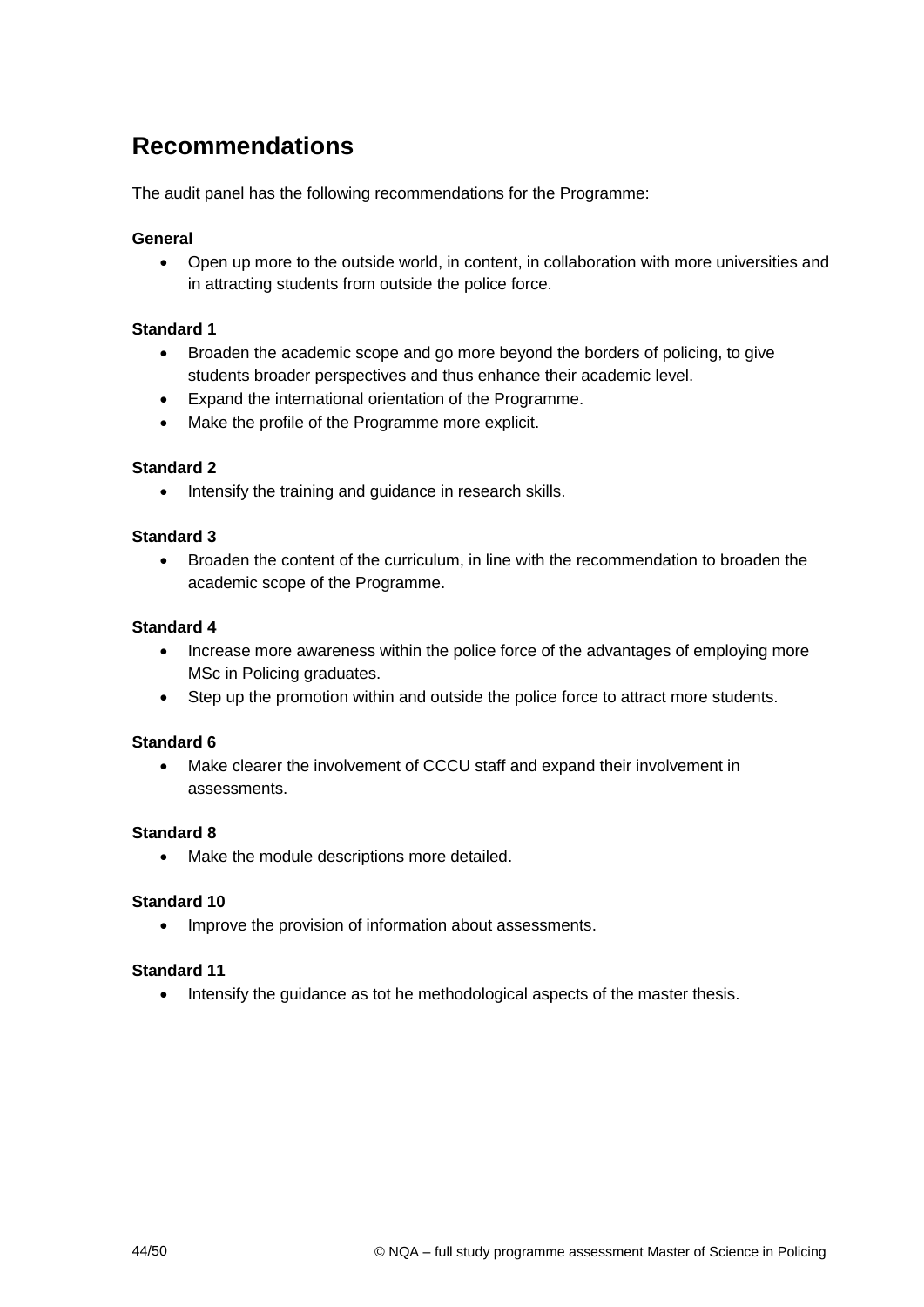# **Appendices**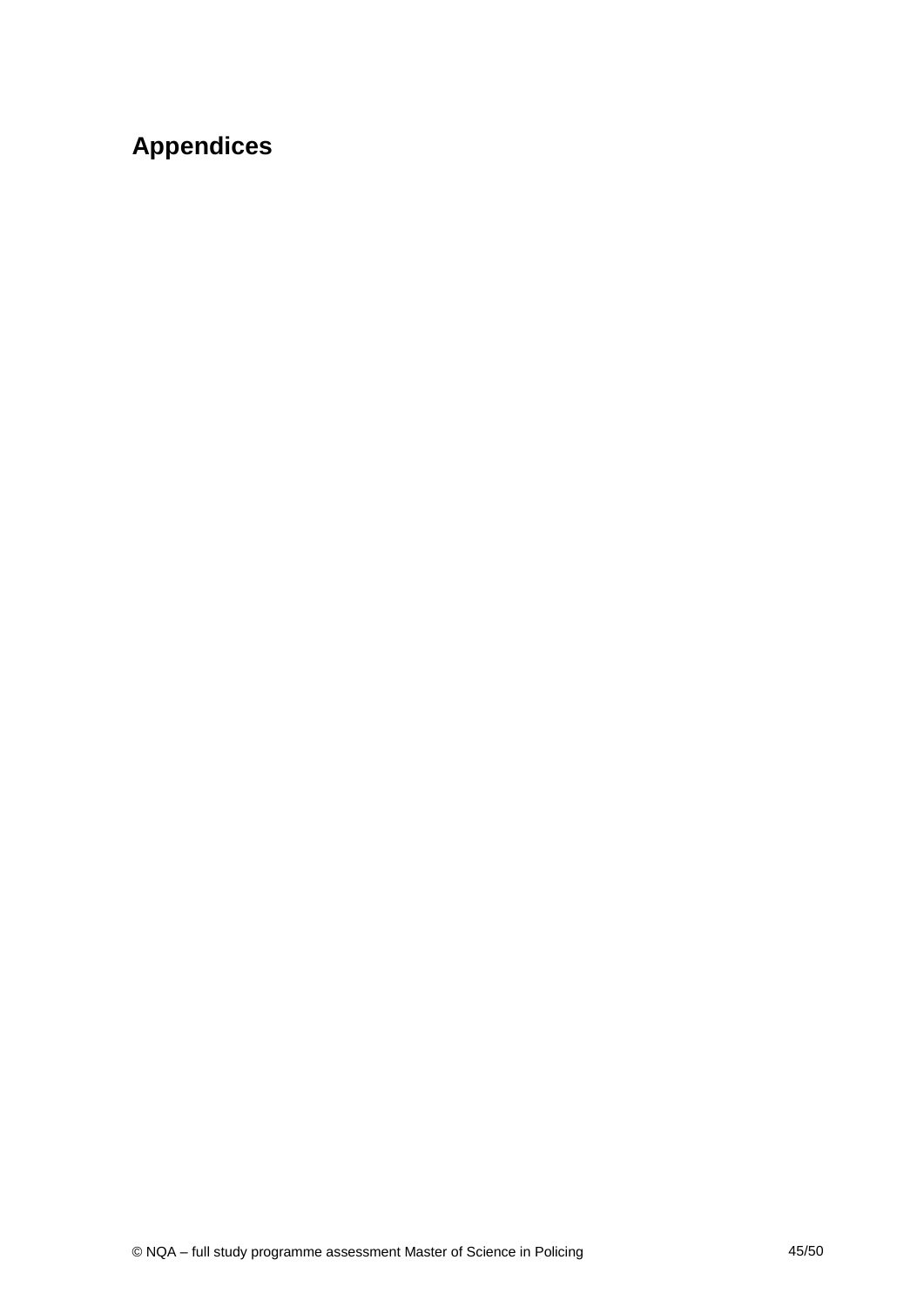## **Appendix 1: Programme of the site visit**

| <b>Time</b>     | <b>Activity</b>                      | <b>Attendants</b>   |
|-----------------|--------------------------------------|---------------------|
| $08.30 - 09.00$ | Arrival of panel                     | Panel<br>Management |
|                 |                                      |                     |
| $09.00 - 09.15$ | Welcome                              | Panel               |
|                 |                                      | Board               |
| $09.15 - 09.45$ | Presentation of the Programme        | Panel               |
|                 |                                      | Management          |
| $09.45 - 11.00$ | Preparation time                     | Panel               |
| $11.00 - 11.30$ | Conversation with management         | Panel               |
|                 |                                      | Management          |
| $11.30 - 11.45$ | Reflection                           | Panel               |
| $11.45 - 12.30$ | Conversation with students           | Panel               |
|                 |                                      | <b>Students</b>     |
| $12.30 - 13.15$ | Lunch                                | Panel               |
| $13.15 - 14.00$ | Conversation with lecturers          | Panel               |
|                 |                                      | Lecturers           |
| $14.00 - 14.15$ | Reflection                           | Panel               |
| $14.15 - 15.00$ | Conversation with alumni             | Panel               |
|                 |                                      | Alumni              |
| $15.00 - 15.15$ | Reflection                           | Panel               |
| $15.15 - 16.00$ | Conversation with professional field | Panel               |
|                 |                                      | Professional Field  |
| $16.00 - 16.30$ | Reflection & break with snacks       | Panel               |
| $16.30 - 17.00$ | Final conversation with management   | Panel               |
|                 |                                      | Management          |
| $17.00 - 17.45$ | Final reflection                     | Panel               |
| $17.45 - 18.00$ | Final feedback                       | Panel               |
|                 |                                      | Interested parties  |
| $18.00 - 18.15$ | Short break with snacks              | Panel               |
| $18.15 - 18.45$ | Development interview                | Panel               |
|                 |                                      | Management          |
| $18.45 - 19.30$ | Informal drink                       | Panel               |
|                 |                                      | Interested parties  |
|                 |                                      |                     |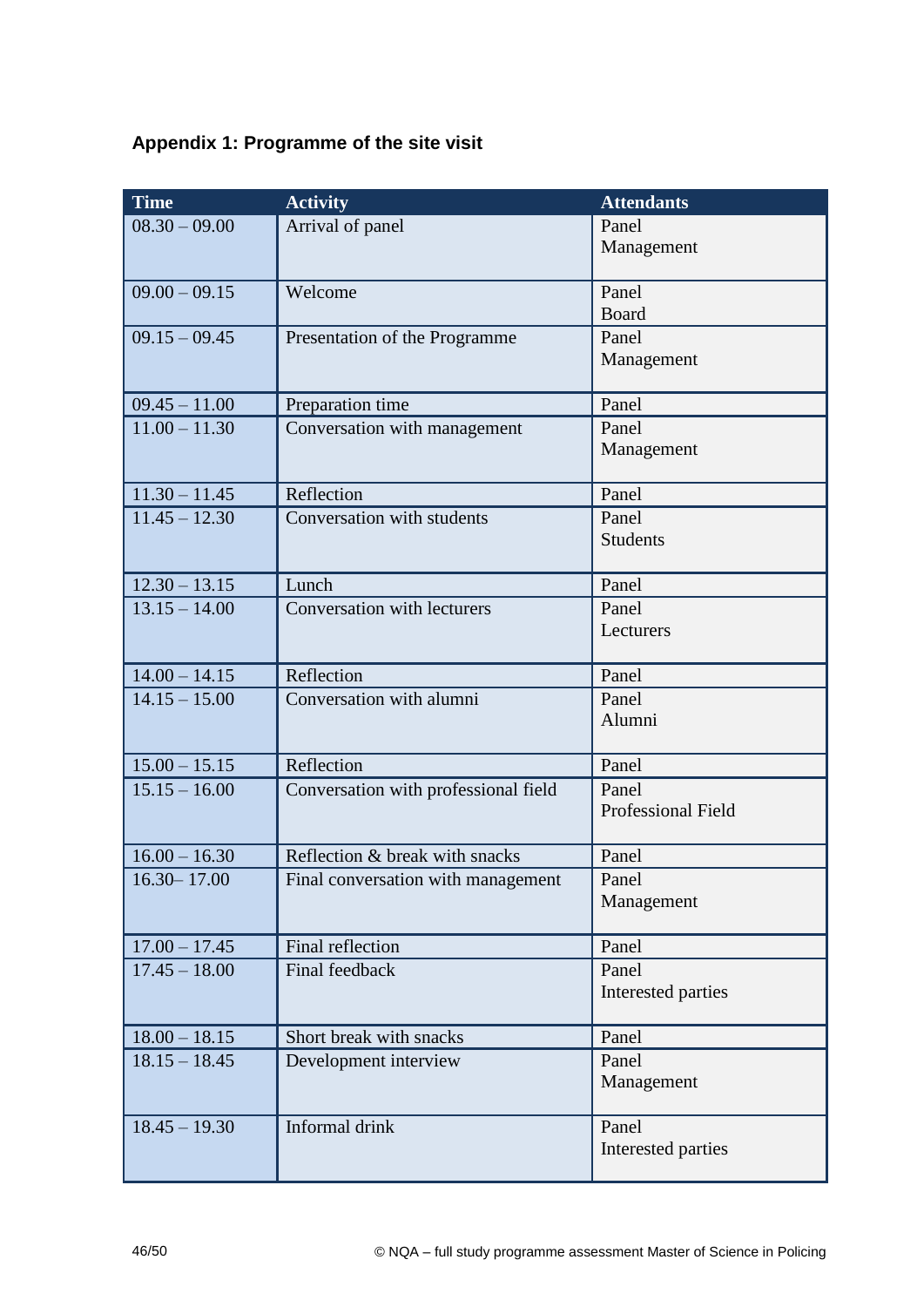## **Appendix 2: Documents examined**

| <b>Documents regarding Police Academy &amp; CCCU</b>                        |
|-----------------------------------------------------------------------------|
| NVAO Protocol for a Joint Degree 2011 (included in Vol III Self Evaluation) |
| Police Academy CCCU Agreement (included in Vol III Self Evaluation)         |
| Police Academy DHPol Agreement (included in Vol III Self Evaluation)        |
| <b>Example of a Joint Award (Degree)</b>                                    |
| <b>EXTERNAL EXAMINER ANNUAL REPORTS 2016</b>                                |
| <b>EXTERNAL EXAMINER ANNUAL REPORTS 2017</b>                                |
| <b>Minutes of Joint Exam Board</b>                                          |
| <b>Annual Reviews 2015 - 2018</b>                                           |
| Handbook 2019 - 2022                                                        |
| <b>Curriculum Vitae of Staff (including publications)</b>                   |

## **Police Academy Documents**

**Professionaliteitseisen docenten** 

**HRM strategie (Politie document dd 15.12.2017)**

**Infographic HRM-strategie (Politie document 04.12.2017)**

**Infographic – de politie van overmorgen (politie document dd 11.07.2018 – versie 5)**

**Strategie Politie: op koers naar de politie van overmorgen dd. Januari 2018** 

**Strategische agenda Politieacademie (oktober 2018)**

**Missie-visie-strategie overzicht Politieacademie 2018**

**Strategisch Kompas (Politie 2018)**

**Strategische onderzoeksagenda 2015 – 2018**

**Jaarplan Politieacademie 2019** 

**Kwaliteitsdossier Politieacademie – 2017**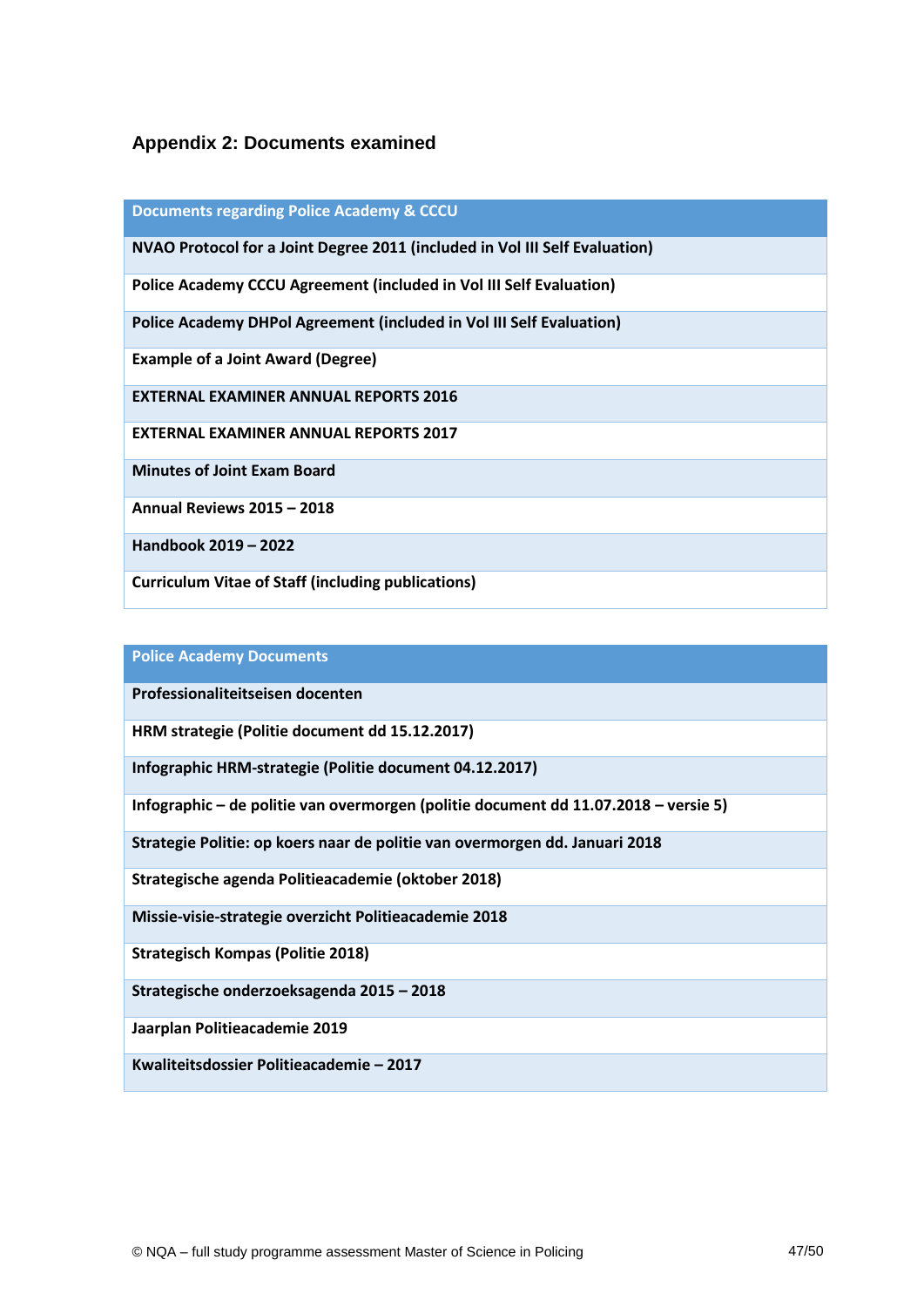#### **CCCU Documents (included in VOL III of Self Evaluation)**

**External Examiners Handbook 2018 – 2019**

**Procedures fort the Operation of Board of Examiners**

**Quality Manual 2017 – 2018**

**Regulations for a Taught Award**

#### **MSc Policing Programme Documents**

**Verslag opleidingscommissie MSc in Policing – Politieacademie dd. 07.11.2018**

**Recommended Reading (included in Handbook)**

**Studiematerialen studenten (included in Handbook)**

**Publicaties van PA lectoren en CCCU lecturers**

**Publicaties van studenten (o.a. Tijdschrift voor de politie)**

**All master theses (dissertations) +assessment sheets since 2014**

**Exams + assessment sheets of students as from 2016: literature exams / literature reviews/ case studies / essays / research reports**

**Posters MSc in Policing: mind map – evaluation alumni – horizon – qualification profile** 

#### **Publications on Police Education of the Police Academy of the Netherlands**

**Jan Heinen & Harry Peeters (2018) Higher Police Education in the Netherlands, in: Colin Rogers, Bernhard Frevel,** *Higher Education and Police, an International View,* **Palgrave, MacMillan.**

**H. Peeters (2014), Constructing Comparative Competency Profiles, The Netherlands Experience, in: Perry Stanislas (Ed***.) International Perspectives on Police Education and Training, R***outledge, London and New York.**

**H. Peeters (2010) Ten ways to blend Academic Learning within Professional Police Training, in:**  *Policing, a Journal of Policy and Practice***, Volume 4, number 1, Oxford University Press.**

**Monica den Boer & Harry Peeters (2007) A View Across the Border: Higher Police Education in the Netherlands, in: Bernhard Frevel & Karlhans Liebl (Hrsg),** *Empirische Polizeiforschung IX: Stand und Perspektiven der Polizeiausbildung,* **Verlag für Polizeiwissenschaft.**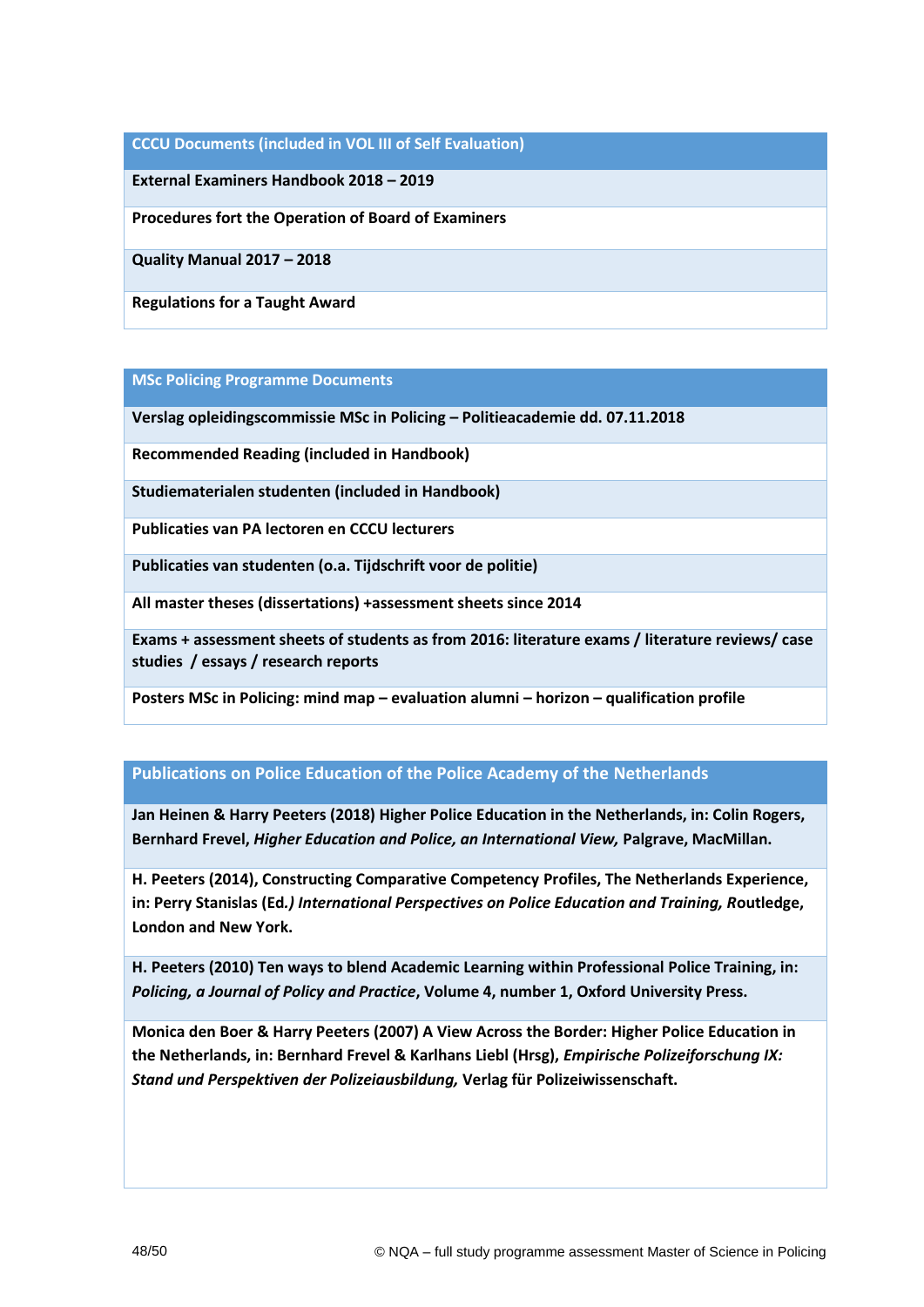**J.G.Stam, A. Grotendorst, B.A. Prins, M.H.A. Peeters (2007) Police Training: the New Look., in: Peter C. Kratcsoski & Dilip K. Das (eds.),** *Police Education and Training in a Global Society***, Lexington Books.** 

#### **Other publications on Policing Matters**

**Stephen Tong, Robin P. Bryant et al (2009)***Understanding Criminal Investigation,* **Wiley-Blackwell**

**Bryn Caless and Steve Tong (2015)** *Leading Policing in Europe, an empirical study of strategic police leadership,* **Policy Press, Bristol**

**Erwin Muller (2014)***Politie, studies over haar werking en organisatie***, Deventer-Kluwer**

**E.R. Muller, O. Adang et. Al (2010)** *Ordeverstoringen en groepsgeweld bij evenementen en grootschalige gebeurtenissen***, COT, Bureau Beke, Politieacademie**

**Sofie de Kimpe, Jaap Noorda, Henk Ferwerda (2015)** *Jongeren en politie,* **MAKLU uitgevers**

**Nicolien Kop, Ronald van der Wal, Gerard Snel (2011)** *Opsporing belicht***, Politieacademie**

**Otto Adang (2006)** *Het beste politiekorps van de hele wereld: met alle geweld leren***, Politieacademie**

**Menno van Duin, Pieter Tops, Vina Wijkhuijs, Otto Adang, Nicolien Kop (2012)** *Lessen in crisisbeheersing***, Boom Lemma**

**Otto Adang, Hani Quint, Ronald van der Wal (2010)** *Zijn wij anders? Waarom Nederland geen grootschalige etnische rellen heeft.* **Stapel & de Koning**

**Sjiera de Vries, Ronald van der Wal, Laura Keijzer, Nicolien Kop (2011)** *Allochtonen naar de top?!* **Politieacademie**

**Peter Klerks, Nicolien Kop (2008)***Societal Trends and Crime-Relevant Factors.* **Politieacademie**

**Henk Sollie, Nicolien Kop (2012)***Joint Investigation Teams,* **Boom Lemma**

**Edward J. van der Torre (2011),** *Politiewerk aan de basis***, Politieacademie**

**Edward J. van der Torre (2011)** *Blauw relaas, verhalen over vakmanschap van politiebazen.* **Politieacademie.**

**Nicolien Kop (2012)** *Van opsporing naar criminaliteitsbeheersing.* **Politieacademie.**

**Lectoraten Politieacademie (2016) Community Policing in Europe. Politieacademie.**